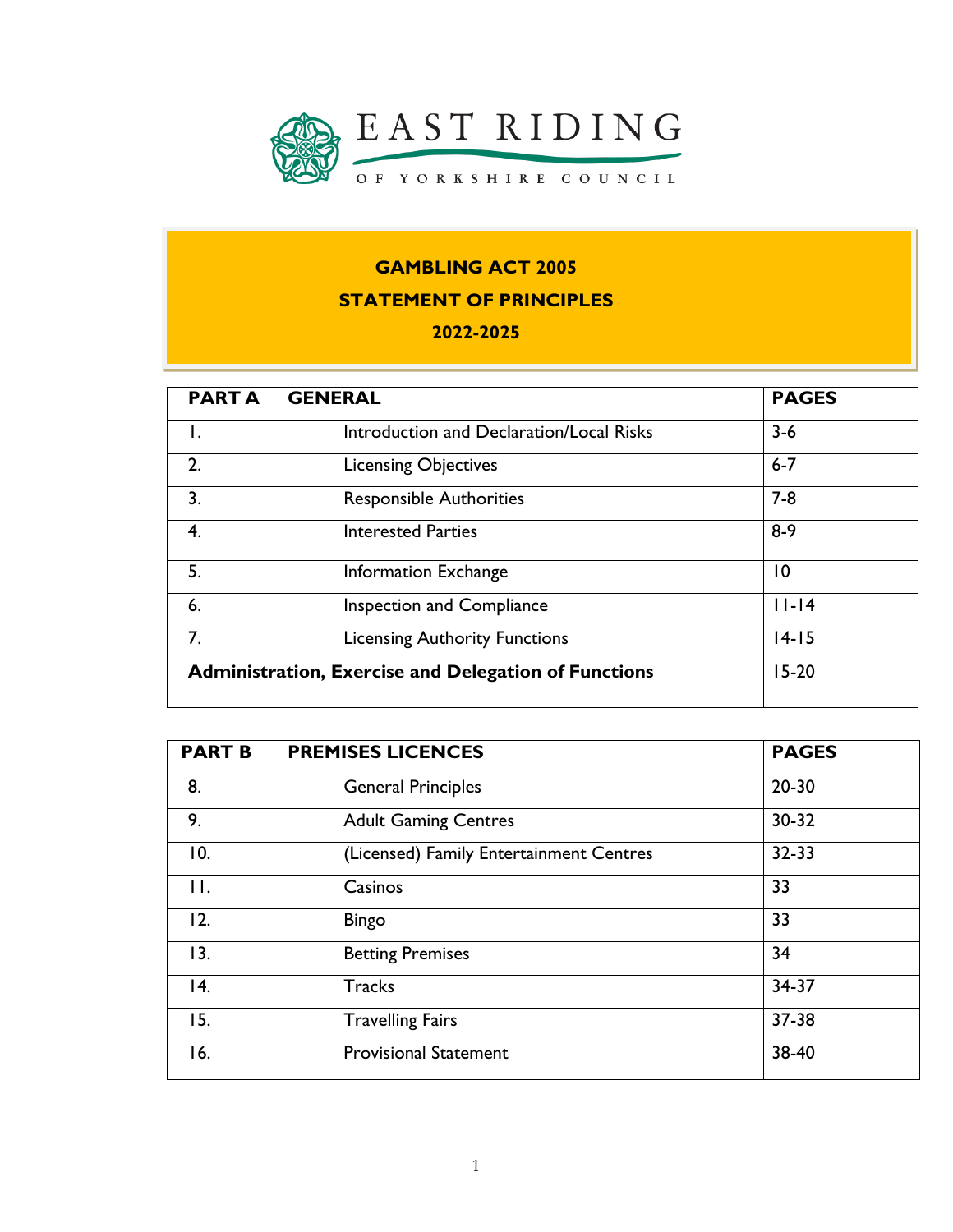| Reviews/Appeals/Complaints | 40-43 |
|----------------------------|-------|
|                            |       |

| <b>PART C:</b> | <b>Permits/Temporary and Occasional Use Notices</b> | <b>PAGES</b> |  |  |
|----------------|-----------------------------------------------------|--------------|--|--|
| 18.            | Unlicensed Family Entertainment Centres             |              |  |  |
| 19.            | Licensed Premises - gaming<br>(Alcohol)<br>machines | 45-47        |  |  |
| permits        |                                                     |              |  |  |
| 20.            | <b>Prize Gaming Permits</b>                         | 47-48        |  |  |
| 21.            | Club Gaming and Club Machine Permits                | 48-50        |  |  |
| 22.            | <b>Temporary Use Notices</b>                        | 50           |  |  |
| 23.            | <b>Occasional Use Notices</b>                       | $51 - 52$    |  |  |

| <b>PART D:</b> Lotteries | <b>PAGES</b> |
|--------------------------|--------------|
| Lotteries                | 52-55        |

| <b>APPENDICES</b>                       | <b>PAGES</b> |
|-----------------------------------------|--------------|
| <b>Appendix A- Table of Delegations</b> | 55-62        |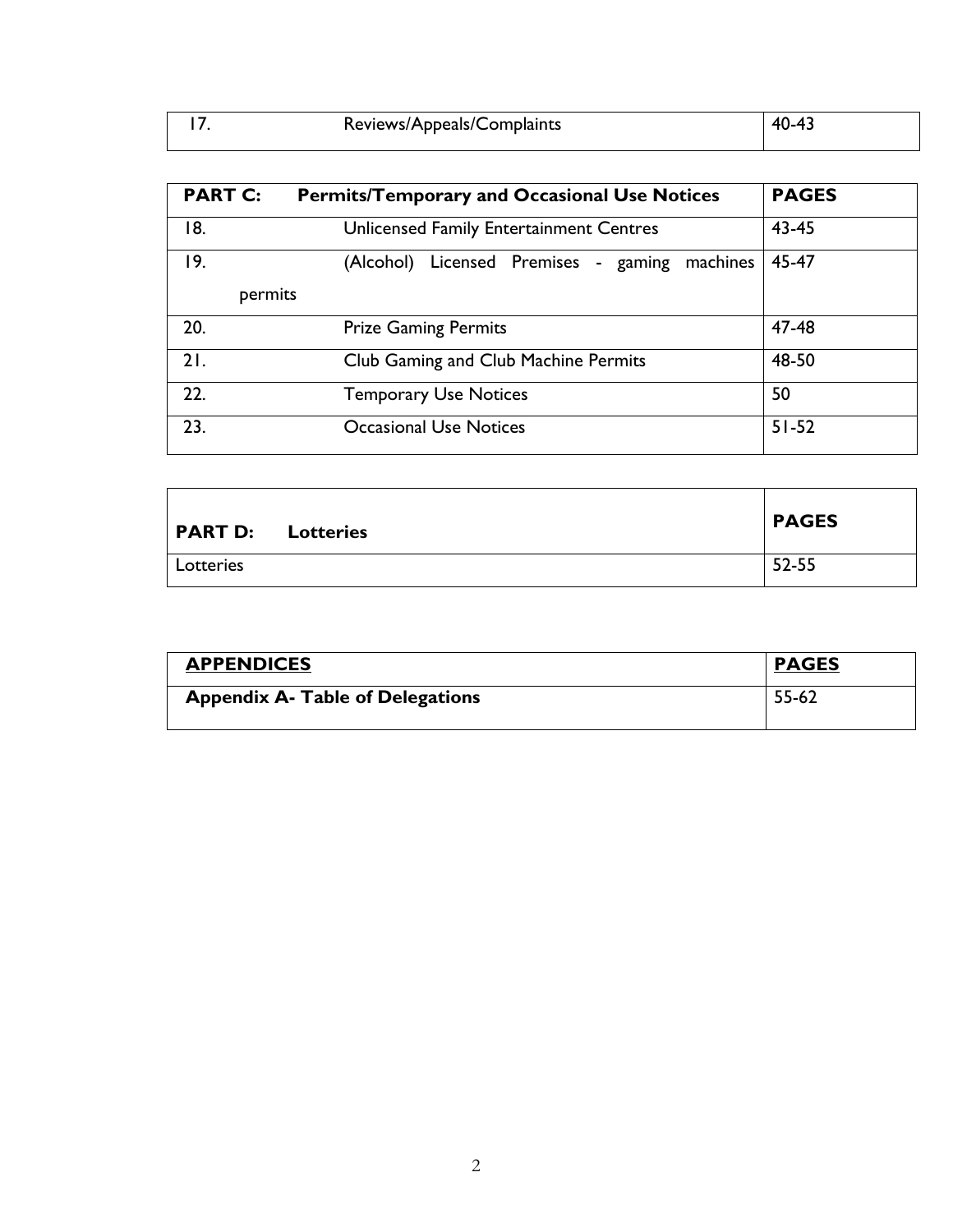## **PART A: GENERAL**

#### **1. INTRODUCTION- PROFILE**

This Statement is published in accordance with the requirement set out in the Gambling Act 2005 requiring the Licensing Authority to prepare and publish a Statement of Principles which they propose to apply when exercising their functions. The statement must be published at least every three years and this Statement will come into effect on the 31 January 2022. The Statement must also be reviewed from 'time to time' and any amended parts re-consulted upon. The revised Statement must then be re-published.

- 1.1 The East Riding of Yorkshire Council (the Council) is a unitary authority and the Licensing Authority under the Gambling Act 2005. The Council area has a population of 341,173 and covers 956 sq miles. The Council area is mainly rural with several key towns including, Beverley, Bridlington, Goole and Withernsea located in the area. The environment of the area particularly on the east coast provides the basis for a successful tourist economy.
- 1.2 The Licensing Authority recognises the importance of gaming and betting for local commercial business and their customers but also its potential impact on the community. The Licensing Authority will strike a balance when considering all matters under the Act including the impact on and benefits to local business, residents, and the entertainment sector.
- 1.3 In adopting the policy, the Licensing Authority seeks to address the needs of residents to ensure a safe and healthy environment in which to live and work, together with safe and well run entertainment premises that will benefit the local economy.
- 1.4 The Gambling Act 2005 seeks to strengthen consumer protection and modernise historic gambling legislation which is now outdated. The authority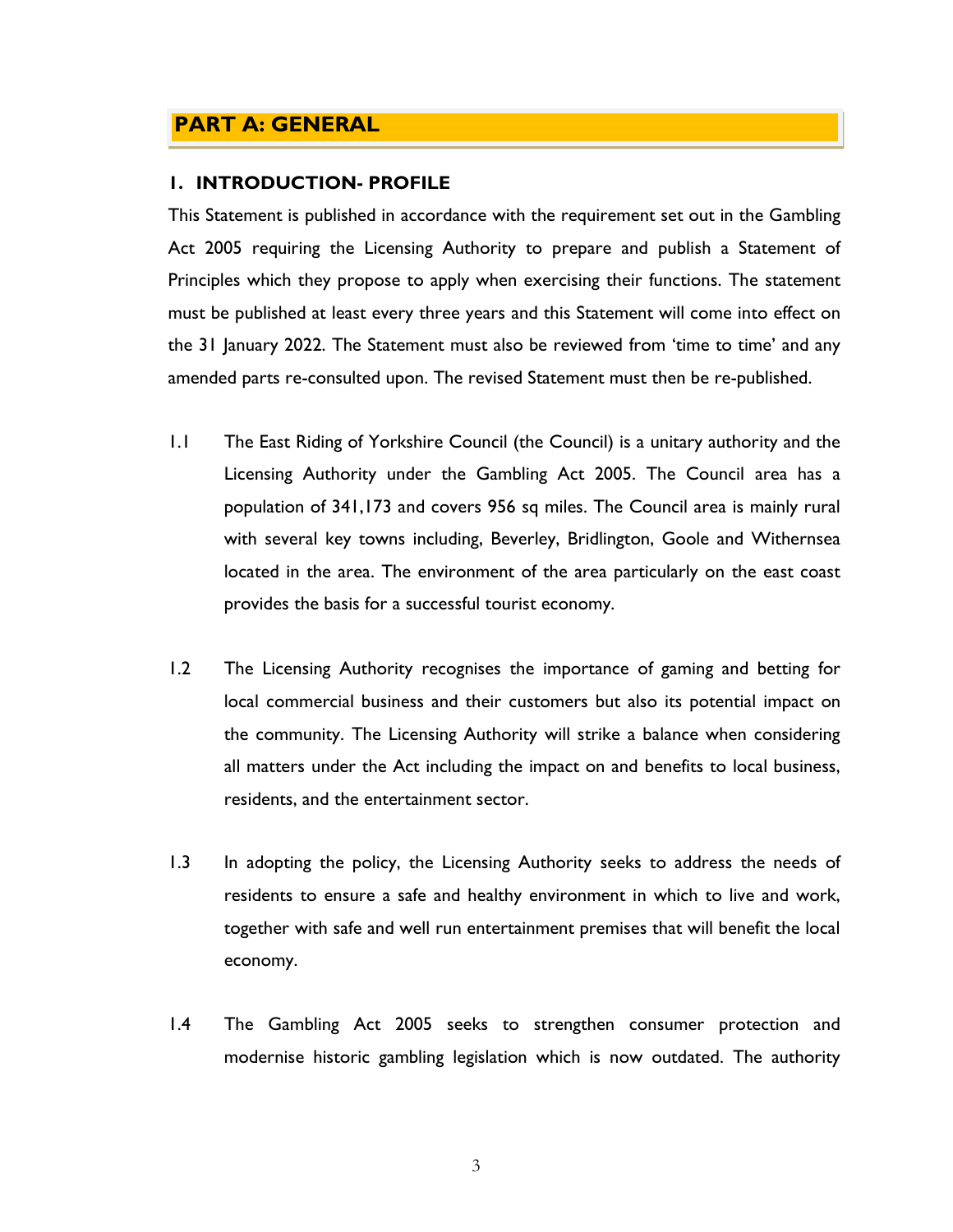notes that the Government instigated a national review of the Act in December 2020, and a white paper outlining the findings and any proposed changes is due to be published by the end of 2021.

- 1.5 The Gambling Act requires that the following parties are consulted by Licensing Authorities:
	- The Chief Officer of Humberside Police
	- One or more persons who appear to the authority represent the interests of persons carrying on gambling businesses in the authority's area.
	- One or more persons who appear to the authority to represent the interests of persons who are likely to be affected by the exercise of the authority's functions under the Gambling Act 2005 including East Riding of Yorkshire Safeguarding (adult and children Boards) and the Council's Public Health department.

**It should be noted that this policy statement will not override the right of any person to make an application, make representations about an application, or apply for a review of a licence, as each will be considered on its own merits and according to the statutory requirements of the Gambling Act 2005.**

1.6 **Local risks**

#### 1.6.1 **Local Risk Assessments.**

The Gambling Commission (the Commission) introduced new provisions in its social responsibility code within the Licence Conditions and Codes of Practice (LCCP), which require gambling operators to assess the local risks to the licensing objectives posed by the provision of gambling facilities at each of their premises, and have policies, procedures and control measures to mitigate those risks. These policies will include consideration and controls in place to mitigate potential risk of harm to children and vulnerable persons, including people with gambling dependencies and must be specific for each premises.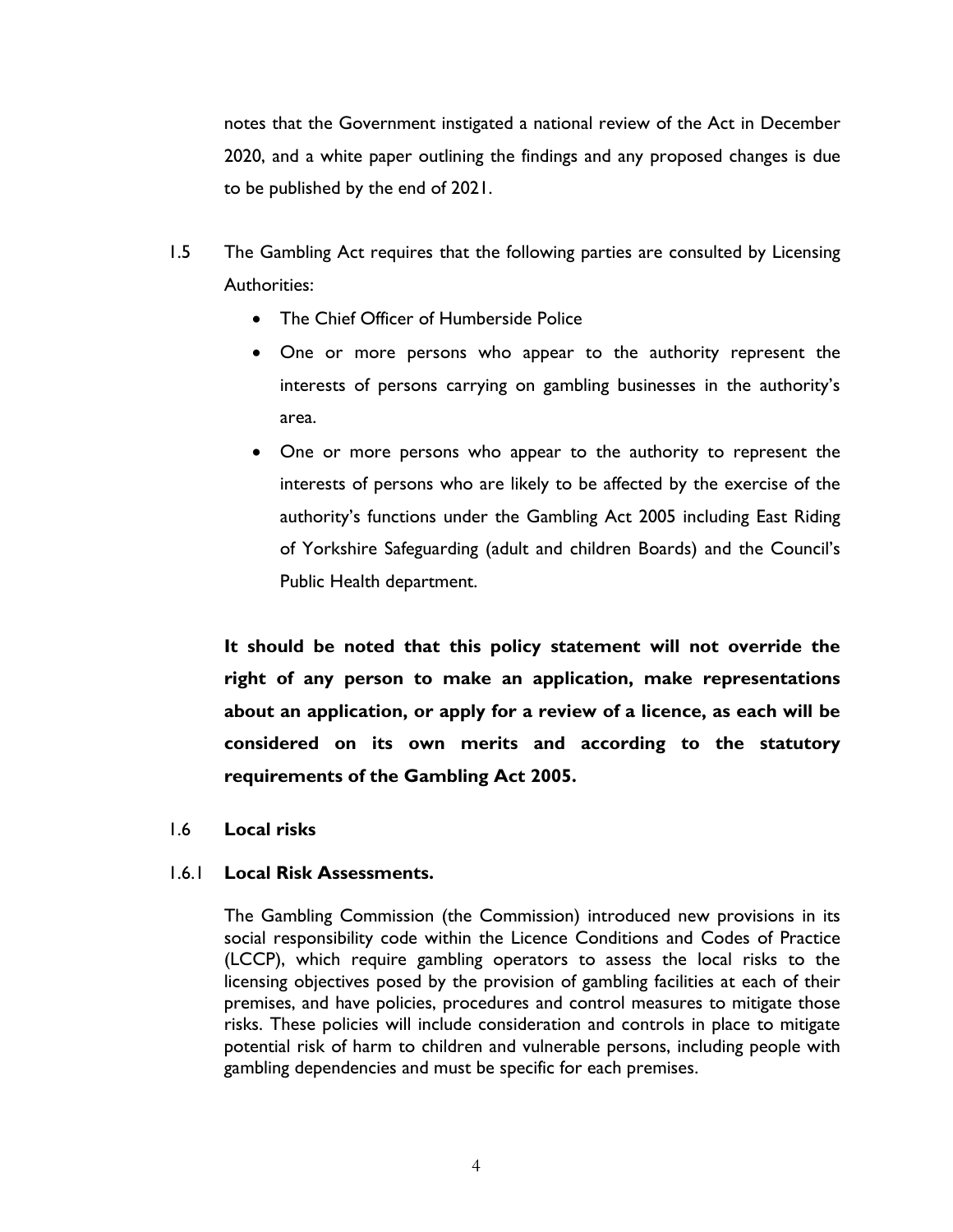- 1.6.2 The introduction of new provisions in the social responsibility code within the LCCP encourages licensing authorities, the Commission and the industry to work in partnership to address local issues and concerns. This movement towards increased partnership working is something that East Riding of Yorkshire Licensing Authority has been doing for several years. We recognise that a risk-based approach to regulation enables the authority to prioritise resources where they are most needed and can be most effective in working with and supporting business.
- 1.6.3 The risk based approach provides a better understanding of, and enables a proportionate response, to risk. This approach includes looking at future risks and thinking about risks in a probabilistic way. Risk is not necessarily related to an event that has happened. Risk is related to the probability of an event happening and the likely impact of that event. In this case it is the risk of the impact on the gambling licensing objectives.
- 1.6.4 This licensing authority has developed guidance to assist gambling operators in undertaking and preparing their local (premises) risk assessments. This guidance, which is published as a separate document on the Council's website, provides a framework for the local risk assessment process that will provide a uniform approach across all non-remote gambling sectors. This will benefit the Council as Licensing Authority under the Gambling Act 2005 (the Act), as well as responsible authorities and interested parties when considering new and variation applications.
- 1.6.5 The local risk assessments will also enable this licensing authority to establish a more stepped approach to its compliance inspection regime.
- 1.6.6 Operators must undertake a review of those assessments when certain triggers are met. These triggers, along with this licensing authority's views on what would instigate either a new assessment or the review of an existing one will be are detailed within the guidance document.
- 1.6.7 This licensing authority considers that these local risk assessments are a key component of the overall assessment and management of the local risks. This licensing authority will assist operators in this process by providing specific information on its concerns surrounding gambling within the East Riding of Yorkshire and the impact that premises can have on the licensing objectives. This will be contained within its Statement of Licensing Principles (Gambling Policy) as detailed below.
- 1.6.8 This local risk assessment process is not the same as other forms of risk assessment undertaken by gambling operators, such as Health and Safety at Work, Fire Safety and Food Hygiene, etc.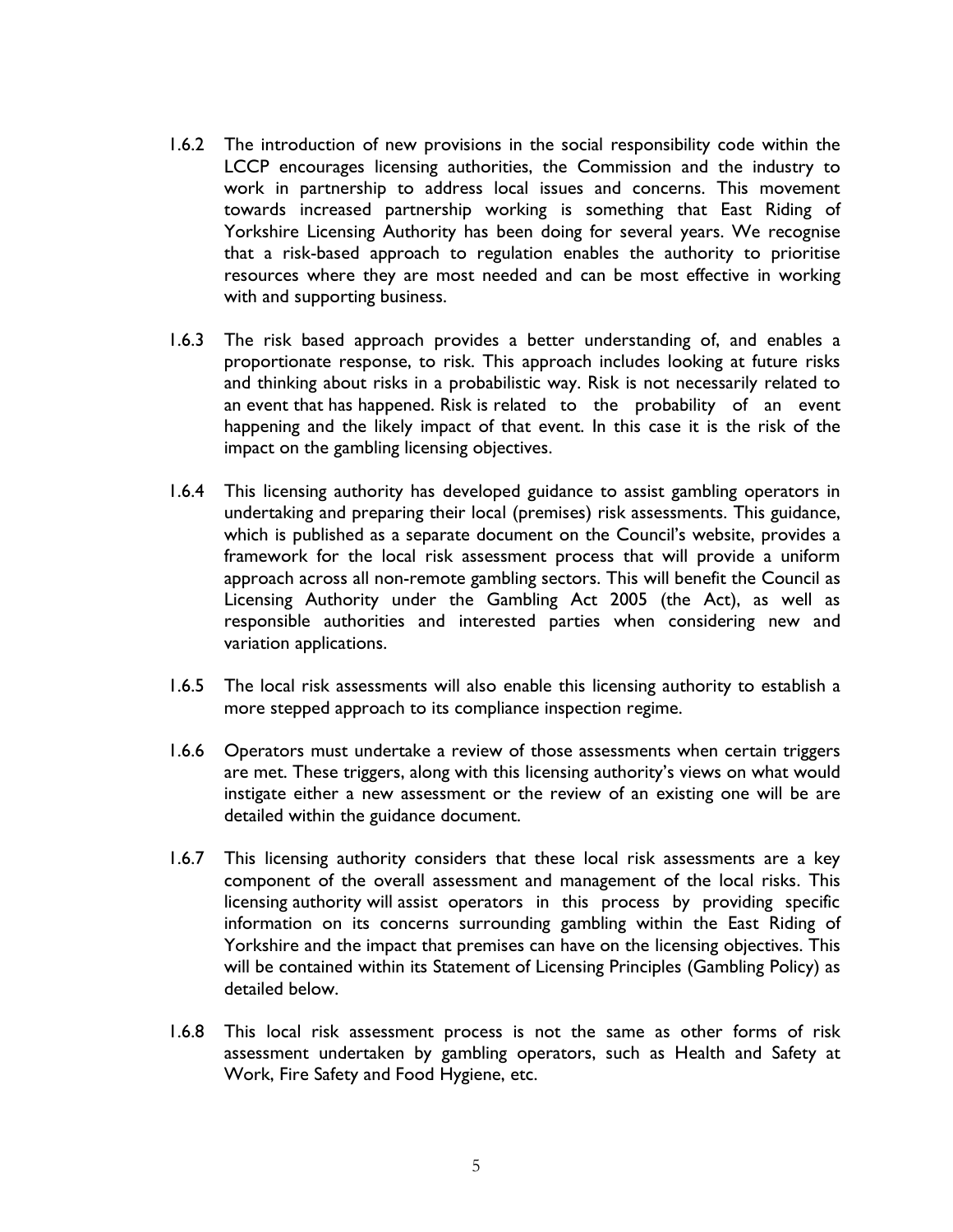1.6.9 These local risk assessments are specific to the **potential harm** that gambling premises can have on one or more of the licensing objectives under the Act. They are specific to the premises, the local area and the local community.

### **DECLARATION**

- 1.7 In producing the licensing policy statement the Licensing Authority declares that it has had regard to:
	- Regulations issued by the Secretary of State
	- the three licensing objectives of the Gambling Act 2005,
	- the guidance to local authorities issued by the Gambling Commission, and
	- any responses from those consulted on the policy statement.

## **2. THE GAMBLING LICENSING OBJECTIVES**

- 2.1 In exercising most of their functions under the Gambling Act 2005, licensing authorities must have regard to the licensing objectives as set out in Section 1 of the Act. The licensing objectives are:
	- *Preventing gambling from being a source of crime or disorder, being associated with crime or disorder or being used to support crime,*
	- *Ensuring that gambling is conducted in a fair and open way*
	- *Protecting children and other vulnerable persons from being harmed or exploited by gambling.*
- 2.2 It should be noted that the Gambling Commission has stated: **'The requirement in relation to children are explicitly to protect them from being harmed or exploited by gambling'**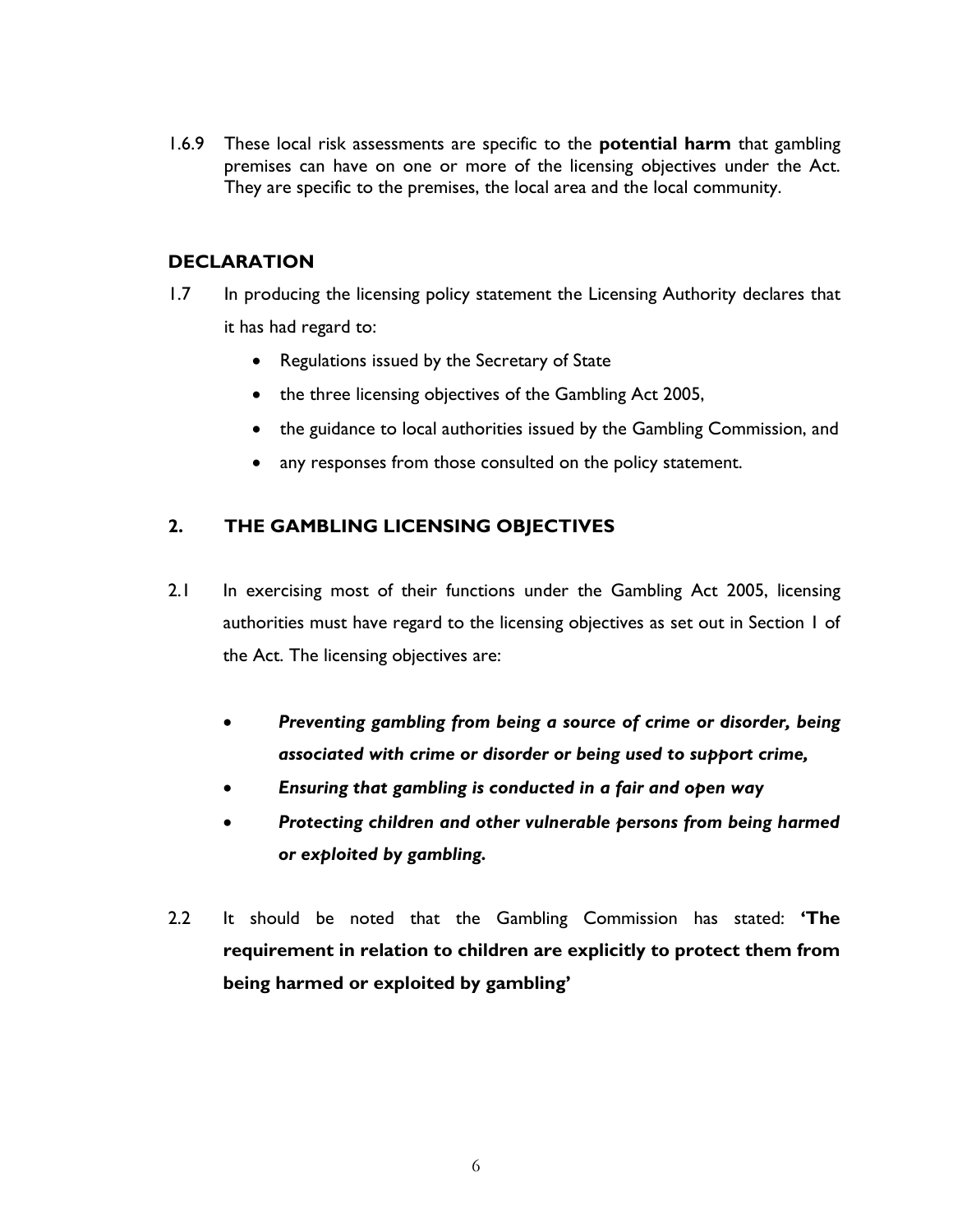- 2.3 The Licensing Authority is aware that in making decisions about premises licences, and temporary use notices it should **aim to permit the use of premises for gambling** in so far as it thinks is:
	- in accordance with any relevant codes of practice issued by the Gambling **Commission**
	- in accordance with any relevant guidance issued by the Gambling **Commission**
	- reasonably consistent with the licensing objectives (subject to the above)
	- In accordance with the authority's statement of licensing principles

The 'aim to permit' framework provides wide scope for licensing authorities to impose conditions on a premises licence, reject, review or revoke premises licences where there is an inherent conflict with the relevant codes of practice, relevant guidance issued by the Commission, the licensing objectives or the licensing authorities own policy statement.

## **3. RESPONSIBLE AUTHORITIES**

- 3.1 The Licensing Authority is required by regulations to state the principles it will apply in exercising its powers under Section 157(h) of the Act to designate, in writing, a body that is competent to advice the authority about the protection of children from harm.
- 3.2 The principles are:
	- The need for the body to be responsible for an area covering the whole of the Licensing Authority's area; and
	- The need for the body to be answerable to democratically elected persons, rather than any particular vested interest group etc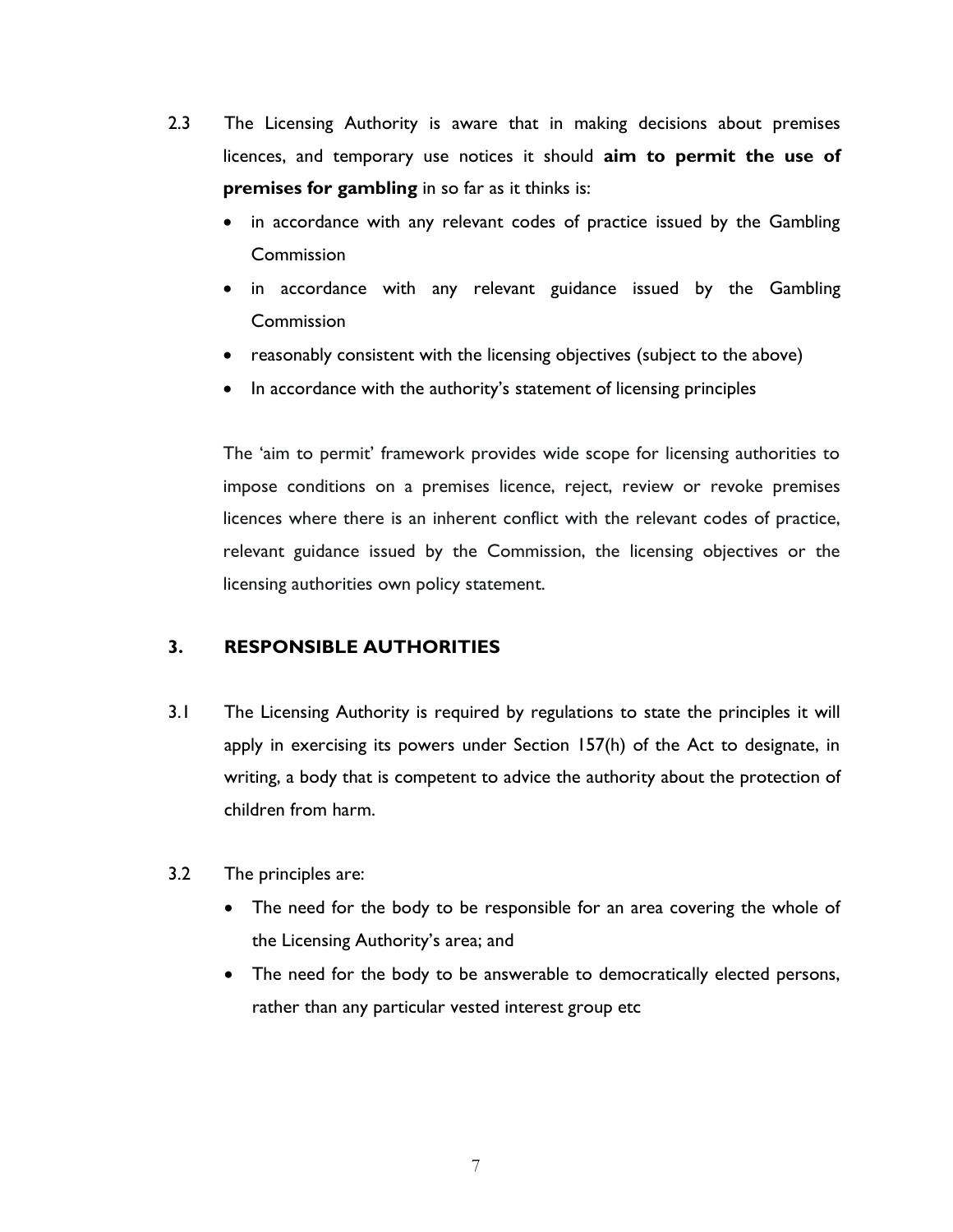- 3.3 In accordance with this suggestion in the Gambling Commissions Guidance for local authorities this authority designates the Director of Children, Families and Schools for this purpose as this body meets the principles as shown in 4.2 of the policy.
- 3.4 The contact details for all Responsible Bodies under the Gambling Act 2005 are available via the Council's website at: [www.eastriding.gov.uk](http://www.eastriding.gov.uk/) or on request from the Licensing Team.
- 3.5 The Licensing Authority is a Responsible Authority under the Act and can make representation as well as call review of licences granted. To ensure transparency and the responsibility for calling a review will only be made following agreement with the relevant Head of Service or Group Manager.
- 3.6 The Licensing Authority will notify all Responsible Authorities and residents of applications by posting this information on the public applications page which can be accessed on the councils website [www.eastriding.gov.uk](http://www.eastriding.gov.uk/) The Licensing Authority recognises the Secretary of State shall specify a particular body as being the Responsible Authority in relation to vulnerable adults.

#### **4. INTERESTED PARTIES**

- 4.1 Interested parties can make representations about licence applications or apply for a review of an existing licence. These parties are defined in the Gambling Act 2005 as persons who:
	- lives sufficiently close to the premises to be likely to be affected by the authorised activities,
	- has business interests that might be affected by the authorised activities, or
	- represents persons who satisfy paragraph (a) or (b)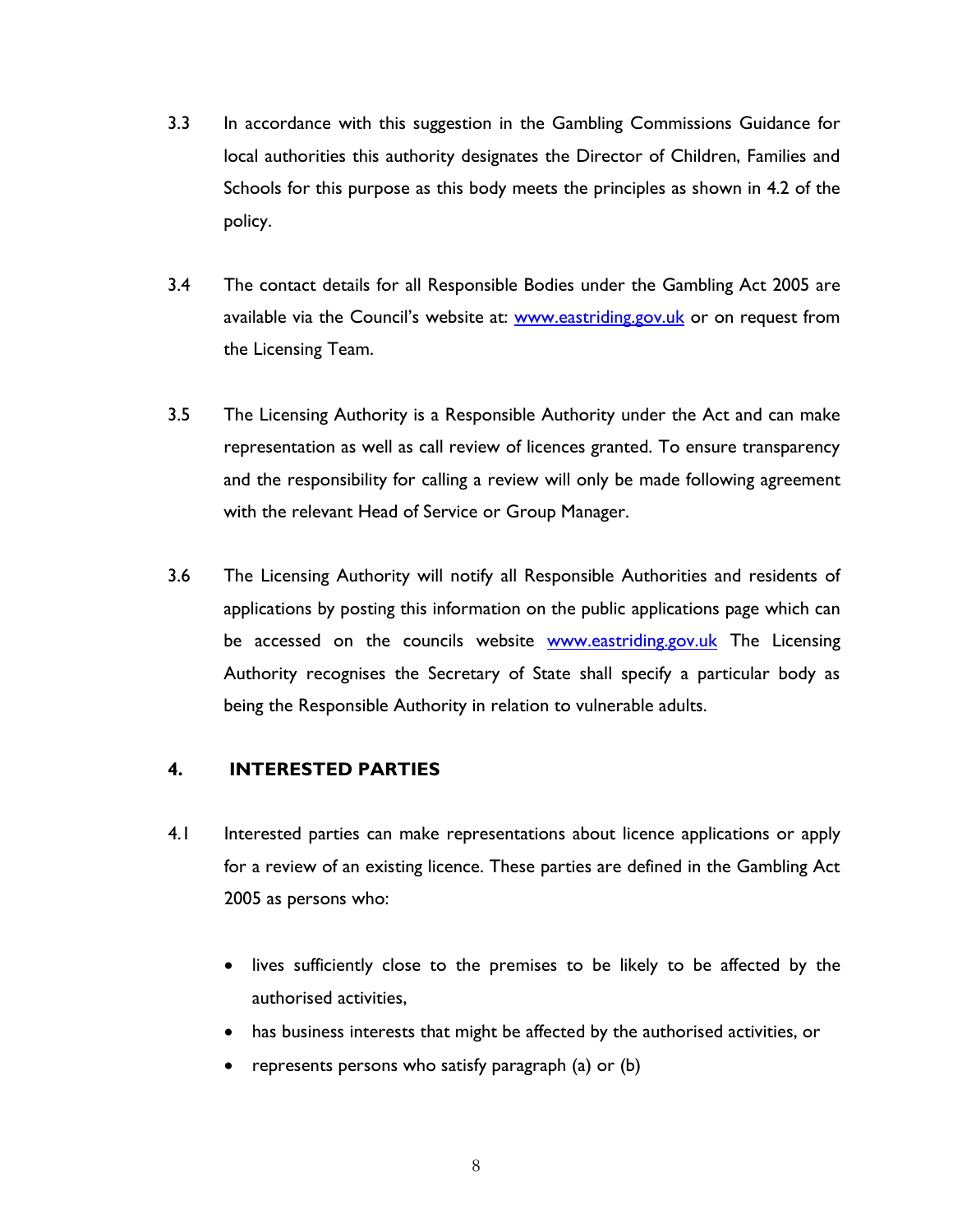- 4.2 The Licensing Authority is required by regulations to state the principles it will apply in exercising its powers under the Gambling Act 2005 to determine whether a person is an interested party.
- 4.3 The principles are: **Each case will be determined on its own merits**. This authority will not apply a rigid rule to its decision-making. It will consider the examples of considerations provided in the Gambling Commission's Guidance to local authorities. It will also consider the Gambling Commission's Guidance that 'has business interests' should be given the widest possible interpretation and include partnerships, charities, faith groups and medical practices.
- 4.4 Interested parties can be persons who are democratically elected such as Councillors and MP's. No specific evidence of being asked to represent an interested person will be required if the councillor/MP represents the ward likely to be affected. Other than these persons, this authority will generally require written evidence that a person/body 'represents' someone who either lives sufficiently close to the premises to be likely to be affected by the authorised activities and/or business interests that might be affected by the authorised activities. A letter from one of these persons, requesting the representation is sufficient.
- 4.5 If individuals wish to approach councillors to ask them to represent their view then care should be taken that the councillors are not part of the Licensing Act 2003 Sub- Committee dealing with the licence application.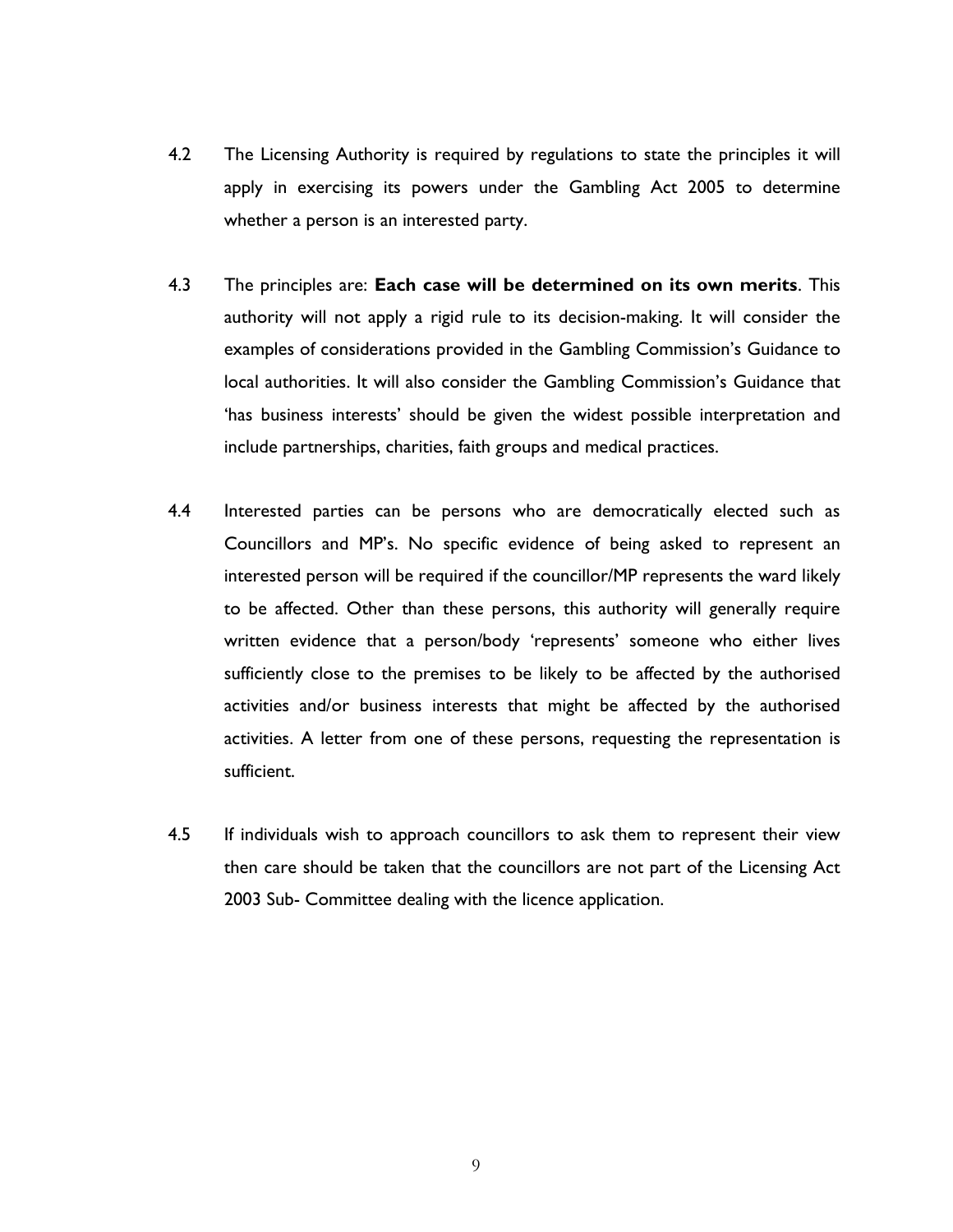#### **5. EXCHANGE OF INFORMATION**

- 5.1 The Licensing Authority will work closely with the Gambling Commission, Humberside Police and with Responsible Authorities where there is a need to exchange information on specific premises.
- 5.2 A protocol for the sharing of such information will be established in order to target agreed problem and high-risk premises that require greater attention while providing a lighter touch in respect of well run, low risk premises. This protocol will be kept under review and the Licensing Authority will endeavour maintain contact with the Gambling Commission, and meet at other times as mutually agreed to deal with urgent matters and share operational information.
- 5.3 The principle that this Licensing Authority applies is that it will act in accordance with the provisions of the Gambling Act 2005 in its exchange of information which includes the provision that the Data Protection Act 2018 will not be contravened. The Licensing Authority will also have regard to any Guidance issued by the Gambling Commission to local authorities on this matter, as well as any relevant regulations issued by the Secretary of State under the powers provided in the Gambling Act 2005. There may however be some information held by the Licensing Authority which cannot be shared with the Gambling Commission, where this is the case the reason for this will be explained to the Commission.
- 5.4 The commission holds a lot of information that can also be shared with the Licensing Authority to support their role in administering and enforcement the principles of the act. The Authority notes and acknowledges the Gambling Commission pledge to work in partnership with the licensing authority as a collective approach to achieve the best possible outcomes.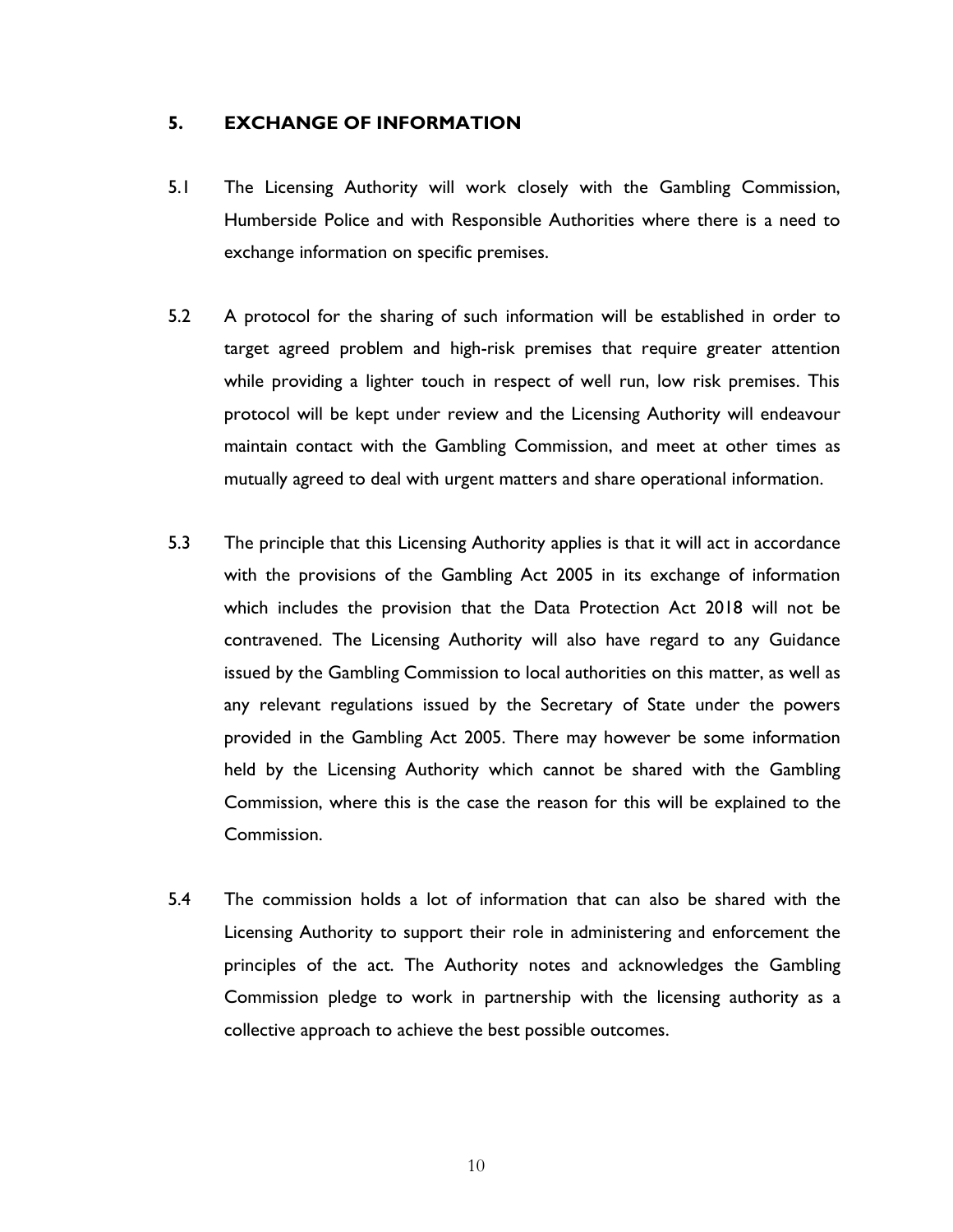#### **6. INSPECTION AND COMPLIANCE/ENFORCEMENT**

The main enforcement and compliance role for this licensing authority in terms of the Act will be to ensure compliance with the premise's licences and other permissions which it authorises. The Gambling Commission will be the enforcement body for operating and personal licences. The Commission will also deal with any concerns about manufacture, supply, or repair of gaming machines.

- 6.1 The Licensing Authority shall aim to protect and enhance the safety of people who live in, work in, or visit the East Riding of Yorkshire through the application and compliance of licensing legislation and the promotion of the Licensing Objectives.
- 6.2 'Regulators' under the Gambling Act 2005 refers specifically to officers of the Licensing Authority, Gambling Commission and Humberside Police with specific enforcement and inspection responsibilities under the Gambling Act 2005.
- 6.3 Licensing Authorities are required by regulation under the Gambling Act 2005 to state the principles to be applied by the authority in exercising its functions under Part 15 of the Act with respect to the inspection of premises; and the powers under section 346 of the Act to institute criminal proceedings in respect of the offences specified.
- 6.4 This Licensing Authority's principles follow the Statutory Code of Practice for Regulator's in that: It will be guided by the Gambling Commission's Guidance for local authorities and it will endeavour to be:

**Proportionate:** regulators should only intervene when it is necessary, remedies should be appropriate to the threat or risk posed, and costs identified and minimised.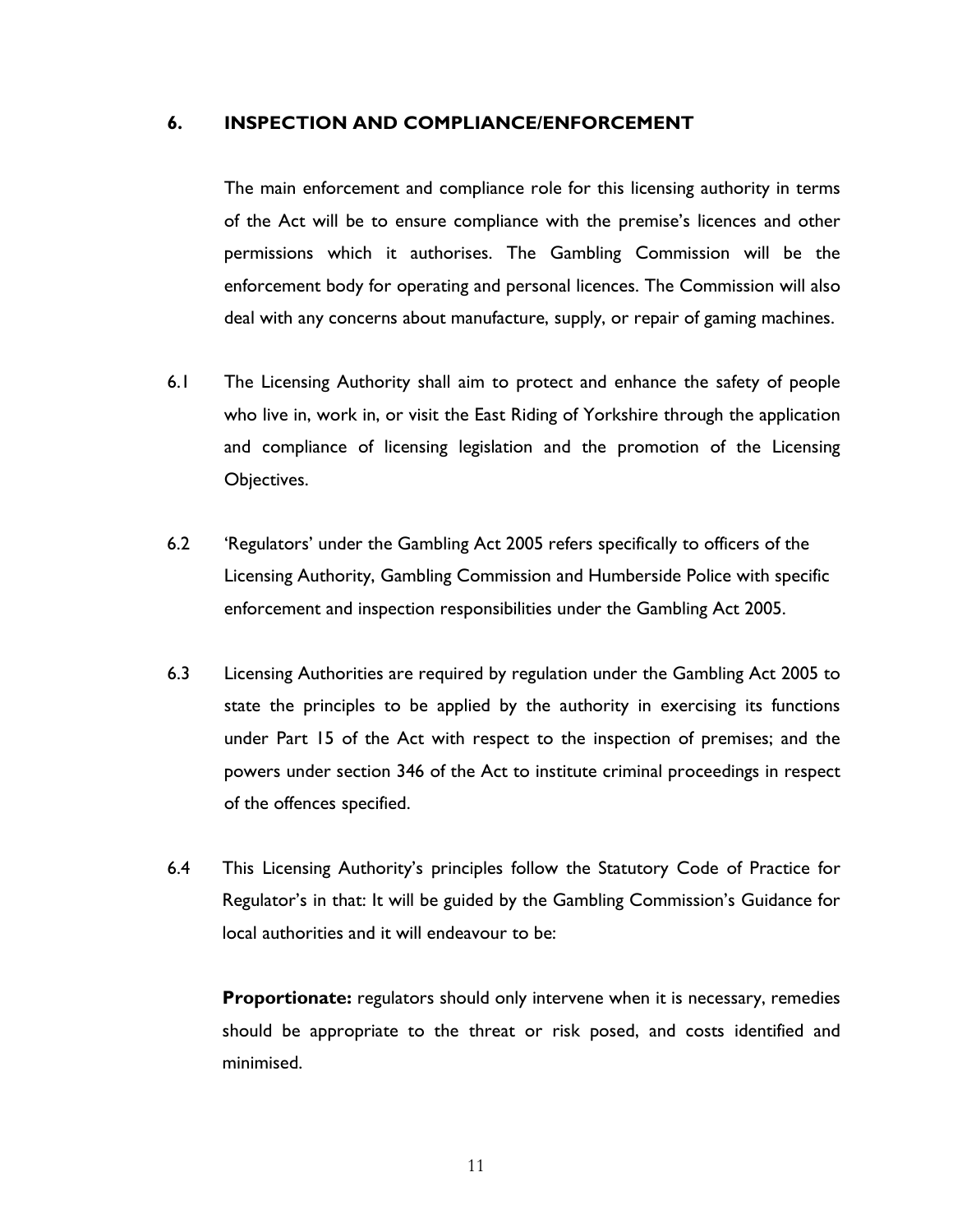**Accountable:** regulators must be able to justify their decisions, and be subject to public scrutiny:

**Consistent:** rules and standards must be joined up and implemented fairly **Transparent:** regulators should be open and keep regulations simple and user friendly; and

**Targeted:** regulation should be focussed on the problem and minimise side effects.

- 6.5 The Licensing Authority will endeavour to avoid duplication with other regulatory regimes so far as possible when carrying out inspection, enforcement, or compliance activity.
- 6.6 In relation to inspections, the Licensing Authority has adopted and implemented a risk-based inspection programme based on.
	- The licensing objectives,
	- Relevant codes of practice
	- Guidance issued by the Gambling Commission
	- The principles set out in this statement of principles
	- Previous compliance history of premises
- 6.7 High risk premises are those premises that have a history of complaints and/or non-compliance and require greater attention with low risk premises needing only a lighter touch so that resources can effectively concentrate on problem premises and unlicensed activity.
- 6.8 The main enforcement and compliance role for this Licensing Authority in terms of the Gambling Act 2005 is carried out by the Council's Licensing Team and is to ensure compliance with the Premises Licences and other permissions, which it authorises.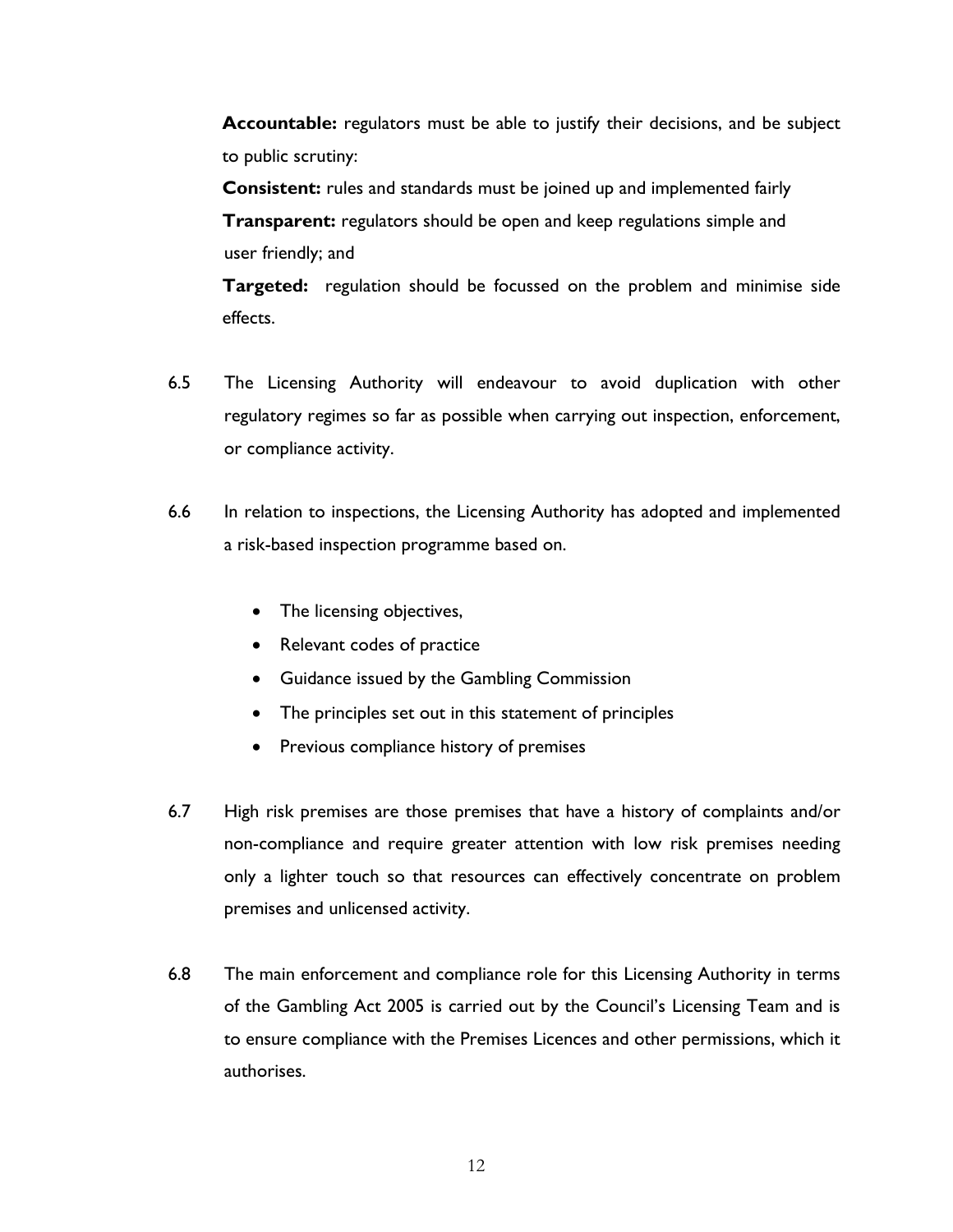- 6.9 The enforcement of licensing law and the inspection of licensed premises will be agreed through joint working procedures and protocols, which reflect the need for more effective deployment of police, fire and local authority staff commonly engaged in licensing enforcement. These procedures and protocols will provide for the targeting of resources towards high-risk premises and activities that require greater attention, while providing a lighter touch in respect of low risk premises that are well operated.
- 6.10 The Licensing Authority will investigate all complaints against premises licensed by the Licensing Authority under the Act. Where appropriate, complainants are advised in the first instance to raise the complaint directly with the licensee or business concerned. Where there is a valid complaint the Licensing Authority will seek to find a solution through informal means wherever possible.
- 6.11 Where it is considered appropriate the Licensing Authority will pass any complaint on for investigation by another statutory agency under whose enforcement responsibility the complaint falls.
- 6.12 Bearing in mind the principles of transparency, this Licensing Authority's enforcement/compliance protocols/written agreements are available upon request to the licensing team.
- 6.13 Any decision to instigate legal proceedings will consider the Licensing enforcement policy which incorporates the Regulatory Reform Compliance Code. In addition, the Licensing Authority shall adopt a positive and proactive approach towards ensuring compliance by
	- Helping and encouraging licence/permit holders understand and meet their regulatory requirements more easily; and

13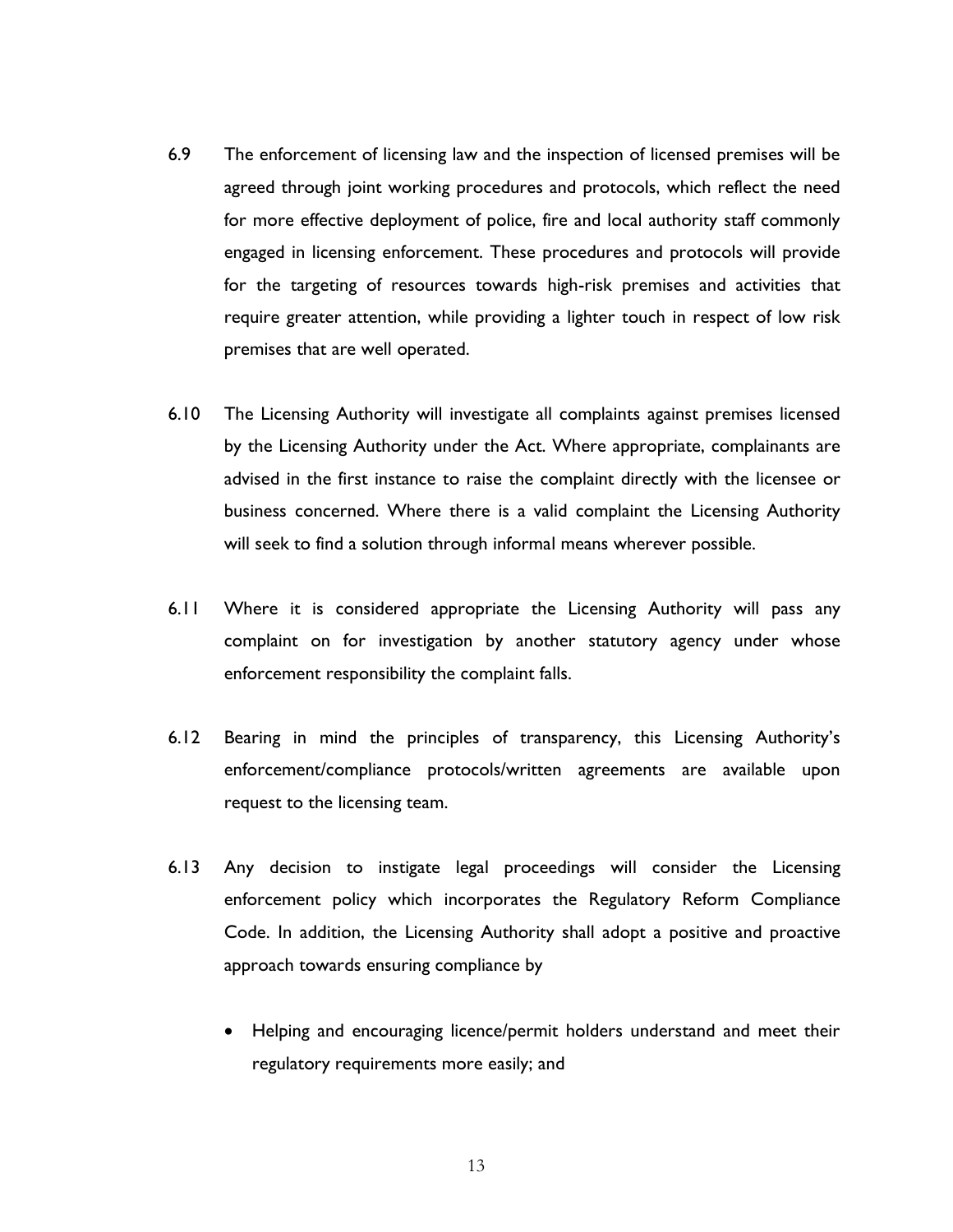- Responding proportionately to regulatory breaches
- 6.14 The Licensing Authority has implemented a Gaming Accreditation Awards Scheme with the gaming industry to raise standards on licensed premises, reduce burdens by promoting co regulation and encouraging compliance with legislation and conditions.

## **7. LICENSING AUTHORITY FUNCTIONS**

- 7.1 Licensing Authorities are required under the Act to:
	- Be responsible for the licensing of premises where gambling activities are to take place by issuing Premises Licences.
	- Issue Provisional Statements.
	- Regulate members' clubs and miners' welfare institutes who wish to undertake certain gaming activities via issuing Club Gaming Permits and/or Club Machine Permits.
	- Issue Club Machine Permits to commercial clubs.
	- Grant permits for the use of certain lower stake gaming machines at unlicensed Family Entertainment Centres.
	- Receive notifications from alcohol licensed premises (under the Licensing Act 2003) for the use of two or fewer gaming machines.
	- Issue Licensed Premises Gaming Machine Permits for premises licensed to sell/supply alcohol for consumption on the licensed premises, under the Licensing Act 2003, where more than two machines are required.
	- Register small society lotteries below prescribed thresholds.
	- **Issue Prize Gaming Permits.**
	- Receive and Endorse Temporary Use Notices.
	- Receive Occasional Use Notices.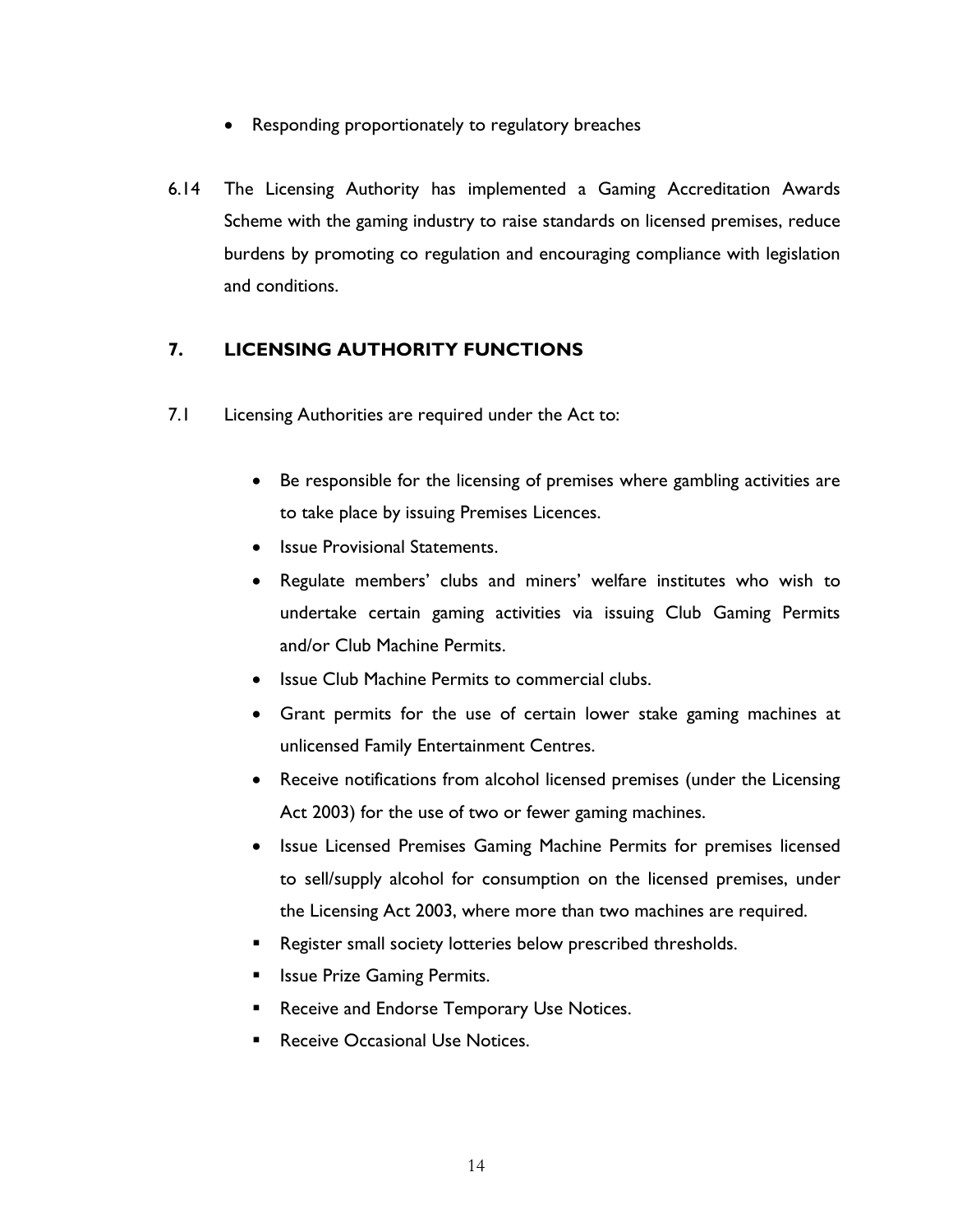- **•** Provide information to the Gambling Commission regarding details of licences issued, including annual data returns (see section above on 'information exchange').
- Maintain registers of the permits and licences that are issued under these functions.
- 7.2 It should be noted that local licensing authorities are not involved in licensing remote gambling at all, which is regulated by the Gambling Commission via operating licences.

## **8. ADMINISTRATION, EXERCISE AND DELEGATION OF FUNCTIONS**

- 8.1 The Licensing Authority will be involved in a wide range of licensing decisions and functions and has established a Licensing Committee to administer them**.** Decisions on all licensing matters under the Gambling Act 2005 will be taken in accordance with an approved Scheme of Delegation underlying this scheme are the principles of timely, efficient and cost-effective decision-making.
- 8.2 The Act itself creates a presumption that all applications will be determined and granted by an officer of the Licensing Authority where there are no relevant representations or objections.
- 8.3 This form of delegation is without prejudice to officers referring an application to a Sub-Committee, or a Sub-Committee to Full Committee, if considered appropriate in the circumstances of any case.
- 8.4 Where a function is delegated to an officer, that officer will be responsible for liaising with the applicant, interested parties and the responsible authorities to ensure that the application fulfils the required principles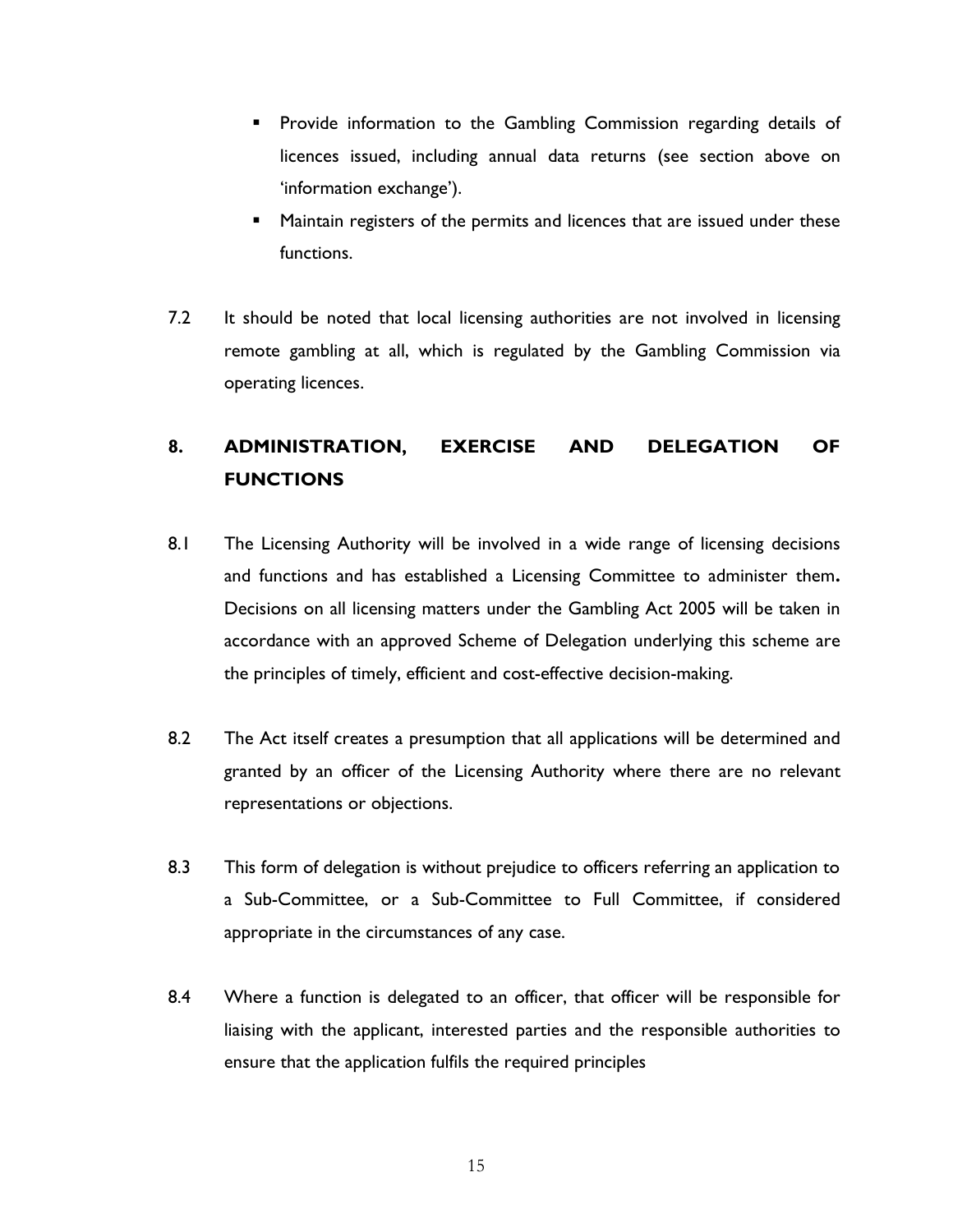- 8.5 Where objections or relevant representations are made the Licensing Manager or an officer authorised to act on their behalf, will if appropriate mediate between the applicant, interested parties and the responsible authorities to seek agreement and to overcome the objections/relevant representations without the matter going before a licensing sub-committee for determination.
- 8.6 The Licensing Authority has established a Licensing Act 2003 Committee, comprising 10 elected members to administer its licensing functions. The principal function of the Licensing Act 2003 Committee will be to advise the Licensing Authority on a Statement of Principles for the purposes of the Gambling Act 2005 and its subsequent review and to approve a scheme of delegation for the exercise of the licensing functions.
- 8.7 A Licensing Sub-Committee comprising three elected members will determine applications which are subject to relevant representations or objections and which have not been resolved by officers through mediation.
- 8.8 All applications, which need determination by a Licensing Act 2003 Sub-Committee, will be heard in public although decisions will be made in private in the presence of the Committee clerk and legal advisor.
- 8.9 An application may be heard in the absence of the applicant or interested parties where the required notice of the date on which the application is to be heard has been given. The Licensing Act 2003 Sub-Committee will give reasons for the decision to proceed in the absence of any party.
- 8.10 A Licensing Act 2003 Sub-Committee may determine that it is appropriate to attach individual conditions to a licence, in circumstances where;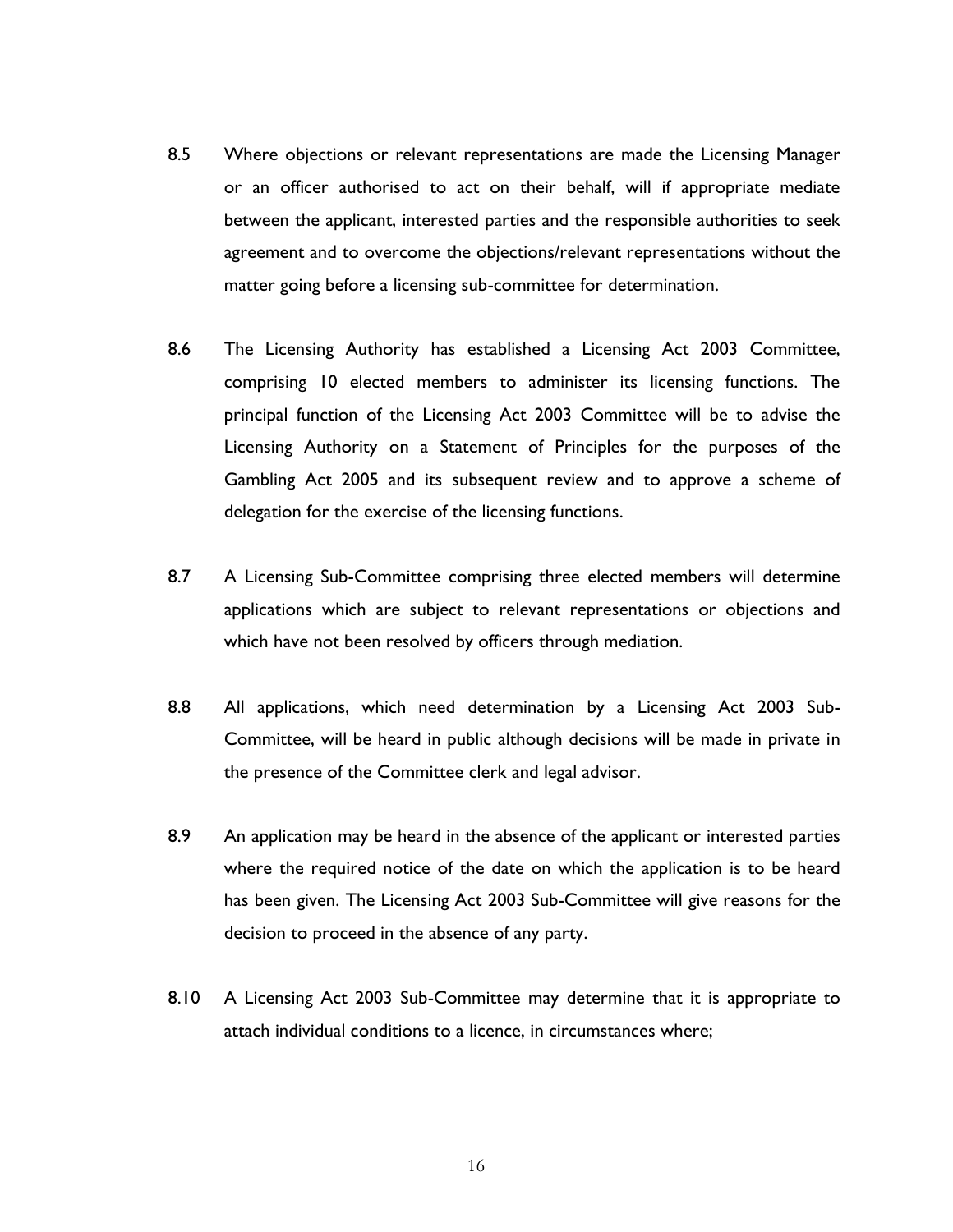- there are regulatory concerns of an exceptional nature,
- there are specific risks or problems associated with a particular locality, or specific premises or class of premises.
- 8.11 Any such individual conditions will be proportionate to the activity to be controlled, directly related to the premises and type of licence applied for and will only be imposed in the interests of the licensing objectives.
- 8.12 The Sub-Committee's decision will be accompanied by clear, cogent reasons for the decision, having due regard to the Act, Guidance, Codes of Practice and Statement of Principles. The Licensing Act 2003 Sub-Committee will announce the decision in public.
- 8.13 A summary of the decision will be posted on the Licensing Authority's web site as soon as reasonably possible after the meeting. This will form part of the Licensing Authority's statutory licensing register. This register will be available from the Licensing Authority's website at [www.eastriding.gov.uk.](http://www.eastriding.gov.uk/)
- 8.14 A Licensing Act 2003 Sub-Committee will also hear any requests by a responsible authority or an interested party to review a Premises Licence because of issues arising, which contravene any of the three licensing objectives.
- 8.15 The Licensing Act 2003 Committee will receive reports from the Director of Planning and Economic Regeneration where appropriate based on the needs of the local tourist economy to ensure that these are reflected in their considerations. The Licensing Act 2003 Committee will also be appraised of the local employment situation and the need for investment and employment where appropriate.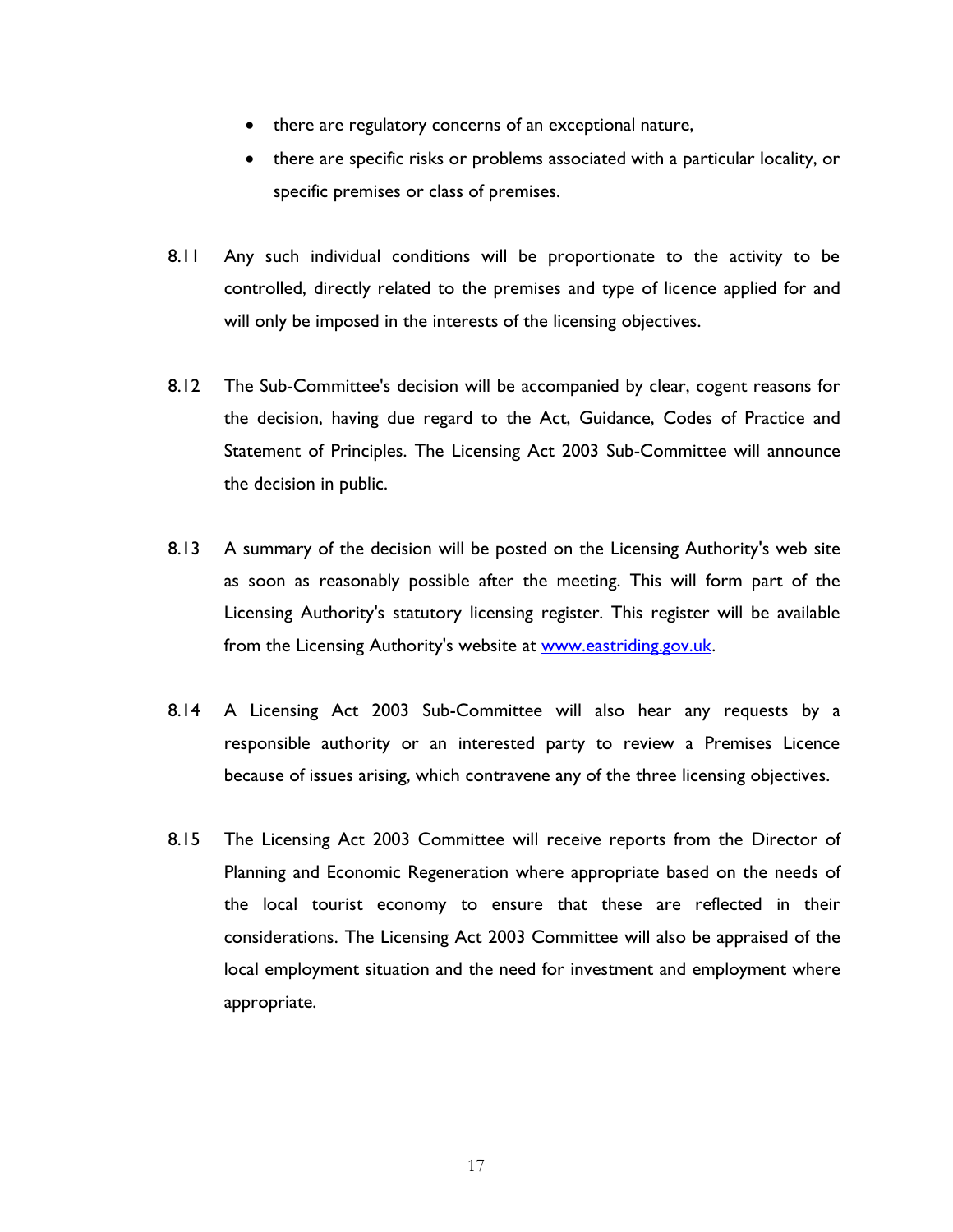### **9. COMMITTEE, OFFICER DELEGATION OF FUNCTIONS**

9.1 The Licensing authority is involved in a wide range of licensing decisions and functions and has established the Licensing Act 2003 Committee to administer them.

The Licensing Act 2003 Committee is made up of members and a sub-committee of three from the main Committee sits to determine licensing hearings where representations have been made. Ward Councillors will not sit on a subcommittee involving an application in their ward.

Where a Councillor who is a member of the Licensing Act 2003 Committee is making or has made representations regarding a licence on behalf of an interested party , in the interests of good governance they will disqualify themselves from any involvement in the decision making process affecting the licence in question.

Decisions as to whether representations are irrelevant, frivolous or vexatious will be made by Council officers, who will make the decisions on whether representations or applications for licence reviews should be referred to the Licensing Act 2003 Committee or sub-committee. Where a representation is rejected the person making that representation will be given written reasons as to why that is the case. There is no right of appeal against a determination that representations are not admissible other than judicial review.

The table at Appendix 1 sets out the agreed delegation of decisions and functions in relation to licensing matters

#### **10. Appeals**

10.1 Where an applicant is aggrieved with any condition or the decision, there is a right of appeal. This appeal must be lodged within a period of 21 days from the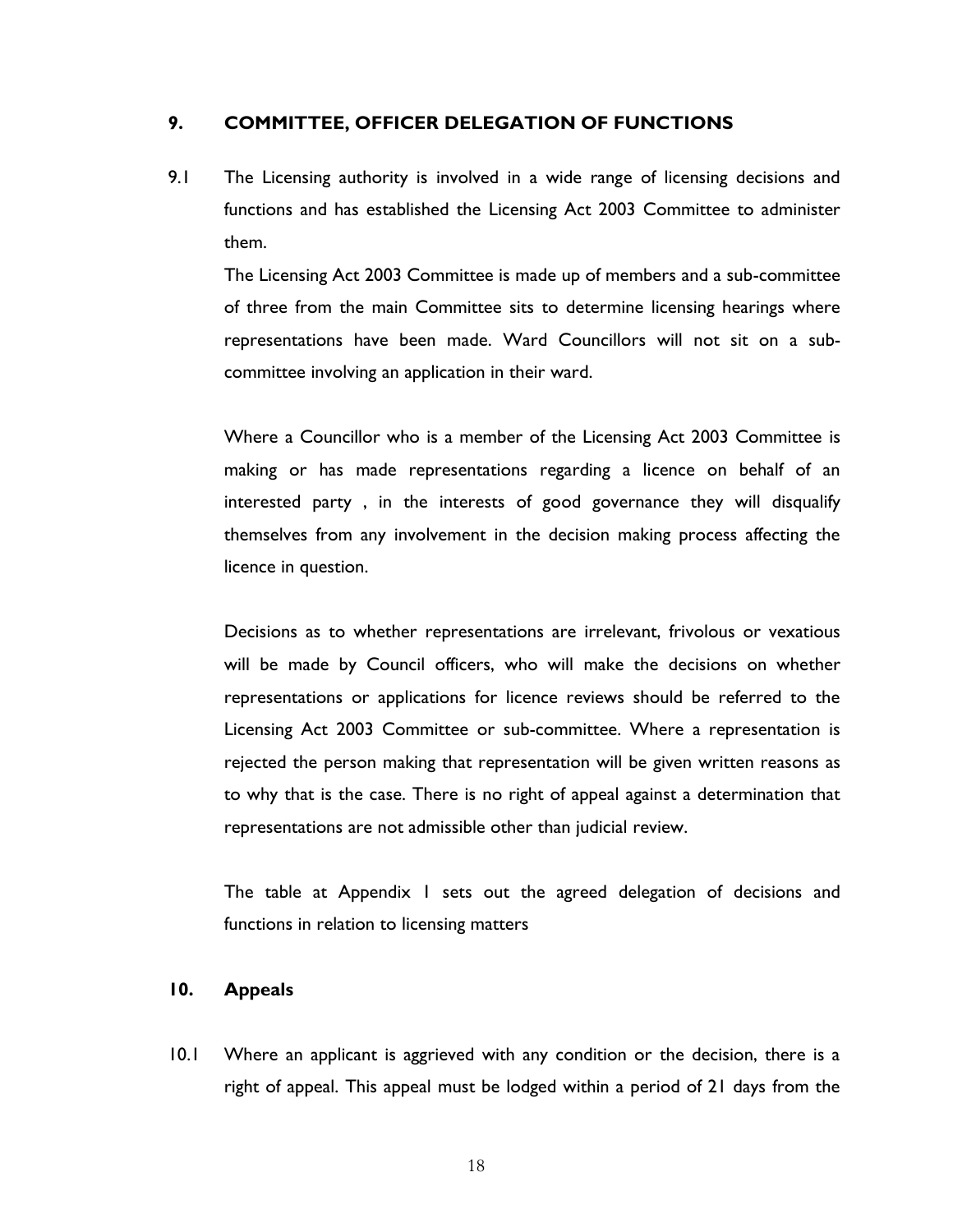day on which the applicant was notified by the Licensing Authority of the decision and must be made to the Chief Executive to the Justices.

- 10.2 All appeals must be made to the Magistrates' Court where the premises are situated.
- 10.3 On determining an Appeal the Court may:
	- Dismiss the appeal
	- Substitute the decision appealed against with any other decision which could have been made by the Licensing Authority
	- Remit the case to the Licensing Authority to dispose of the appeal in accordance with the direction of the court
	- Make an order for costs

In the case of permits other than prize gaming permits: -

- As above plus;
- Restore the permit.
- 10.4 When considering an appeal the Magistrates' Court will have regard to the Act, the Licensing Authority's Statement of Principles for the Gambling Act 2005 and the Gambling Commission Guidance issued under section 25 of that Act.

## **The Act provides for no further appeal against the determination of the Magistrates' Courts.**

### **11. Links with Other Policies, Objectives and Guidance**

11.1 The Licensing Authority will secure the proper integration of this Statement with local crime prevention, anti-social behaviour, children and Vulnerable adults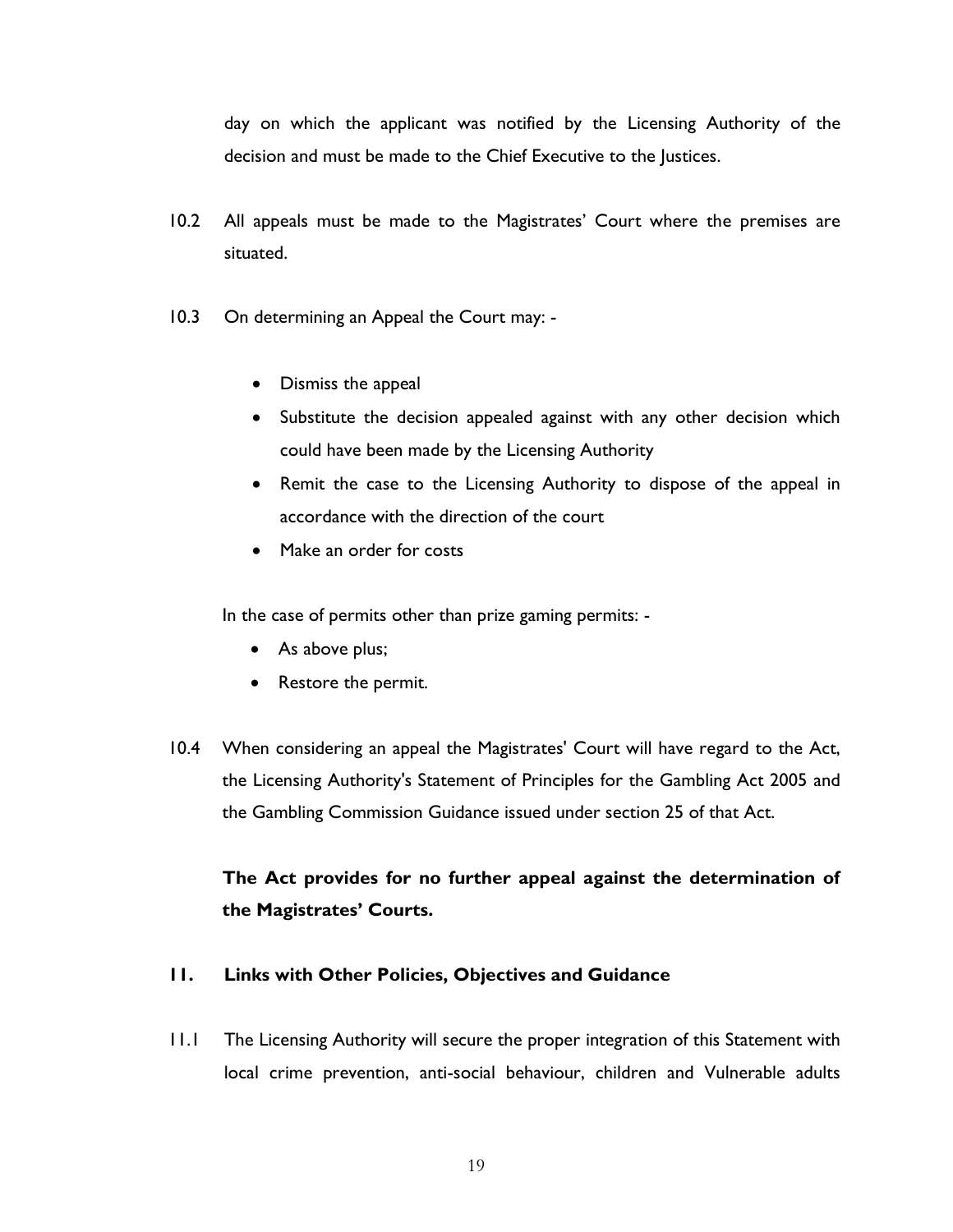safeguarding boards away from licensed premises, planning, transport, tourism and cultural strategies by having regard to the existing policies and guidance documents. Liaison and consultation will also take place with Humberside Police.

#### **PART B- PREMISES LICENCES; CONSIDERATION OF APPLICATIONS**

#### **B1. General Principles**

- B1.1 Premises licences are subject to the requirements set-out in the Gambling Act 2005 and regulations, as well as specific mandatory and default conditions which are detailed in regulations issued by the Secretary of State. Licensing authorities can exclude default conditions and attach others, where it is believed to be appropriate.
- B1.2 This Licensing Authority is aware that in making decisions about premises licences it should **aim to permit the use of premises for gambling** in so far as it thinks it is:
	- in accordance with any relevant code of practice issued by the Gambling Commission;
	- in accordance with any relevant guidance issued by the Gambling Commission;
	- reasonably consistent with the licensing objectives (subject to the above), and
	- in accordance with the authority's statement of licensing policy (subject to the above).
- B1.3 Where children, young persons and other vulnerable people are allowed access to premises where gambling takes place, the Licensing Authority may take whatever steps are considered necessary to either limit access generally or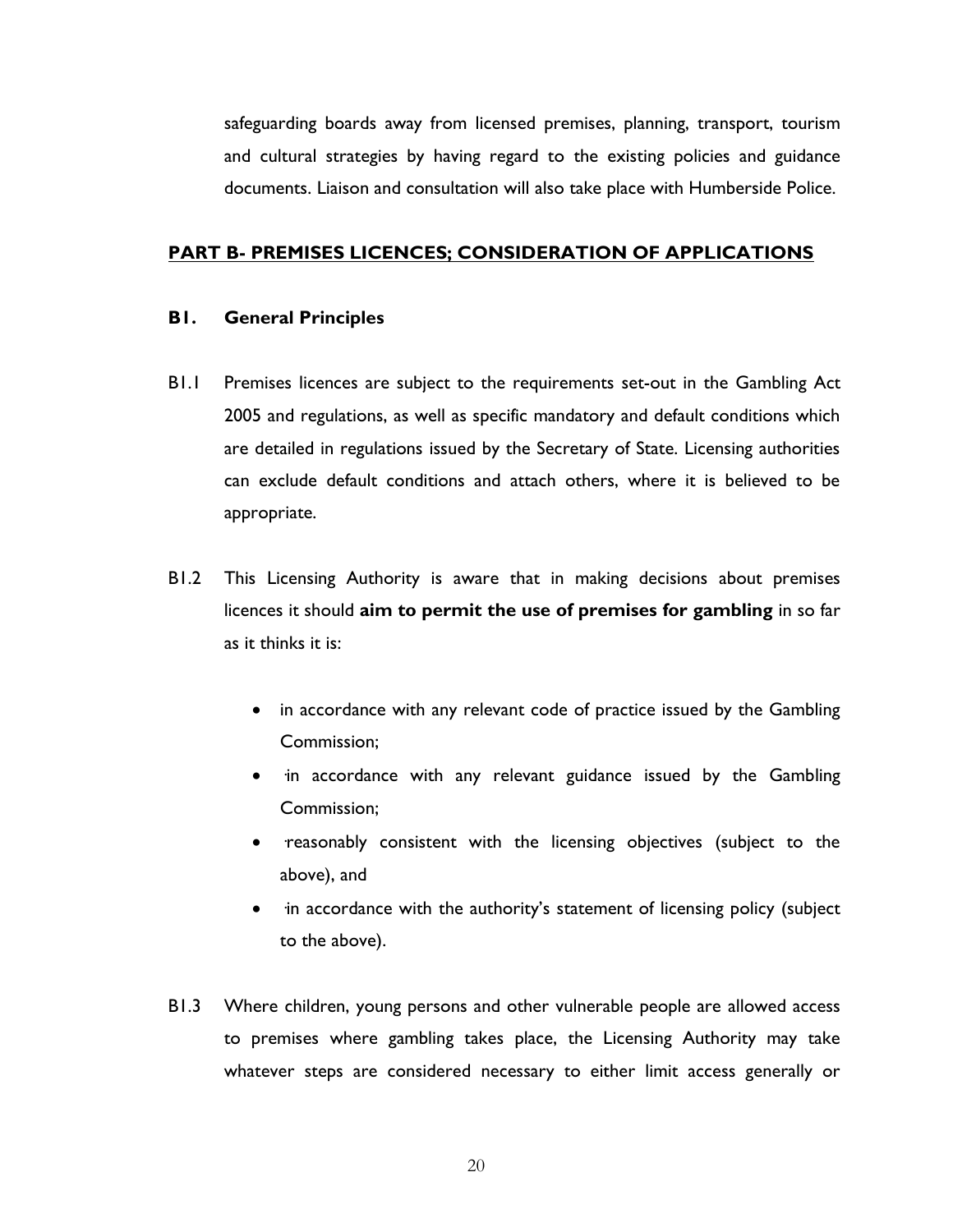introduce measures to prevent under-age gambling where it believes it is necessary to achieve the licensing objectives

- B1.4 Applicants are encouraged to propose any prohibitions or restrictions of their own in circumstances where it is felt that the presence of children would be undesirable or inappropriate. Applicants are also encouraged to demonstrate responsible recruitment of staff in key areas and carry out basic criminal record bureau checks in appropriate circumstances.
- B1.5 It is appreciated that as per the Gambling Commission's Guidance for local authorities **'moral and ethical'** objections to gambling are not a valid reason to reject applications for premises licences and also that **unmet demand** is not a criterion for a Licensing Authority to consider.

.

- B1.6 *Definition of "premises" -* Premises is defined in the Act as **"any place".** Section 152 therefore prevents more than one premise licence applying to any place. But a single building could be subject to more than one premises licence provided they are for different parts of the building and the different parts of the building can be reasonably regarded a| being different premises. This approach has been taken to allow large multiple unit premises such as pleasure parks, leisure complexes, piers, tracks or shopping malls to obtain discrete premises licences where appropriate safeguards are in place.
- B1.7 However this authority will pay particular attention if there are issues about subdivisions of a single building or plot to ensure that the mandatory conditions relating to access between premises are observed.
- B1.8 The Gambling Commission states in the fifth edition of its Guidance to Licensing Authorities that: "In most cases the expectation is that a single building / plot will be the subject of an application for a licence, for example, 32 High Street. But,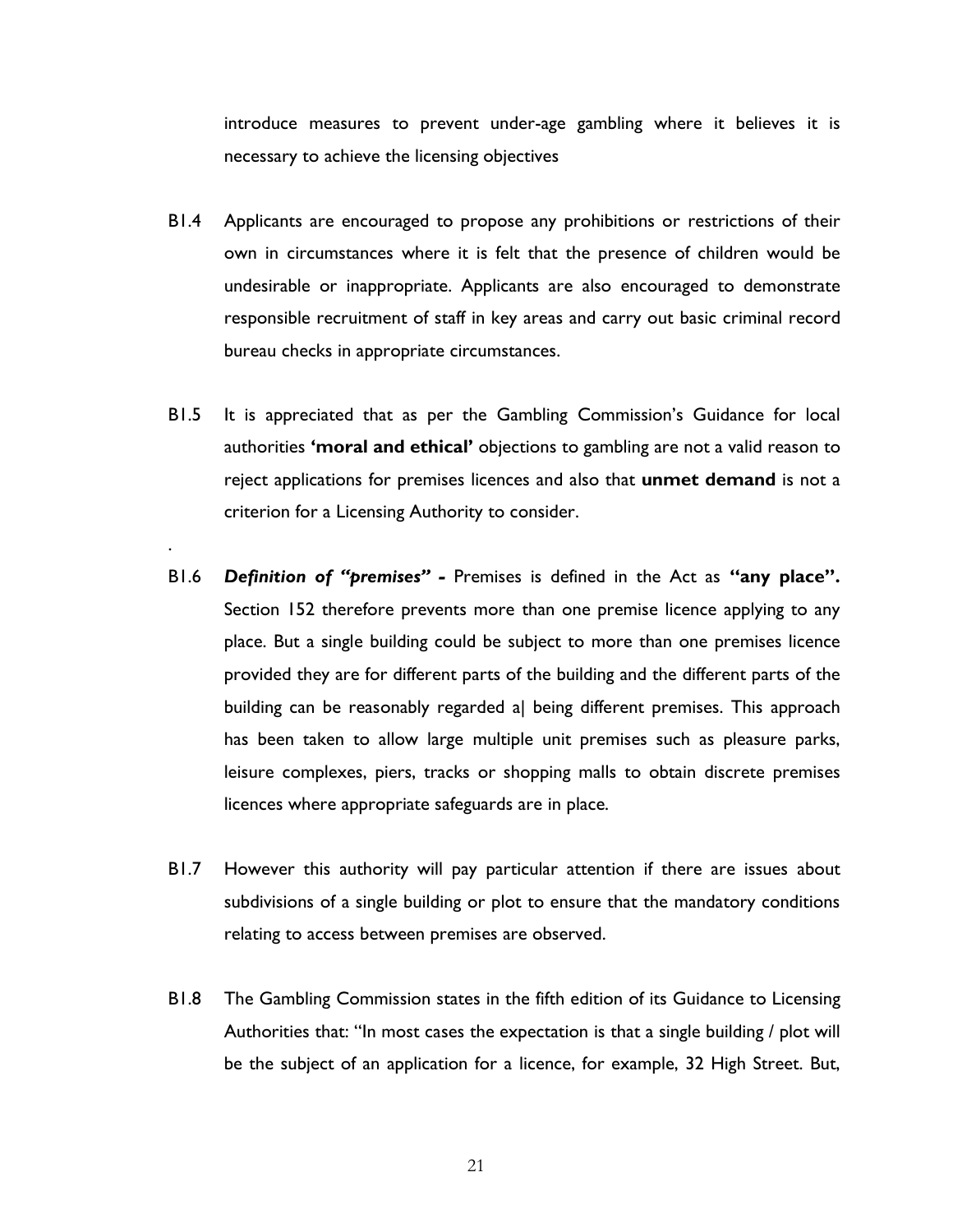that does not mean 32 High Street cannot be the subject of separate premises licences for the basement and ground floor, if they are configured acceptably. Whether different parts of a building can properly be regarded as being separate premises will depend on the circumstances and consider whether entry can be made directly into the premises from the street. The location of the premises will clearly be an important consideration and the suitability of the division is likely to be a matter for discussion between the operator and the Licensing Officer. However, the Commission does not consider that areas of a building that are artificially or temporarily separated, for example by ropes or moveable partitions, can properly be regarded as different premises."

- B1.9 This Licensing Authority has particular regard to the Gambling Commission's Guidance for local authorities which states that: licensing authorities should take particular care in considering applications for multiple licences for a building and those relating to a discrete part of a building used for other (non-gambling) purposes. They should be aware of the following:
	- The third licensing objective seeks to protect children from being harmed by gambling. In practice that means not only preventing them from taking part in gambling, but also preventing them from being in close proximity to gambling. Therefore, premises should be configured so that children are not invited to participate in, have accidental access to, or closely observe gambling where they are prohibited from participating.
	- Entrances to and exits from parts of a building covered by one or more premises licences must be separate and identifiable so that the separation of different premises is not compromised and that people do not "drift" into a gambling area. In this context it must be possible to access the premises without going through another licensed premises or premises with a permit.
	- Customers should be able to participate in the licensable activity named on the premises licence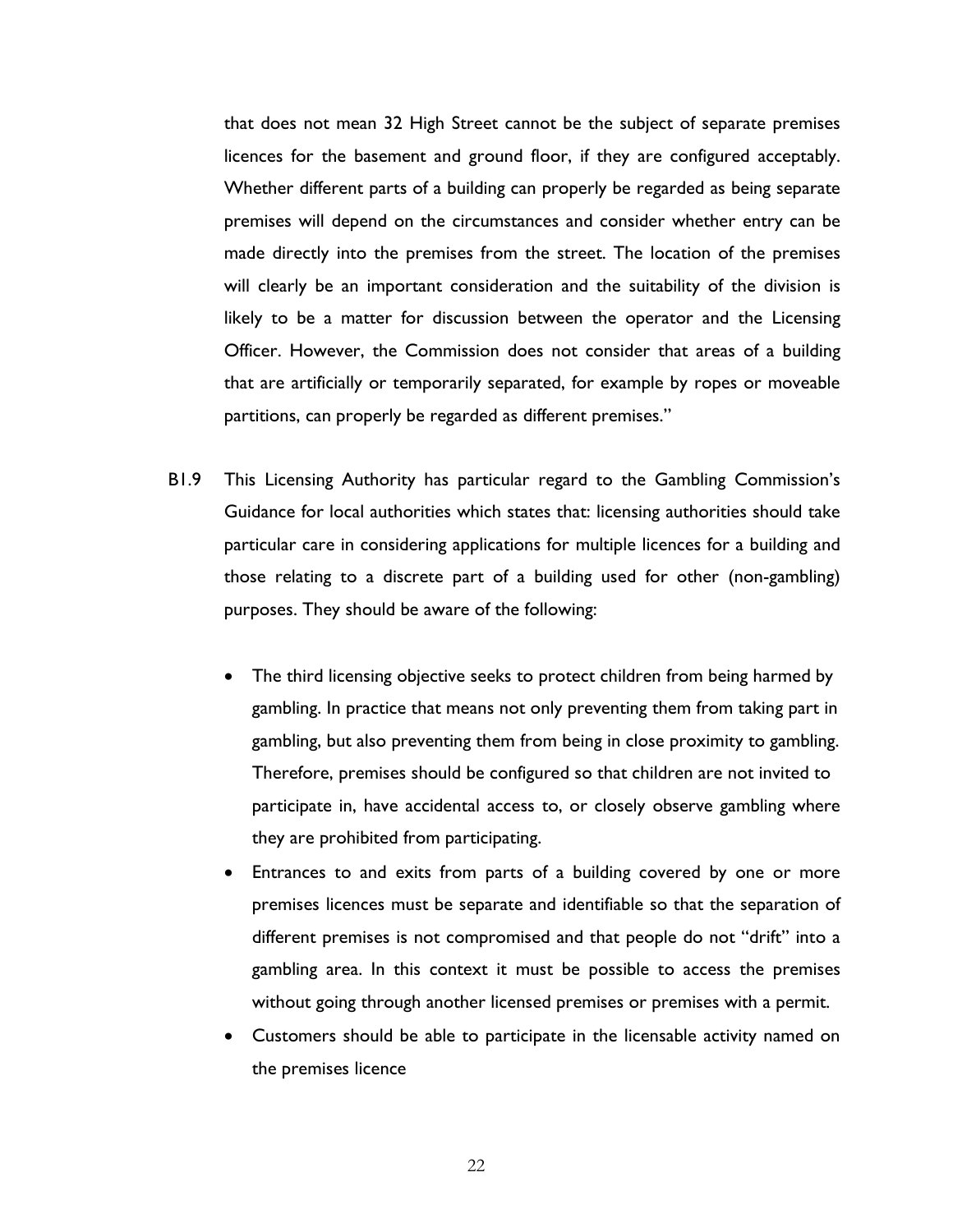- B1.10 The Guidance also gives a list of factors which the Licensing Authority should be aware of, which may include:
	- Do the premises have a separate registration for business rates
	- Is the premises' neighbouring premises owned by the same person or someone else?
	- Can each of the premises be accessed from the street or a public passageway?
	- Can the premises only be accessed from any other gambling premises?

**This Authority will consider these factors in making its decision, depending on all the individual circumstances of the case including its main concern around the impact on the licensing objectives of granting an application.**

B1.11 Part 7 of the Gambling Commission's Guidance to Local Authorities contains further guidance on this issue, which this authority will also consider in its decision-making.

*Where licences have already been granted or issued under the Gambling Act 2005 to premises either during the transitional period or before the issuing of the recent amended Guidance from the Gambling Commission and agreements were reached in good faith then the Licensing Authority will honour the decisions made at that time and the agreements in place in relation to the individual licences and permits issued. If these premises undermine the licensing objectives in any way then the matter may be re considered by the Licensing Authority.*

B1.12 *If a variation application is made in respect of these premises in the future then the Licensing Authority will consider whether the change will impact*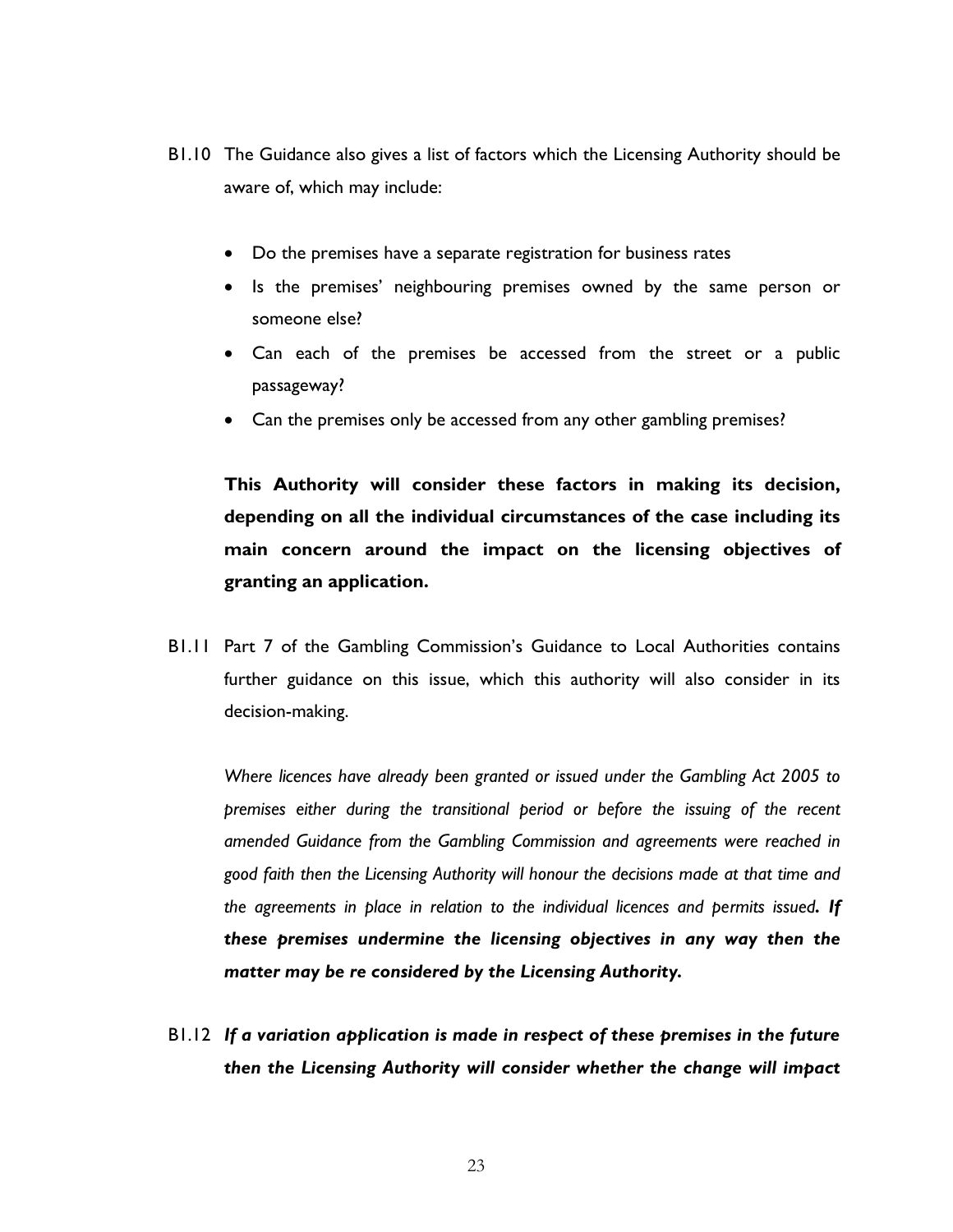*on the licensing objectives before considering whether to grant the application***.**

#### **Premises "ready for gambling"**

- B1.13 The Guidance states that a licence to use premises for gambling should only be **issued** in relation to premises that the Licensing Authority can be satisfied are going to be ready to be used for gambling in the **reasonably near future**, consistent with the scale of building or alterations required before the premises are brought into use. **If the applicant does not yet have a right to occupy the premises, then an application for a provisional statement should be made instead**.
- B1.14 In deciding whether a premises licence can be granted where there are outstanding construction or alteration works at a premises, this authority will determine applications on their merits, applying a two stage consideration process: -
	- First, whether the premises ought to be permitted to be used for gambling.
	- Second, whether appropriate conditions can be put in place to cater for the situation that the premises are not yet in the state in which they ought to be before gambling takes place.
- B1.15 Applicants should note that this authority is entitled to decide that it is appropriate to grant a licence subject to conditions, but it is not obliged to grant such a licence.

#### **B1.16 Location**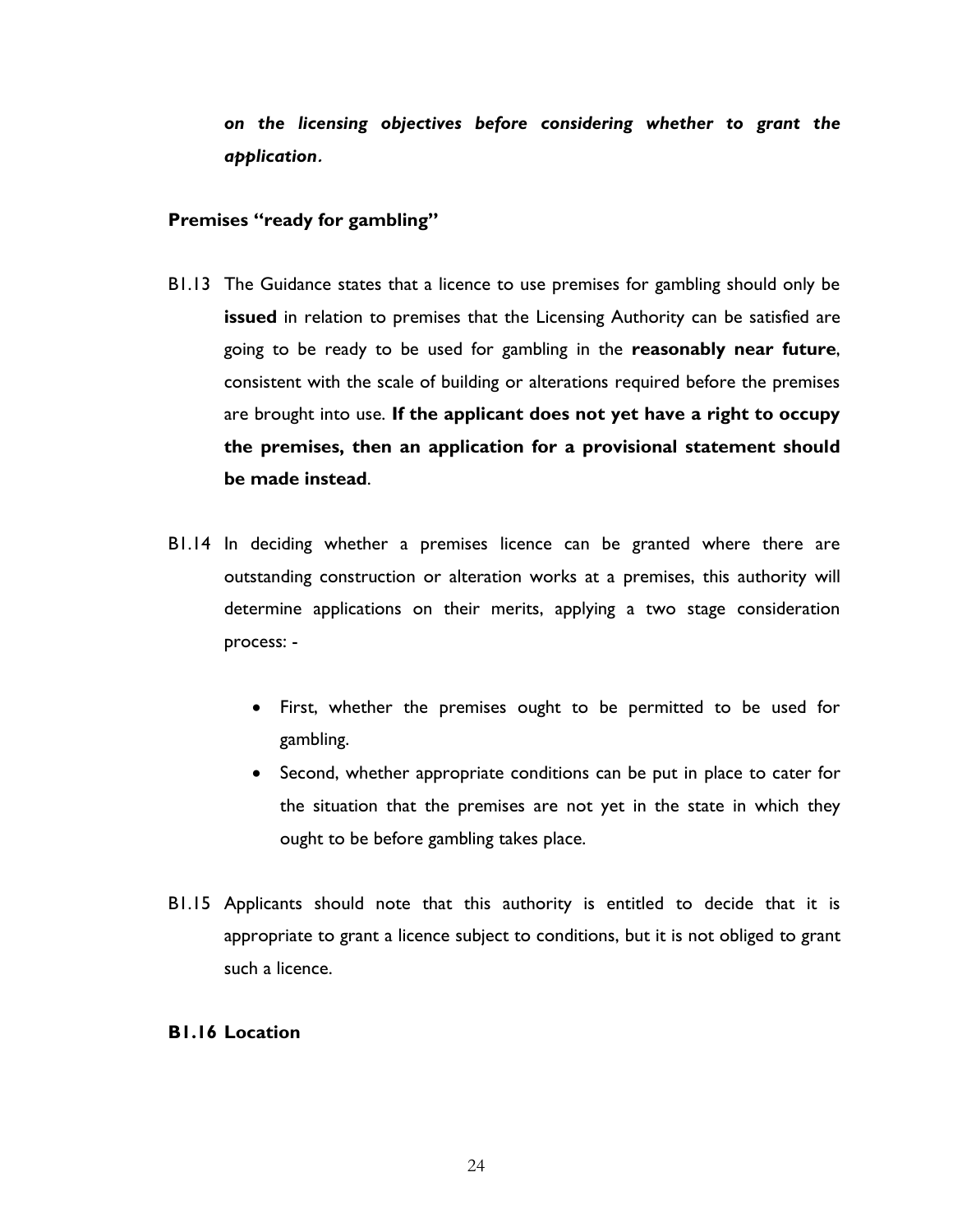This Licensing Authority is aware that demand issues cannot be considered regarding the location of premises but that considerations in terms of the licensing objectives are relevant to its decision-making. As per the Gambling Commission's Guidance for local authorities, this authority will pay particular attention to the protection of children and vulnerable persons from being harmed or exploited by gambling, as well as issues of crime and disorder. Should any specific policy be decided upon as regards areas where gambling premises should not be located, this statement will be updated. It should be noted that any such policy does not preclude any application being made and each application will be decided on its merits, with the onus upon the applicant showing how the concerns can be overcome.

#### **B1.17 Duplication with other regulatory regimes**

This authority seeks to avoid any duplication with other statutory / regulatory systems where possible, including planning. This authority will not consider whether a licence application is likely to be awarded planning or building regulations approval, in its consideration of it. It will though listen to, and consider carefully, any concerns about conditions, which cannot be met by licensees due to planning restrictions, should such a situation arise.

When dealing with a premises licence application for finished buildings, this authority will not consider whether those buildings have to comply with the necessary planning or buildings consents unless the matter is relevant to the licensing objectives. Fire or health and safety risks will not be considered, as these matters are dealt with under relevant planning control, buildings and other regulations and must not form part of the consideration for the premises licence.

#### **B1.18 Licensing objectives**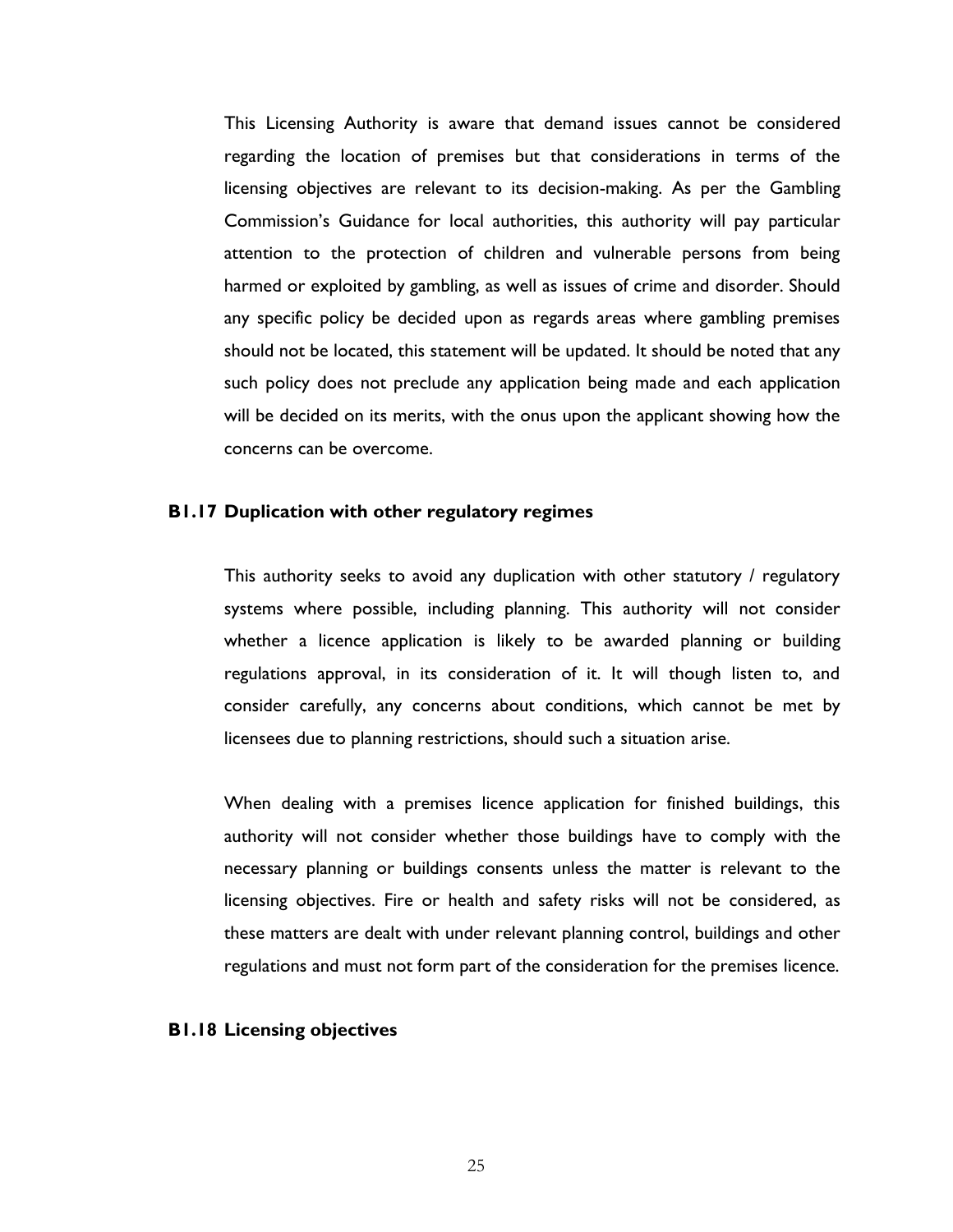Premises licences granted must be reasonably consistent with the licensing objectives. Regarding these objectives, this Licensing Authority has considered the Gambling Commission's Guidance to local authorities and some comments are made below.

- B1.19 **Preventing gambling from being a source of crime or disorder, being associated with crime or disorder or being used to support crime** – This Licensing Authority is aware that the Gambling Commission takes a leading role in preventing gambling from being a source of crime. The Gambling Commission's Guidance does however envisage that Licensing Authorities should pay attention to the proposed location of gambling premises in terms of this licensing objective. Thus, where an area has known high levels of organised crime this authority in liaison with Humberside Police will consider carefully whether gambling premises are suitable to be located there and whether conditions may be suitable such as the provision of door supervisors. This Licensing Authority is aware of the distinction between disorder and nuisance and will consider factors such as whether police assistance was required and how threatening the behaviour was to those who could see it, to make that distinction.
- B1.20 **Ensuring that gambling is conducted in a fair and open way -** This Licensing Authority has noted that the Gambling Commission states that it generally does not expect Licensing Authorities to be concerned with ensuring that gambling is conducted in a fair and open way as this will be addressed via operating and personal licences. There is however, more of a role with regard to tracks (betting on a sporting event) which is explained in more detail in the 'tracks' section below).
- B1.21 **Protecting children and other vulnerable adult persons from being harmed or exploited by gambling** - This Licensing Authority has noted the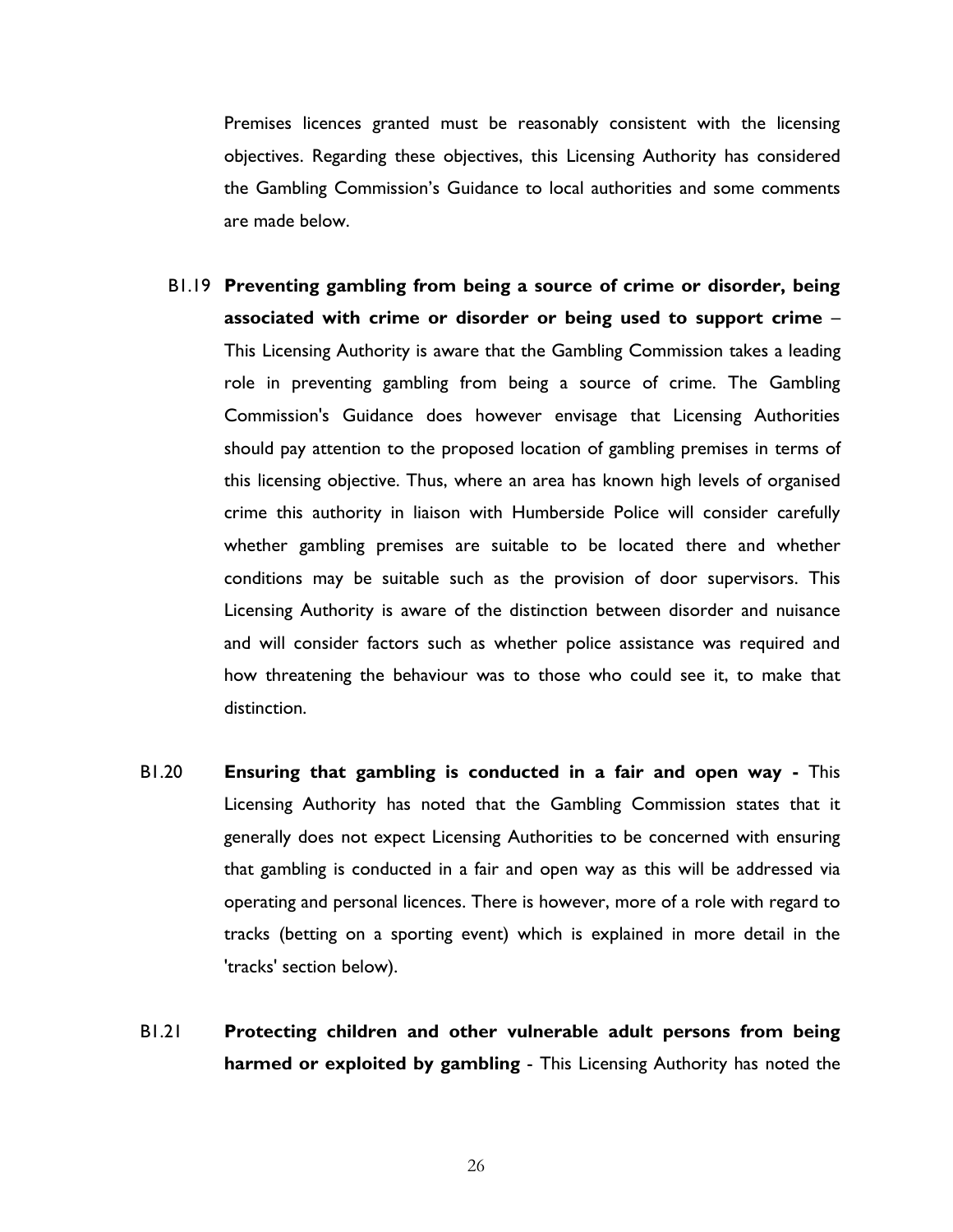Gambling Commission's Guidance for local authorities states that this objective means preventing children from taking part in gambling (as well as restriction of advertising so that gambling products are not aimed at or are, particularly attractive to children). The Licensing Authority will therefore consider, as suggested in the Gambling Commission's Guidance, whether specific measures are required at particular premises, with regard to this licensing objective. Appropriate measures may include supervision of entrances / machines, segregation of areas etc.

B1.22 This Licensing Authority is also aware of the Gambling Commission Codes of Practice as regards this licensing objective, in relation to specific premises. As regards the term **"vulnerable persons"** it is noted that the Gambling Commission does not seek to offer a definition but states that **"it will for regulatory purposes assume that this group includes people who gamble more than they want to; people who gamble beyond their means; and people who may not be able to make informed or balanced decisions about gambling due to a mental impairment, alcohol or drugs."**

> The Licensing Authority will consider this licensing objective on a case-by-case basis.

- B1.23 **Conditions** *-* Any conditions attached to licences will be proportionate and will be:
	- relevant to the need to make the proposed building suitable as a gambling facility;
	- directly related to the premises and the type of licence applied for;
	- fairly and reasonably related to the scale and type of premises: and
	- reasonable in all other respects.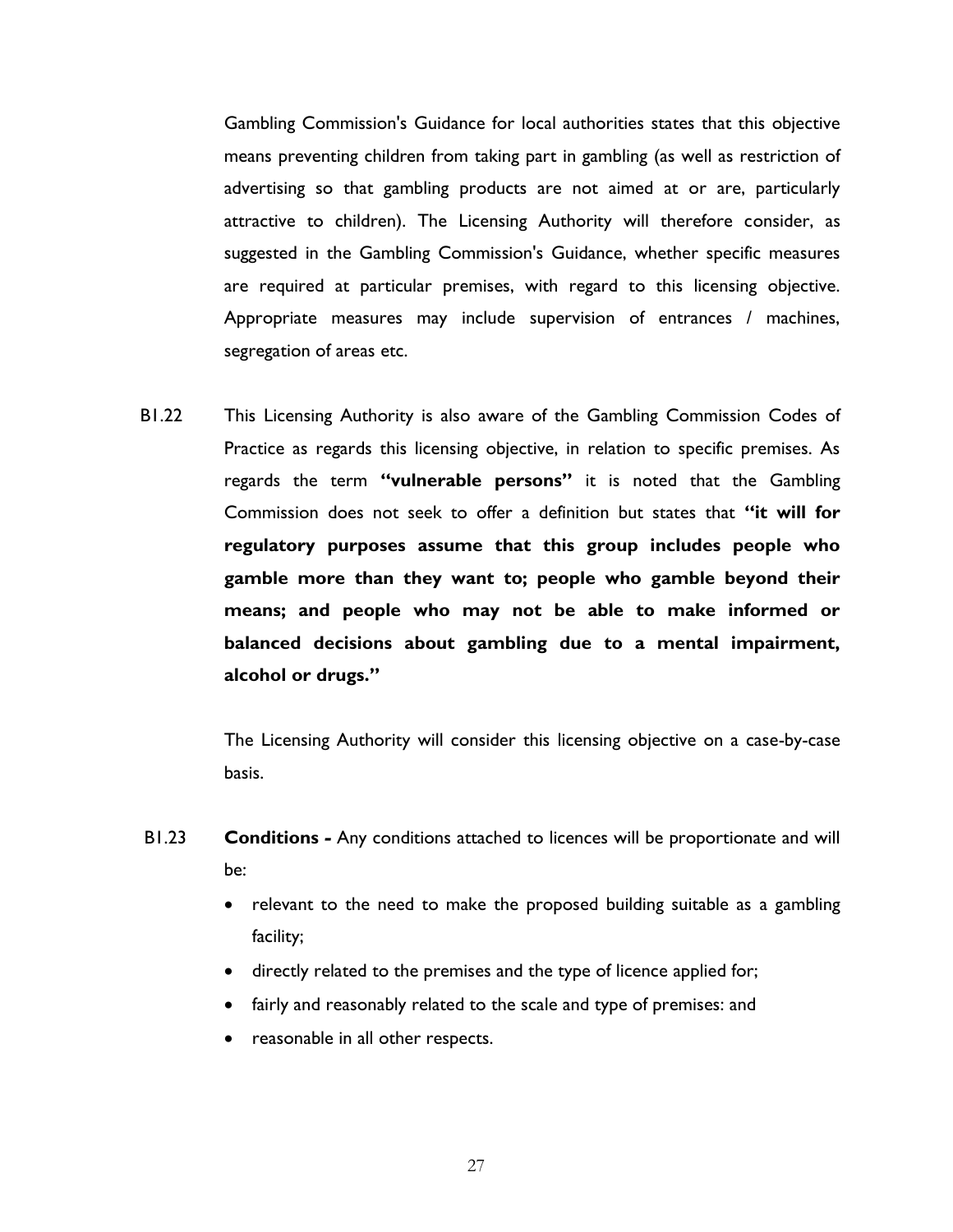- B1.24 Decisions upon individual conditions will be made on **a case by case basis**, although there will be a number of measures this Licensing Authority will consider using should there be a perceived need, such as the use of supervisors, appropriate signage for adult only areas etc. There are specific comments made in this regard under some of the licence types below. This Licensing Authority will also expect the licence applicant to offer his/her own suggestions as to ways in which the licensing objectives can be met effectively.
- B1.25 This Licensing Authority will also consider specific measures, which may be required for buildings, which are subject to multiple premises licences. Such measures may include the supervision of entrances; segregation of gambling from non-gambling areas frequented by children; and the supervision of gaming machines in non-adult gambling specific premises in order to pursue the licensing objectives. These matters are in accordance with the Gambling Commission's Guidance.
- B1.26 This authority will also ensure that where category C or above machines are on offer in premises to which children are admitted:
	- all such machines are located in an area of the premises which is separated from the remainder of the premises by a physical barrier which is effective to prevent access other than through a designated entrance;
	- only adults are admitted to the area where these machines are located; access to the area where the machines are located is supervised;
	- the area where these machines are located is arranged so that it can be observed by the staff or the licence holder; and
	- at the entrance to and inside any such areas there are prominently displayed notices indicating that access to the area is prohibited to persons under 18.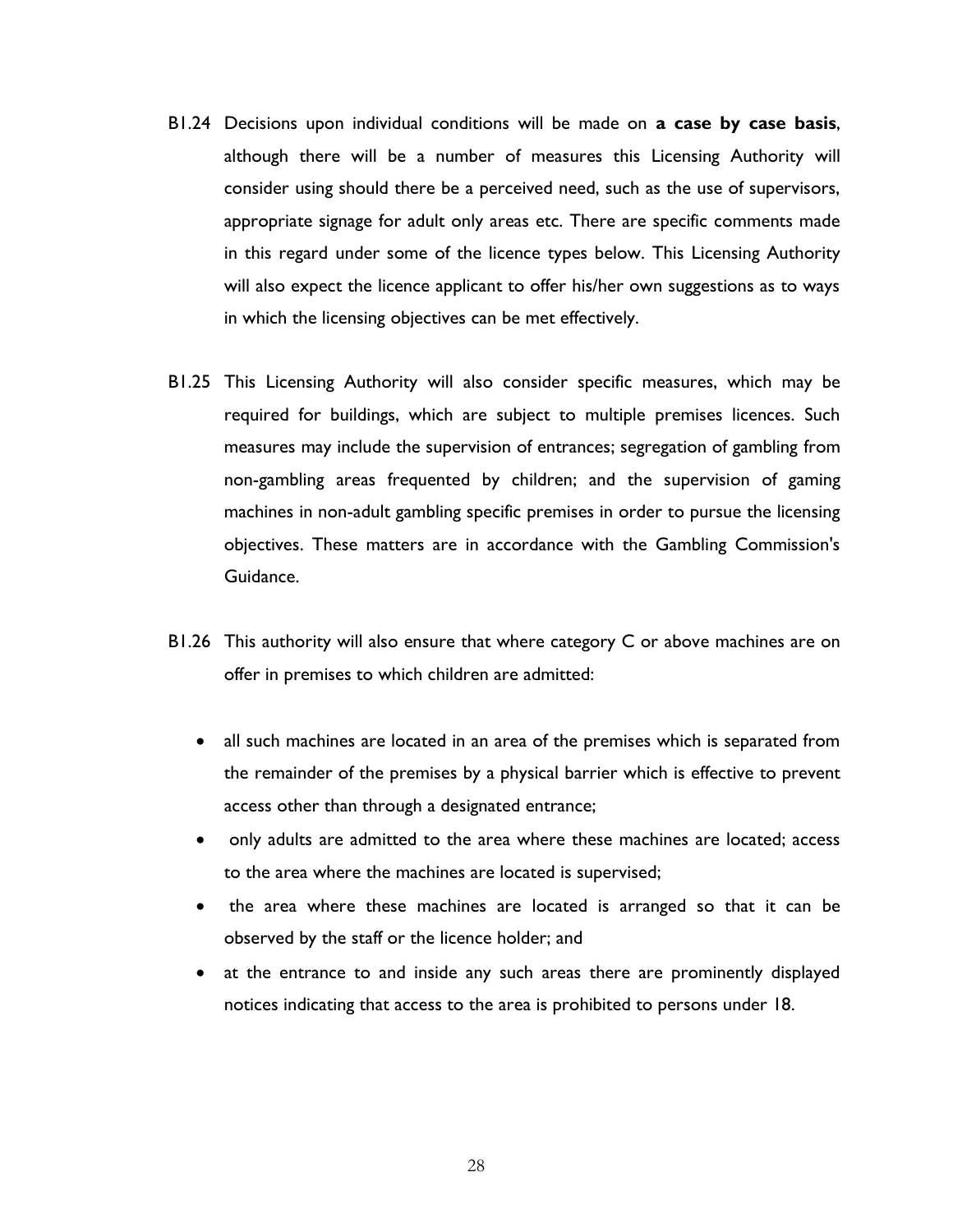- B1.27 These considerations will apply to premises including buildings where multiple premises licences are applicable.
- B1.28 This Licensing Authority is aware that Tracks (betting on sporting events such as horse racing, greyhound track, point to point, darts/boxing event venues) may be subject to one or more than one premises licence, provided each licence relates to a specified area of the track. As per the Gambling Commission's Guidance, this Licensing Authority will consider the impact upon the third licensing objective and the need to ensure that entrances to each type of premises are distinct and that children are excluded from gambling areas where they are not permitted to enter. It is noted that there are conditions, which the Licensing Authority cannot attach to premises licences which are:
	- any condition on the premises licence which makes it impossible to comply with an operating licence condition;
	- conditions relating to gaming machine categories, numbers, or method of operation;
	- conditions which provide that membership of a club or body be required (the Gambling Act 2005 specifically removes the membership requirement for casino and bingo clubs and this provision prevents it being reinstated); and
	- conditions in relation to stakes, fees, winning or prizes.
- B1.29 *Door Supervisors -* The Gambling Commission advises in its Guidance to Licensing Authorities that if a Licensing Authority is concerned that a premises may attract disorder or be subject to attempts at unauthorised access (for example by children and young persons) then it may require that the entrances to the premises are controlled by a door supervisor, and is entitled to impose a condition on a premises licence to this effect.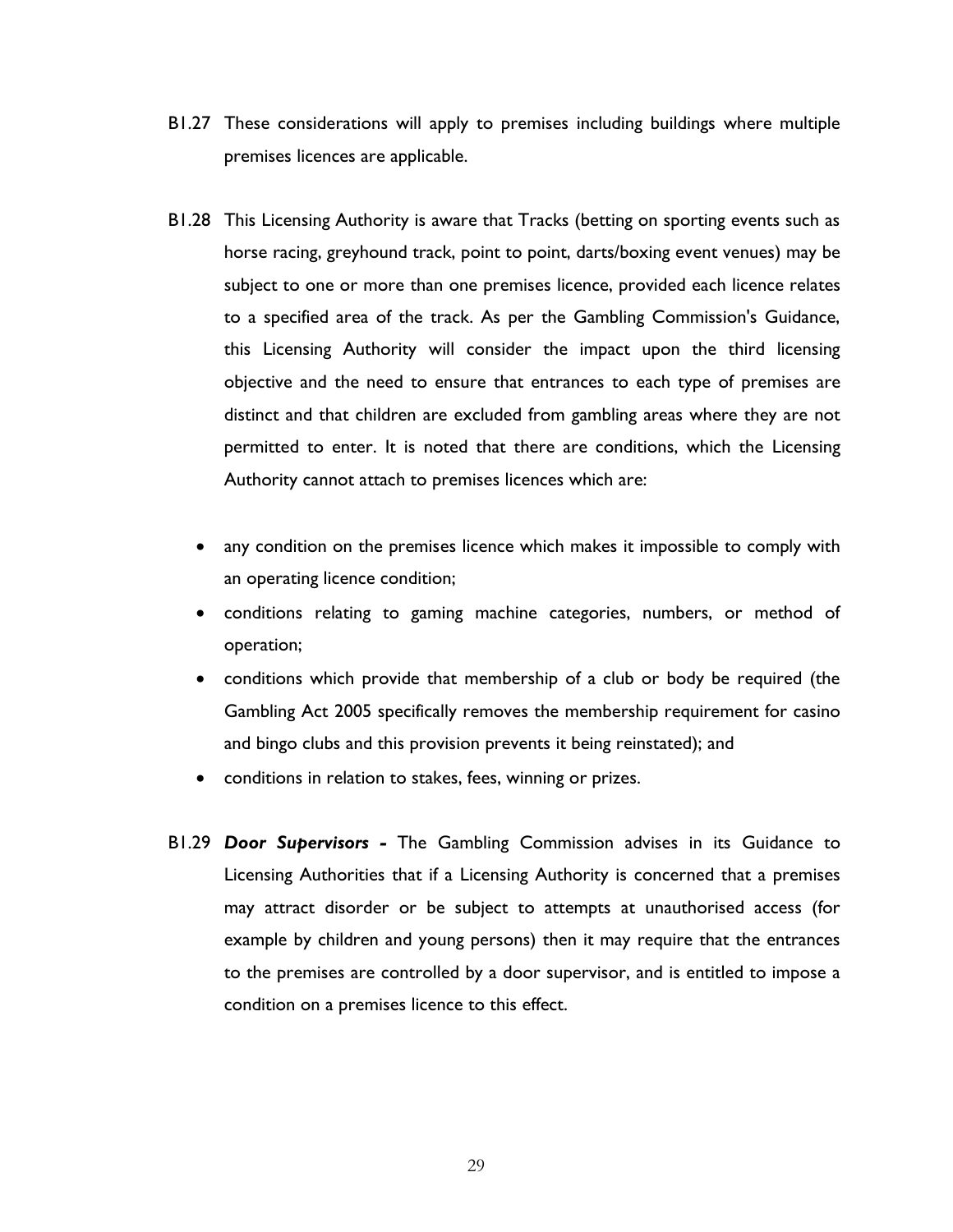Where it is decided that supervision of entrances/machines is appropriate for particular cases, a consideration of whether these need to be SIA licensed or not will be necessary. **It will not be automatically assumed that they need to be licensed,** as the statutory requirements for different types of premises vary.

#### B1.30 **Adult Gaming Centres**

This Licensing Authority will specifically have regard to the need to protect children and vulnerable persons from harm or being exploited by gambling and will expect the applicant to satisfy the authority that there will be sufficient measures to ensure that under 18 year olds do not have access to the premises.

This Licensing Authority will expect applicants to offer their own measures to meet the licensing objectives, however appropriate measures could include:

- Proof of age schemes i.e Challenge 21/25
- CCTV
- Door supervisors where necessary
- Supervision of entrances /machine areas
- Physical separation of areas
- Location of entry
- Notices and Signage
- Self-exclusion schemes
- Provision of information leaflets/helpline numbers for organisations such as GamCare
- Appropriate recruitment and training in terms of protection of children and vulnerable adults.

**This list is neither mandatory nor exclusive but is indicative of practical measures, which could be provided.**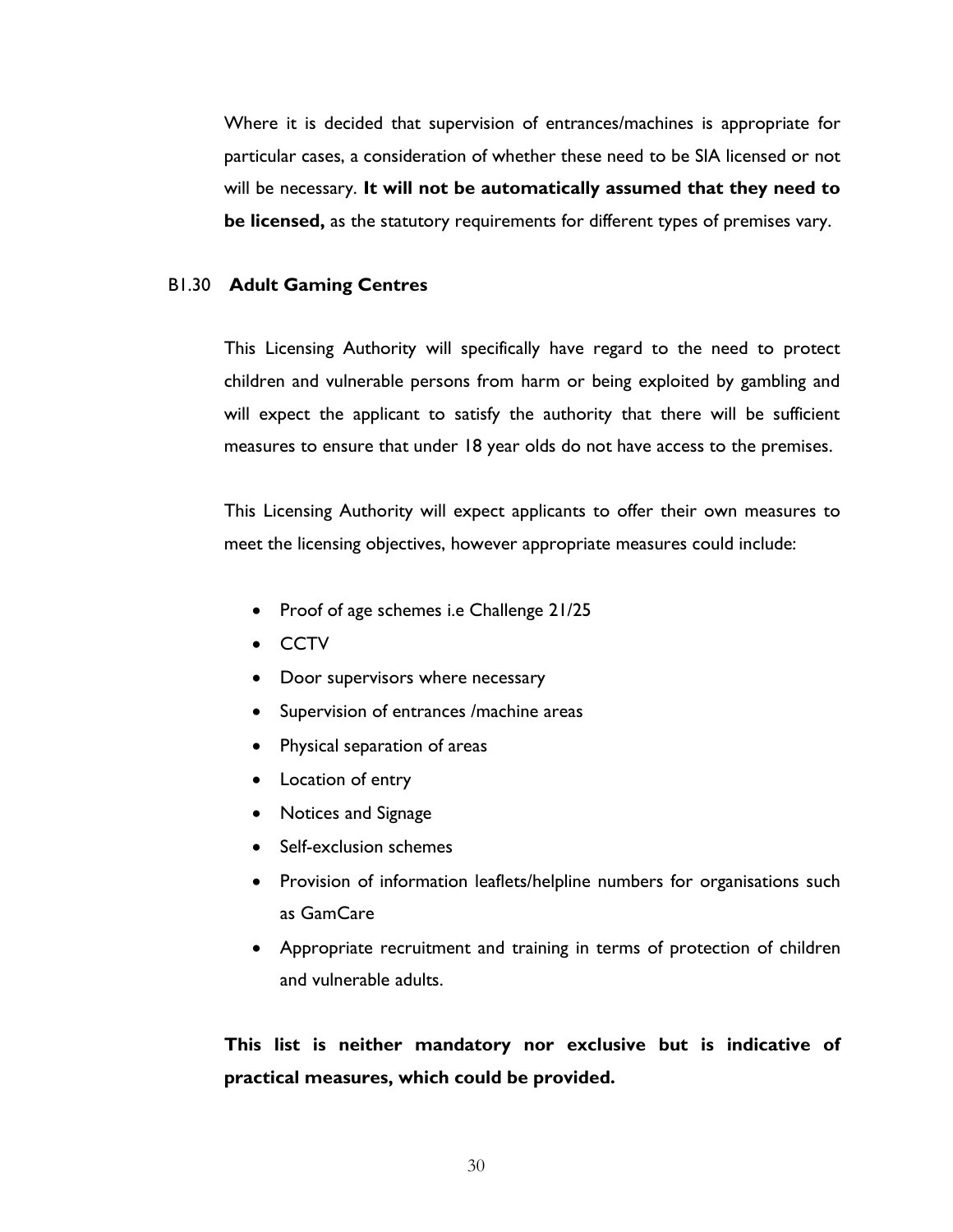#### B1.31 **Family Entertainment Centres**

There are two classes of Family Entertainment Centres. Licensed FEC's provide Category C and D machines and require a Premises Licence. Unlicensed FEC's provide Category D machines only and are regulated through FEC Gaming Machine Permits.

#### **Licensed FEC's**

Children and young persons may enter Licensed FEC's but are not permitted to play category C machines. The Licensing Authority will specifically have regard to the need to protect children and vulnerable persons from harm or being exploited by gambling and will expect the applicant to satisfy the authority that there will be sufficient measures to ensure that under 18 year olds do not have access to the adult only gaming machine areas. This Licensing Authority will expect applicants to offer their own measures to meet the licensing objectives, however appropriate measures could include:

- Proof and age schemes
- CCTV specifically sited where the adult machines are likely to be situated.
- Controlled supervision of entrances / machine areas
- Physical separation of areas
- Location of entry
- Notices/ Signage
- Self-exclusion schemes
- Display of Gambling Helpline stickers
- Provision of information leaflets/ helpline numbers for support organisations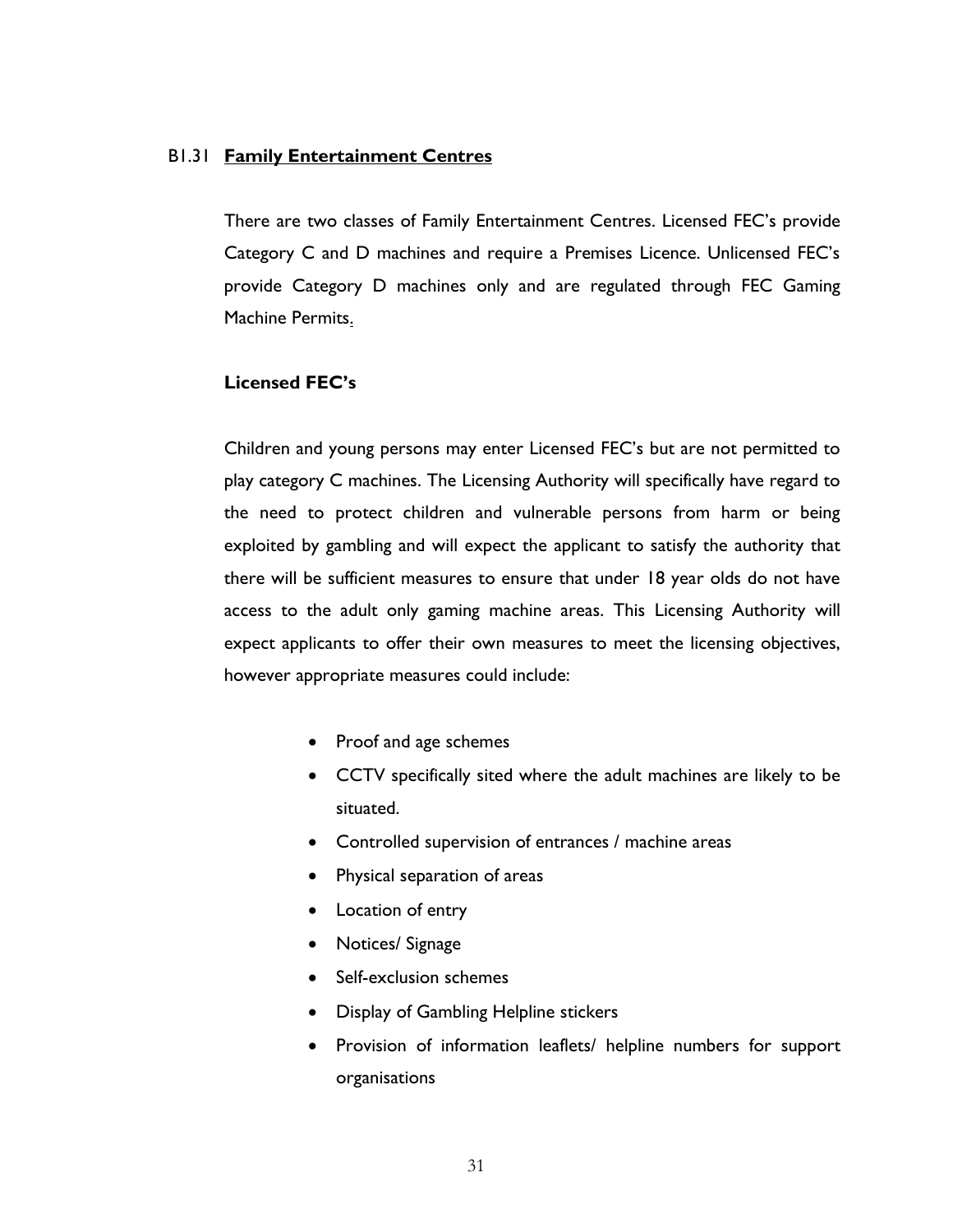• Appropriate recruitment and training in terms of the protection of children and vulnerable adults

**This list is neither mandatory nor exclusive but is indicative of practical measures, which could be provided.**

- B1.32 With regard to vulnerable persons, the Licensing Authority will consider measures such as the use of self-barring schemes, provision of information leaflets/help line numbers for organizations such as GamCare as appropriate measures.
- B1.33 With regard to segregation of category C machines in licensed FEC's, there is a requirement that there must be clear segregation between the two types of machine so that children do not have access to Category C machines and the Licensing Authority will take into account any guidance issued by the Gambling Commission in the light of any regulations made by the Secretary of State.

#### B1.34 **Unlicensed Family Entertainment Centre gaming machine permits**

Where a premises does not hold a premises licence but wishes to provide gaming machines, it may apply to the Licensing Authority for a permit. It should be noted that the applicant must satisfy the Licensing Authority that the premises will be used as an unlicensed Family Entertainment Centre by **wholly or mainly used for making gaming machines available for use** (Section 238) and if the chief officer of police has been consulted on the application. Further information on UFEC's is detailed at Part C – Permits

#### B1.35 **Casinos**

The Gambling Act 2005 establishes a new system for the regulation of all gambling in Great Britain other than the National Lottery and spread betting.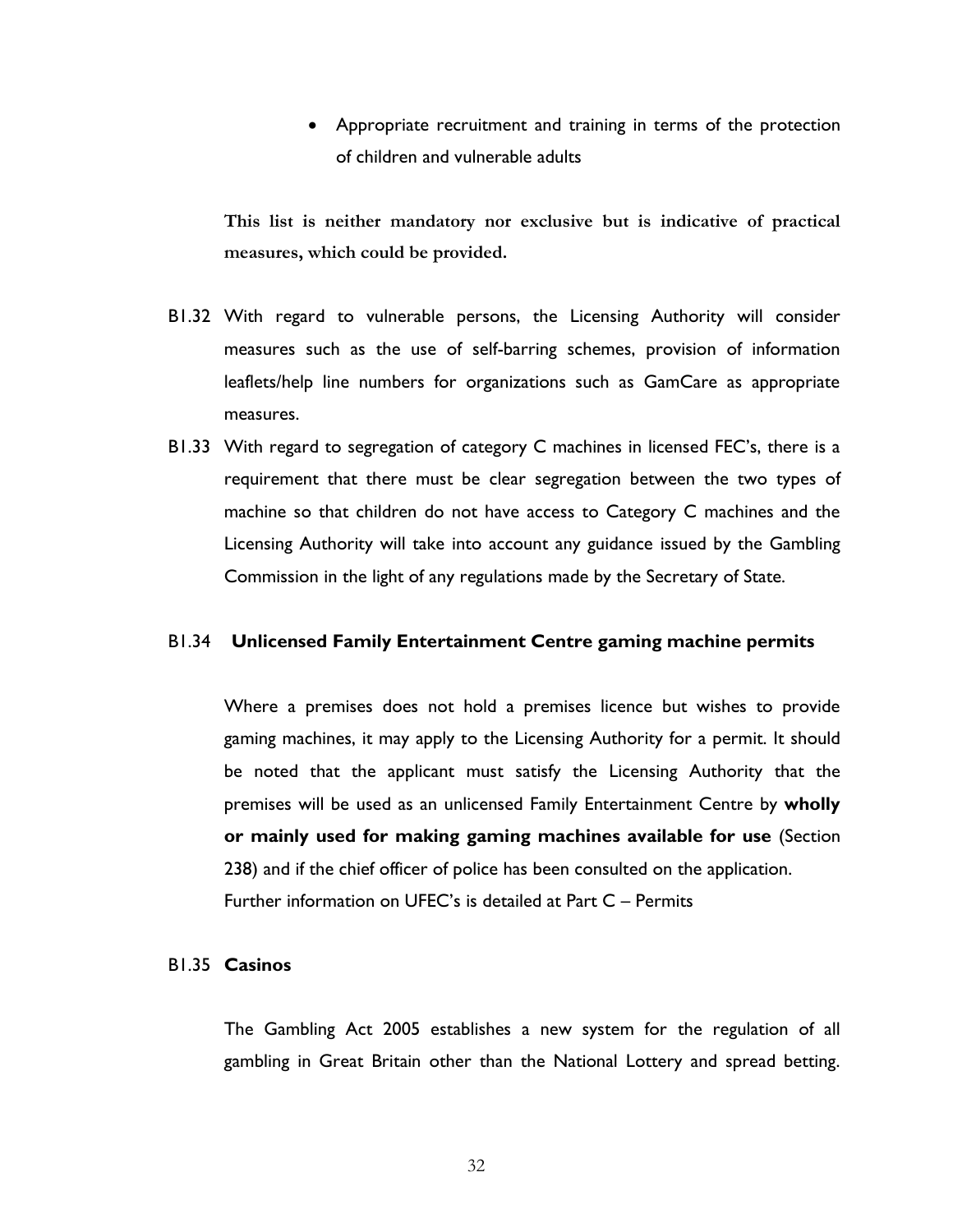The Act provides for three different types of casino: regional, large and small and for different premises licences for each type. Section 175 prescribes limits on the number of such licences

The Council has not passed a 'no casino' resolution under Section 166 of the Gambling Act 2005 but is aware that it has the power to do so. Should the Council decide in the future to pass such a resolution, it will update this Statement with details of that resolution. Full Council will make any such decision.

Furthermore this Council is aware that where, as the Licensing Authority, it is enabled to grant a premises licence for a new style casino there are likely to be a number of operators who will want to run the casino. In such situations the Council, as the Licensing Authority, will run a 'competition' under Schedule 9 of the Gambling Act 2005. The Council as Licensing Authority will run such a competition in line with any regulations and codes of practice issued under the Gambling Act 2005 as well as following the procedure set out in Section 17 of the Guidance.

#### B1.36 **Bingo premises**

This Licensing Authority notes that the Gambling Commission's Guidance states:

'Licensing authorities will need to satisfy themselves that bingo can be played in any bingo premises for which they issue a premises licence. This will be a relevant consideration where the operator of an existing bingo premises applies to vary their licence to exclude an area of the existing premises from its ambit and then applies for a new premises licence, or multiple licences, for that or those excluded areas. This authority also notes the Guidance at paragraph 18.5 regarding the unusual circumstances in which the splitting of pre-existing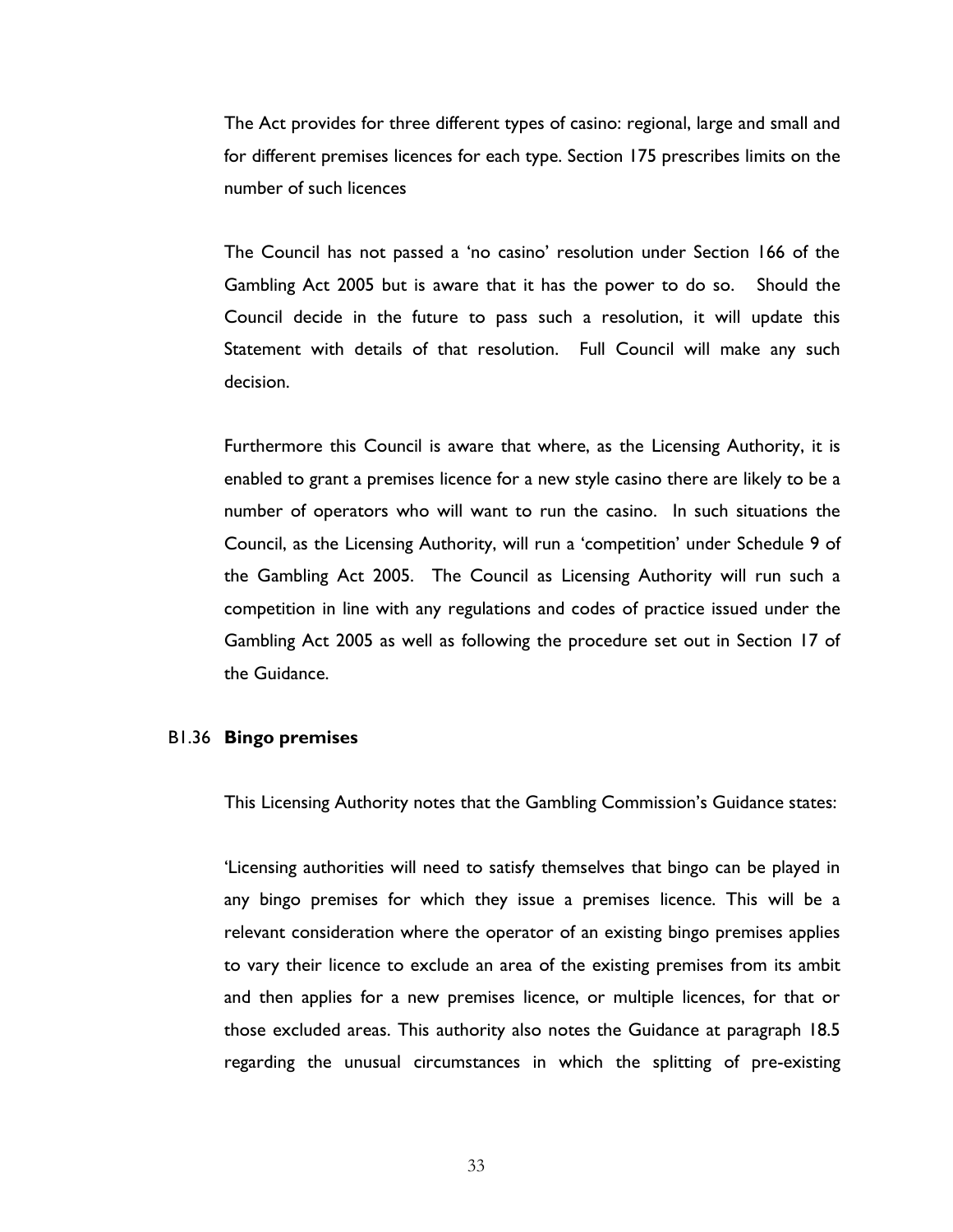premises into two adjacent premises might be permitted, and in particular that it is not permissible to locate eight category B3 gaming machines in one of the resulting premises, as the gaming machine entitlement for that premises would be exceeded.'

Children and young people are allowed into bingo premises, however they are not permitted to participate in the bingo and if category B or C machines are made available for use these must be separated from areas where children and young people are allowed.

#### B1.37 **Betting premises**

*Betting machines -* This Licensing Authority will, as per the Gambling Commission's Guidance, take into account the size of the premises, the number of counter positions available for person-to-person transactions, and the ability of staff to monitor the use of the machines by children and young persons (it is an offence for those under 18 to bet) or by vulnerable people, when considering the number/nature/circumstances of betting machines an operator wants to offer.

#### B1.38 **Tracks**

#### **Tracks are betting facilities on a sporting event and include**

- A horse racecourse
- A greyhound track
- A point-to-point horserace meeting
- Football, cricket and rugby grounds
- An athletics stadium
- A golf course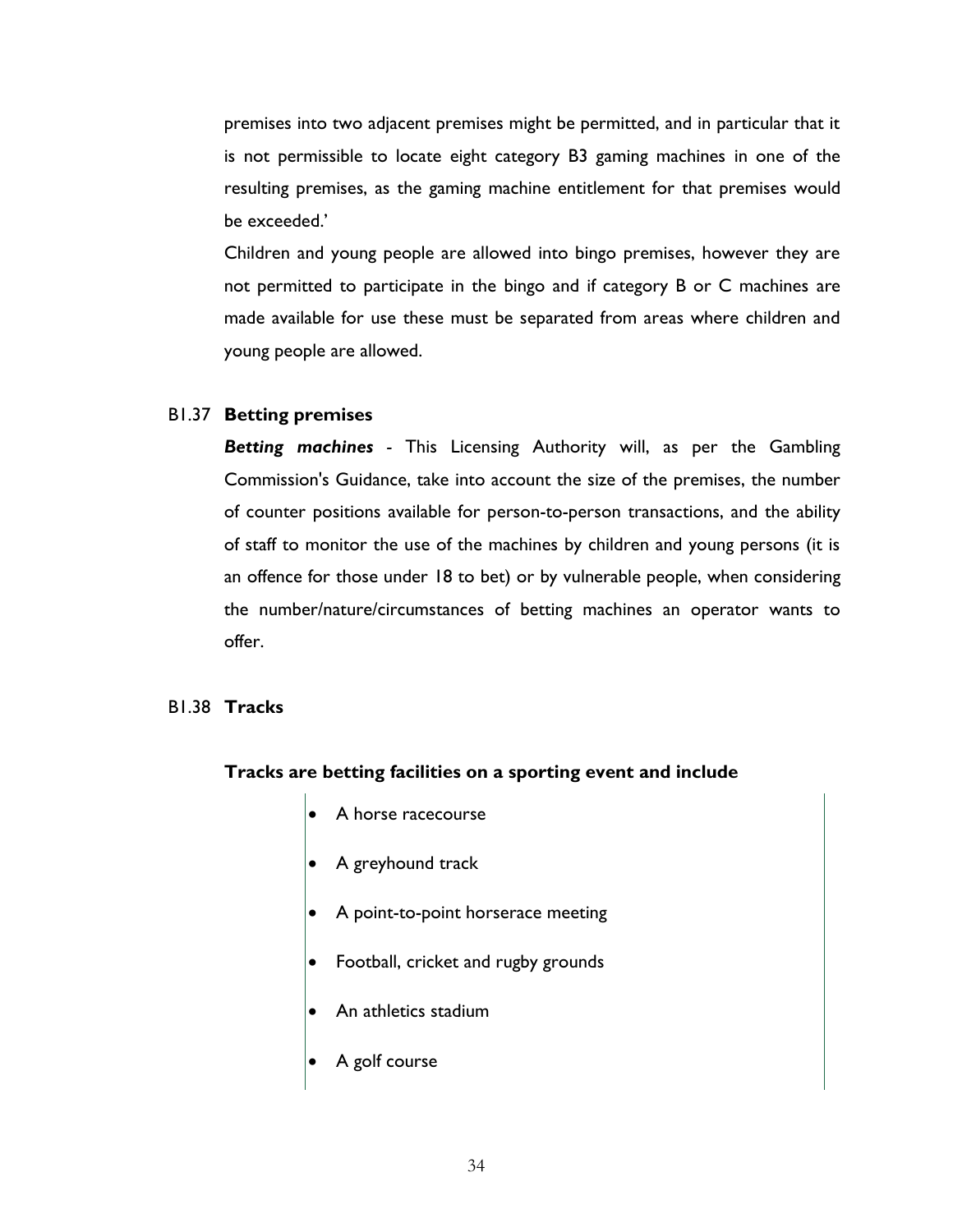- Venues hosting darts, bowls, or snooker tournaments
- A premises staging boxing matches
- A section of river hosting a fishing competition and
- A motor racing event
- B1.39 This Licensing Authority is aware that tracks may be subject to one or more than one premises licence, provided each licence relates to the specific area of the track. This Licensing Authority will especially consider the impact upon the third licensing objective (i.e. the protection of children and vulnerable adult persons from being harmed or exploited by gambling) and the need to ensure that entrances to each type of premises are distinct and that children are excluded from gambling areas where they are not permitted to enter.

This authority will therefore expect the premises licence applicant to demonstrate suitable measures to ensure that children do not have access to adult only gaming facilities. It is noted that children and young persons will be permitted to enter track areas where facilities for betting are provided on days when dog-racing and/or horse racing takes place, but that they are still prevented from entering areas where gaming machines (other than category D machines) are provided.

- B1.40 This Licensing Authority will expect applicants to offer their own measures to meet the licensing objectives and consider that appropriate measures could normally include:
	- Proof and age scheme
	- CCTV
	- Supervision of entrances / machines areas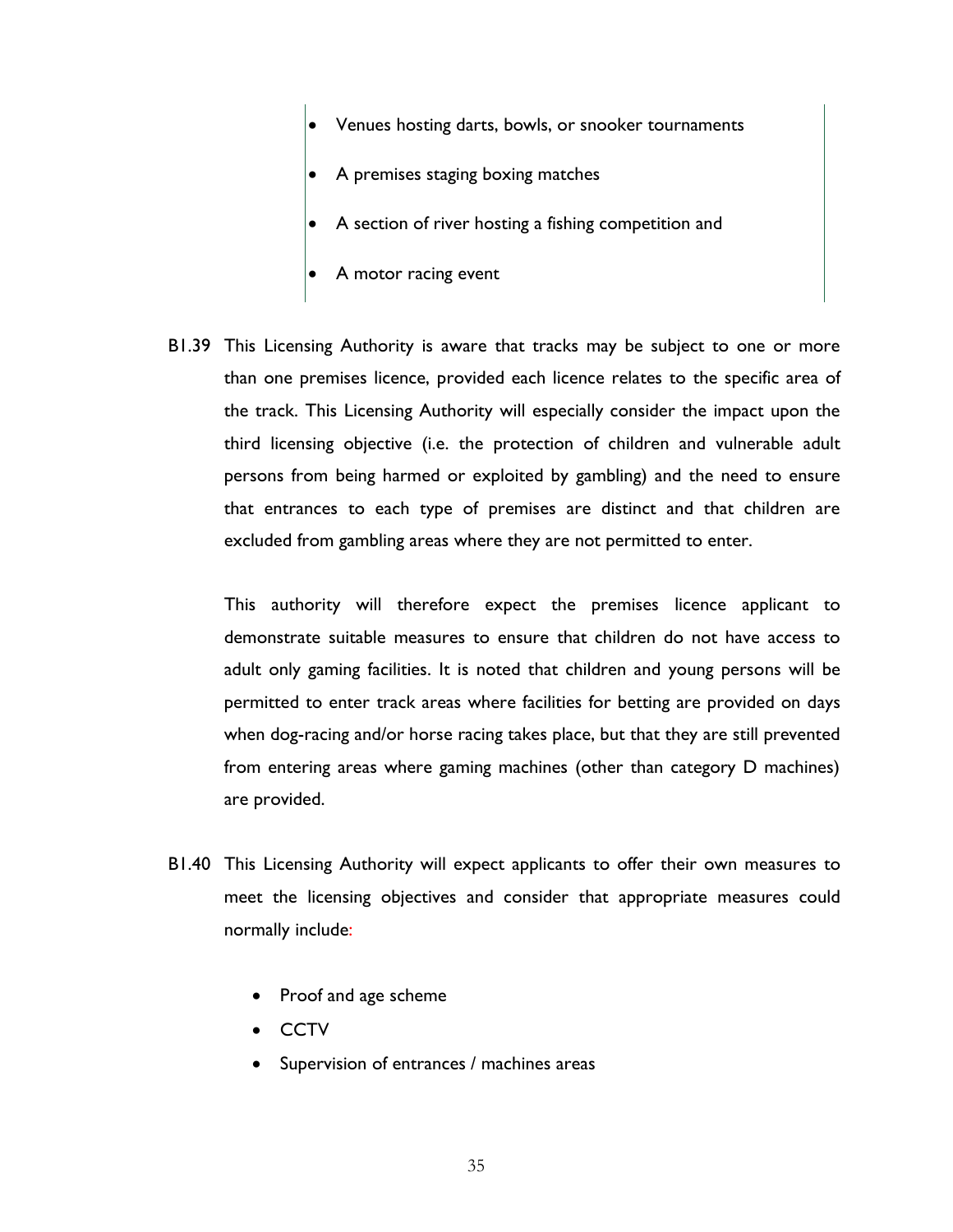- Physical separation
- Location of entry
- Notices / signage
- Self exclusion schemes
- Provision of information leaflets / helpline numbers for organisations such as GamCare.
- Appropriate recruitment and training for staff in terms of the protection of children and vulnerable adults including safeguarding training.

**This list in not mandatory, nor exclusive, and is merely indicative of measures applicants may offer to meet the licensing objectives**

- B1.41 *Gaming machines* **- \_** Where the applicant holds a pool betting operating licence and is going to use the entitlement to four gaming machines, machines (other than category D machines) should be in areas from which children are excluded.
- B1.42 *Betting machines -* This Licensing Authority will, as per the Gambling Commission's Guidance, take into account the size of the premises and the ability of staff to monitor the use of the machines by children and young persons (it is an offence for those under 18 to bet) or by vulnerable people, when considering the number/nature/circumstances of betting machines an operator proposes to offer.
- **B1.43** *Applications and plans* The Gambling Act (s51) requires applicants to submit plans of the premises with their application, in order to ensure that the licensing authority has the necessary information to make an informed judgement about whether the premises are fit for gambling. The plan will also be used for the Licensing Authority to plan future premises inspection activity.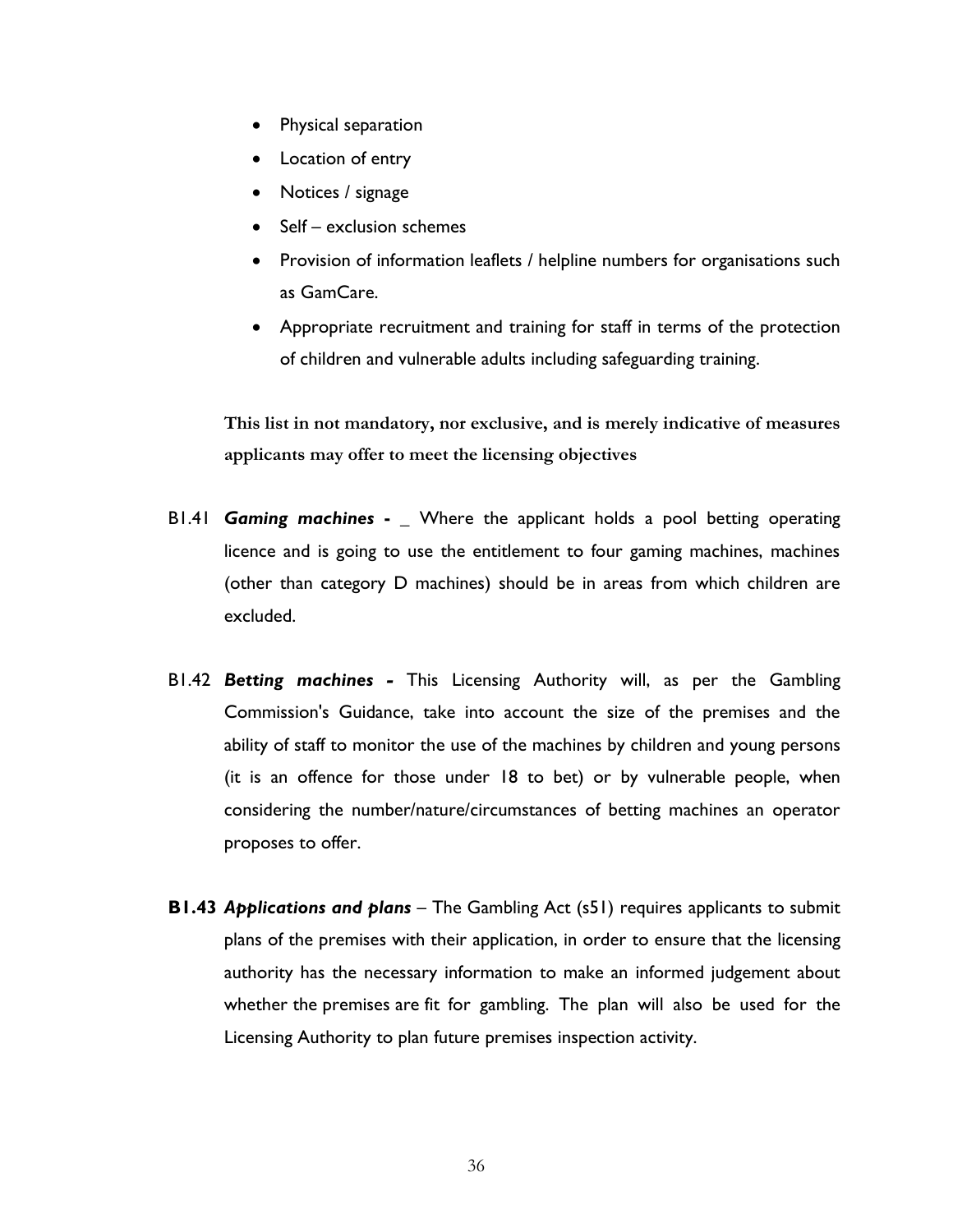Plans for tracks do not need to be in a particular scale but should be drawn to scale and should be sufficiently detailed to include the information required by regulations.

This authority appreciates that it is sometimes difficult to define the precise location of betting areas on tracks. The precise location of where betting facilities are provided is not required to be shown on track plans, both by virtue of the fact that betting is permitted anywhere on the premises and because of the difficulties associated with pinpointing exact locations for some types of track.

This Authority will need to be satisfied that the plan provides sufficient information to enable the application to be assessed.

#### B1.44 **Travelling Fairs**

Travelling fairs may provide an unlimited number of category D gaming machines if facilities for gambling amount to no more than an ancillary amusement at the fair. They do not require a permit to provide these gaming machines but must comply with legal requirements about how the machine operates.

Higher stake category B and C fruit machines, like those typically played in arcades and pubs are not permitted. Fairground operators must source their machines from a Commission licensed supplier and employees working with the gaming machines must be at least 18 years old.

This Licensing Authority is responsible for deciding whether, where category D machines and / or equal chance prize gaming without a permit is to be made available for use at travelling fairs, the statutory requirement that the facilities for gambling amount to no more than an ancillary amusement at the fair is met.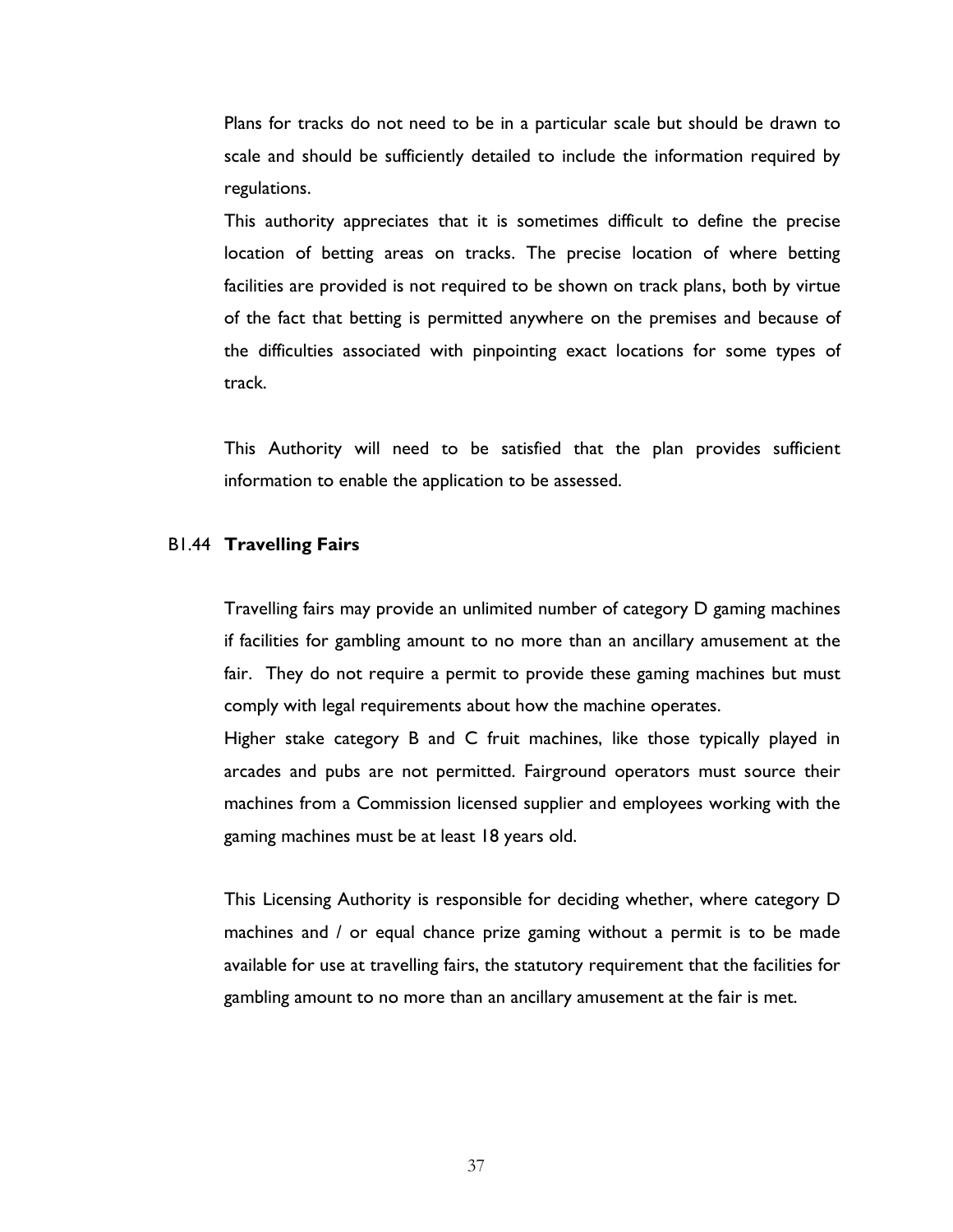The Licensing Authority will also consider whether the applicant falls within the s statutory definition of a travelling fair.

It is noted that the 27-day statutory maximum for the land being used as a fair applies on a per calendar year basis, and that it applies to the piece of land on which the fairs are held, regardless of whether it is the same or different travelling fairs occupying the land. This Licensing Authority will work with its neighbouring authorities to ensure that land, which crosses our boundaries, is monitored so that the statutory limits are not exceeded.

#### B1.45 **Provisional Statements**

Developers may wish to apply to this authority for provisional statements before entering a contract to buy or lease property or land to judge whether a development is worth taking forward in light of the need to obtain a premises licence.

There is no need for the applicant to hold an operating licence to apply for a provisional statement.

S204 of the Gambling Act provides for a person to make an application to the Licensing Authority for a provisional statement in respect of premises that he or she:

- expects to be constructed;
- expects to be altered; or
- expects to acquire a right to occupy.

The process for considering an application for a provisional statement is the same as that for a premises licence application. The applicant is obliged to give notice of the application in the same way as applying for a premises licence.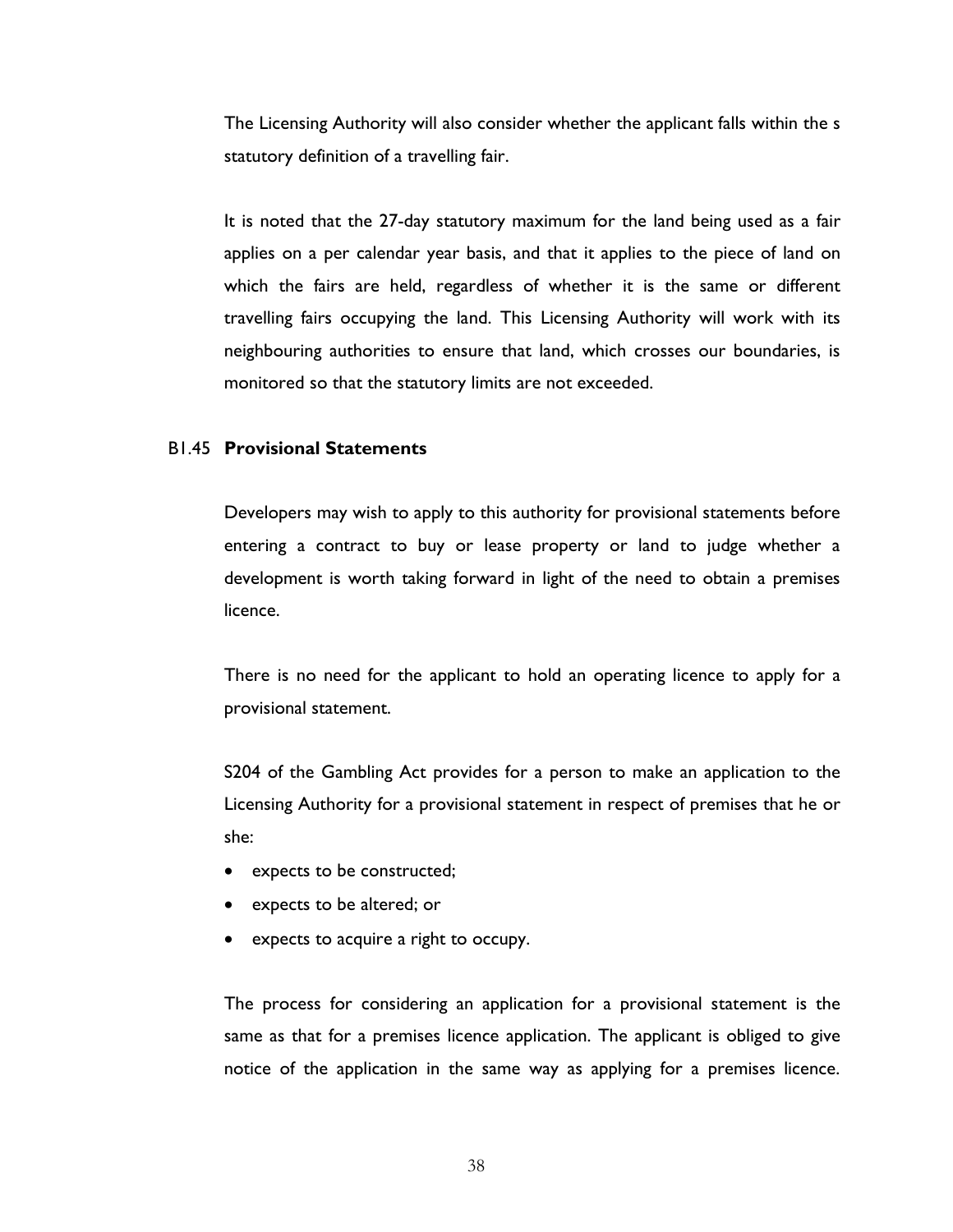Responsible authorities and interested parties may make representations and there are rights of appeal.

In contrast to the premises licence application, the applicant does not have to hold or have applied for an operating licence from the Gambling Commission (except in the case of a track) and they do not have to have a right to occupy the premises in respect of which their provisional application is made. The holder of a provisional statement may then apply for a premises licence once the premises are constructed, altered or acquired. The Licensing Authority will be constrained in the matters it can consider when determining the premises licence application, and in terms of representations about premises licence applications that follow the grant of a provisional statement, no further representations from relevant authorities or interested parties can be taken into account unless:

- they concern matters which could not have been addressed at the provisional statement stage, or
- they reflect a change in the applicant's circumstances.

In addition, the authority may refuse the premises licence (or grant it on terms different to those attached to the provisional statement) only by reference to matters:

- which could not have been raised by objectors at the provisional statement stage;
- which in the authority's opinion reflect a change in the operator's circumstances; or
- where the premises has not been constructed in accordance with the plan submitted with the application. This must be a **substantial change to the**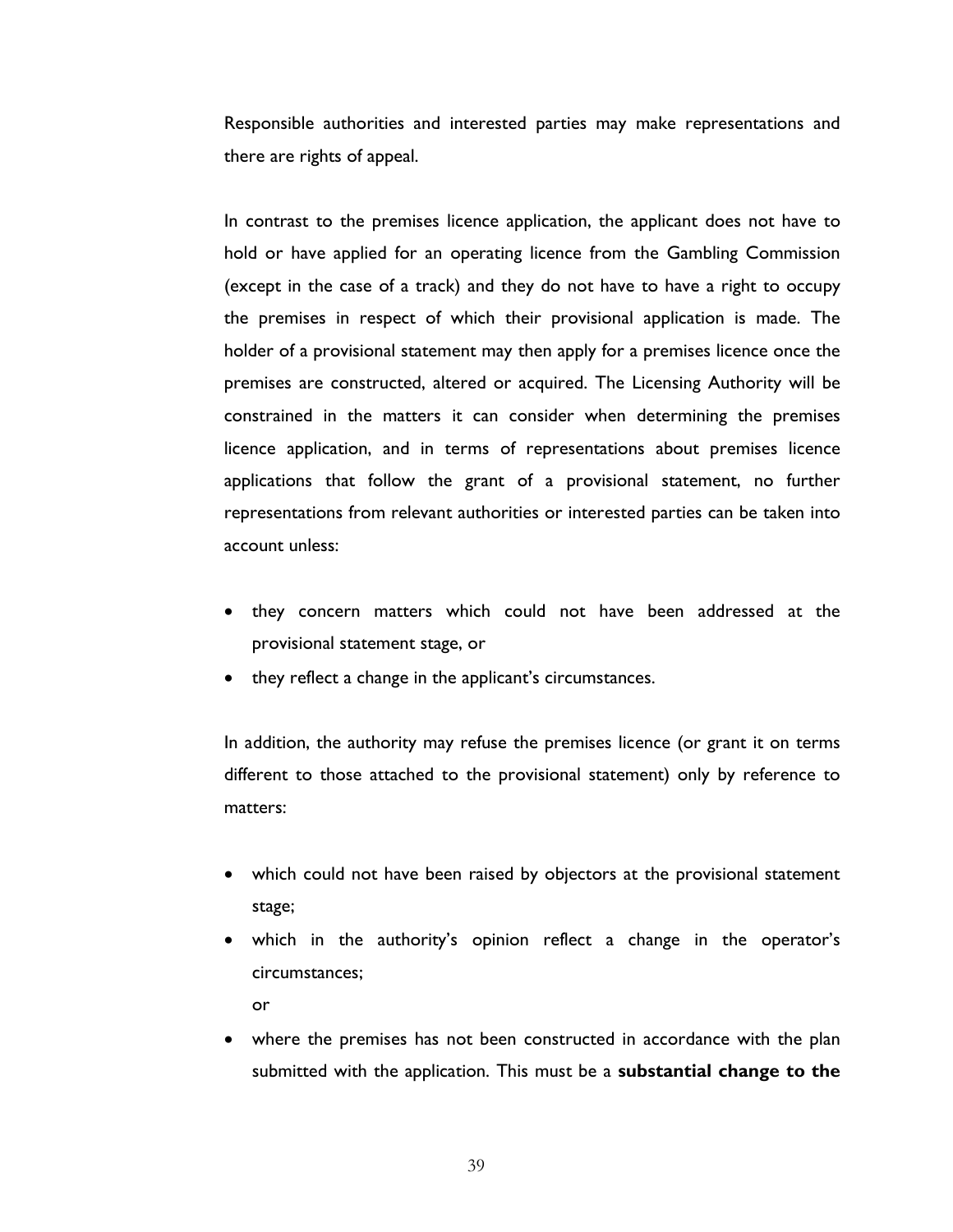**plan** and this Licensing Authority notes that it can discuss any concerns it has with the applicant before deciding.

#### B1.46 **Reviews**

Requests for a review of a premises licence can be made by interested parties or responsible authorities, **however, it is for the Licensing Authority to decide whether the review is to be carried out.** This will be based on whether the request for the review raises issue as to whether the operation of the premises is:

- in accordance with any relevant code of practice issued by the Gambling **Commission**
- in accordance with any relevant guidance issued by the Gambling Commission
- reasonably consistent with the licensing objectives and
- in accordance with the authority's statement of licensing policy

The request for the review will also be subject to the consideration by the authority as to whether the request is **frivolous, vexatious,** or whether it will **certainly not cause this authority to wish to alter/revoke/suspend the licence**, or whether it is **substantially the same as previous representations or requests for review.**

The Licensing Authority can also initiate a review of a particular premises licence or a particular class of premises licence because of any reason, which it thinks is appropriate.

Once a valid application for a review has been received by the Licensing Authority, representations can be made by responsible authorities and interested parties during a **28 day period.** This period begins 7 days after the application was received by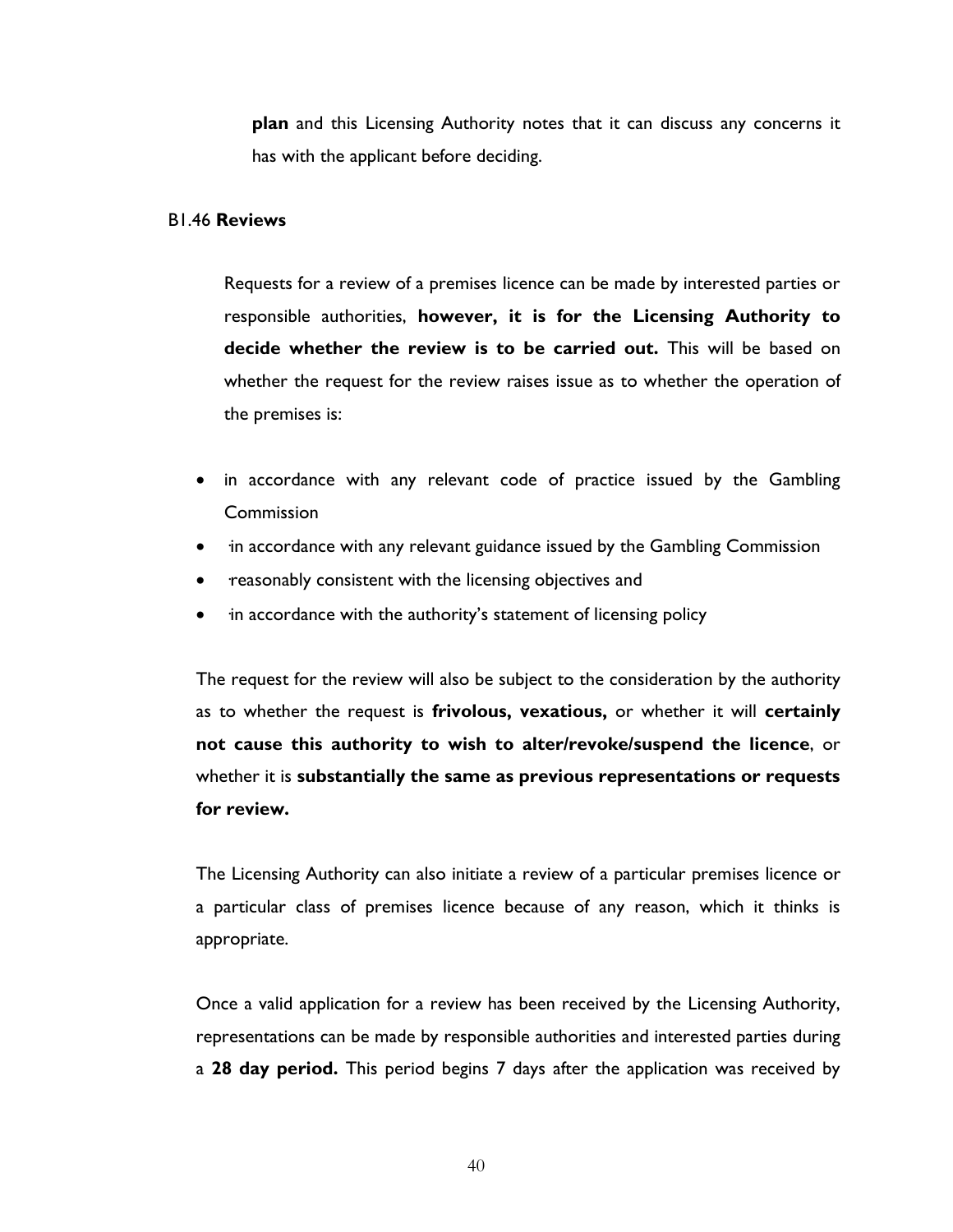the Licensing Authority, who will publish notice of the application within 7 days of receipt.

The Licensing Authority must carry out the review as soon as possible after the 28 day period for making representations has passed.

The purpose of the review will be to determine whether the Licensing Authority **should take any action in relation to the licence**. If action is justified, the options open to the Licensing Authority are:-

(a) add, remove or amend a licence condition imposed by the Licensing Authority; (b) exclude a default condition imposed by the Secretary of State or Scottish Ministers (e.g. opening hours) or remove or amend such an exclusion; (c) suspend the premises licence for a period not exceeding three months; and (d) revoke the premises licence.

In determining what action, if any, should be taken following a review, the Licensing Authority must have regard to the principles set out in section 153 of the Act, as well as any relevant representations. **In particular, the Licensing Authority may also initiate a review of a premises licence on the grounds that a premises licence holder has not provided facilities for gambling at the premises**. This is to prevent people from applying for licences in a speculative manner without intending to use them. Once the review has been completed, the Licensing Authority must, as soon as possible, notify its decision to:

- the licence holder
- the applicant for review (if any)
- the Commission
- any person who made representations
- the chief officer of police or chief constable; and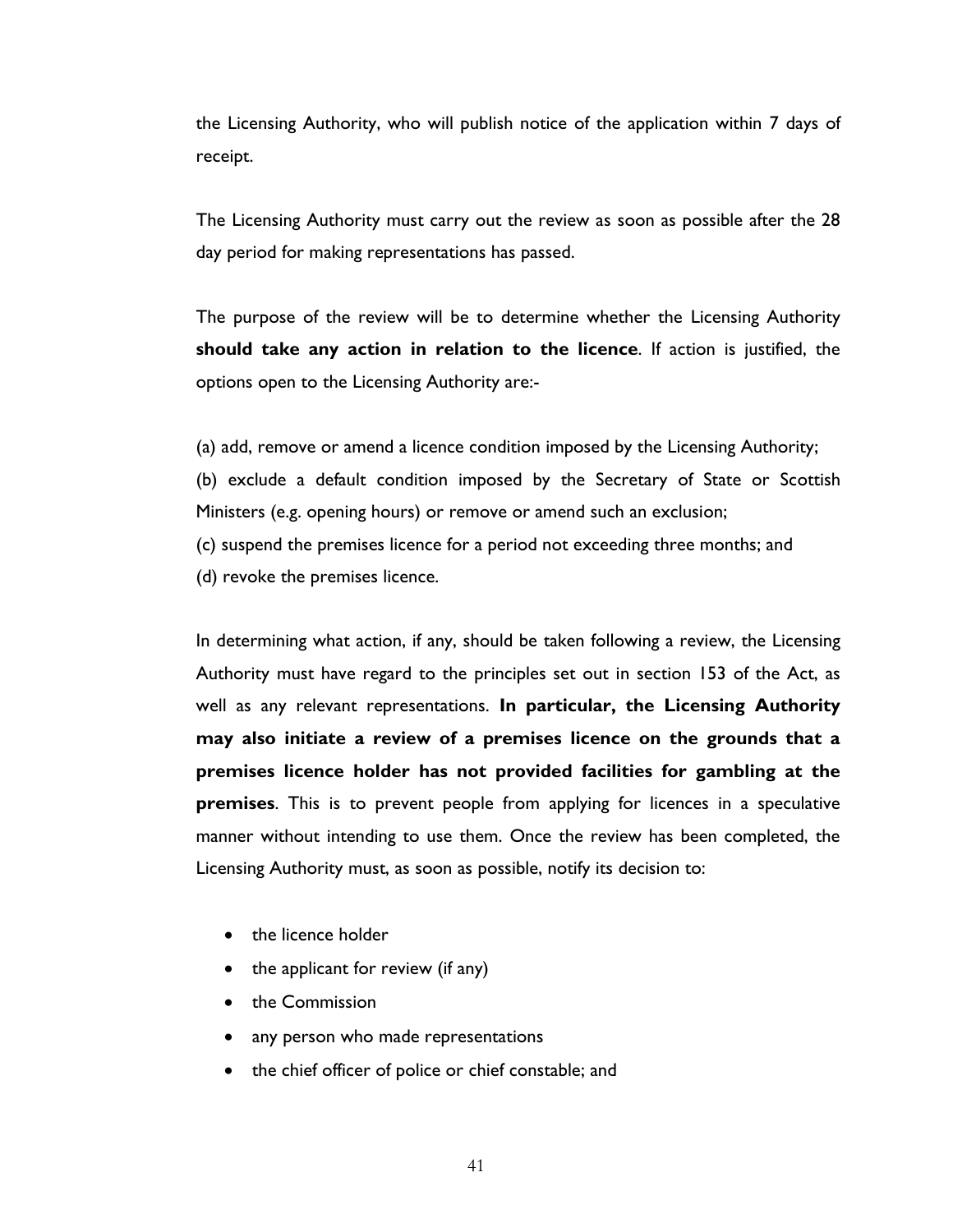• Her Majesty's Commissioners for Revenue and Customs

#### **B1. 47 Appeals**

There is a right of appeal both for applicants and those who have made relevant representations or applied for a review. This appeal must be lodged at the Magistrates' Court within a period of 21 days from the day on which the applicant was notified of the decision and must be accompanied by the fee payable to the court.

In accordance with good practice we will give clear and comprehensive reasons in relation to all decisions we make. These reasons will address the extent to which the decision has been made regarding the Licensing Policy and the Gambling Commission's Guidance and the reasons will be submitted to all parties concerned.

#### **B1.48 Complaints**

All complaints in the first instance should be addressed to Licensing Team by email to: [licensing@eastriding.gov.uk](mailto:licensing@eastriding.gov.uk) or in writing to Licensing Team, County Hall, Cross Street, Beverley HU17 9BA.

#### **PART C: PERMITS / TEMPORARY & OCCASIONAL USE NOTICE**

**C1. Unlicensed Family Entertainment Centre gaming machine permits (Statement of Principles on Permits – Schedule 10 paragraph 7)**

Where a premises does not hold a premises licence but wishes to provide gaming machines, it may apply to the Licensing Authority for this permit. It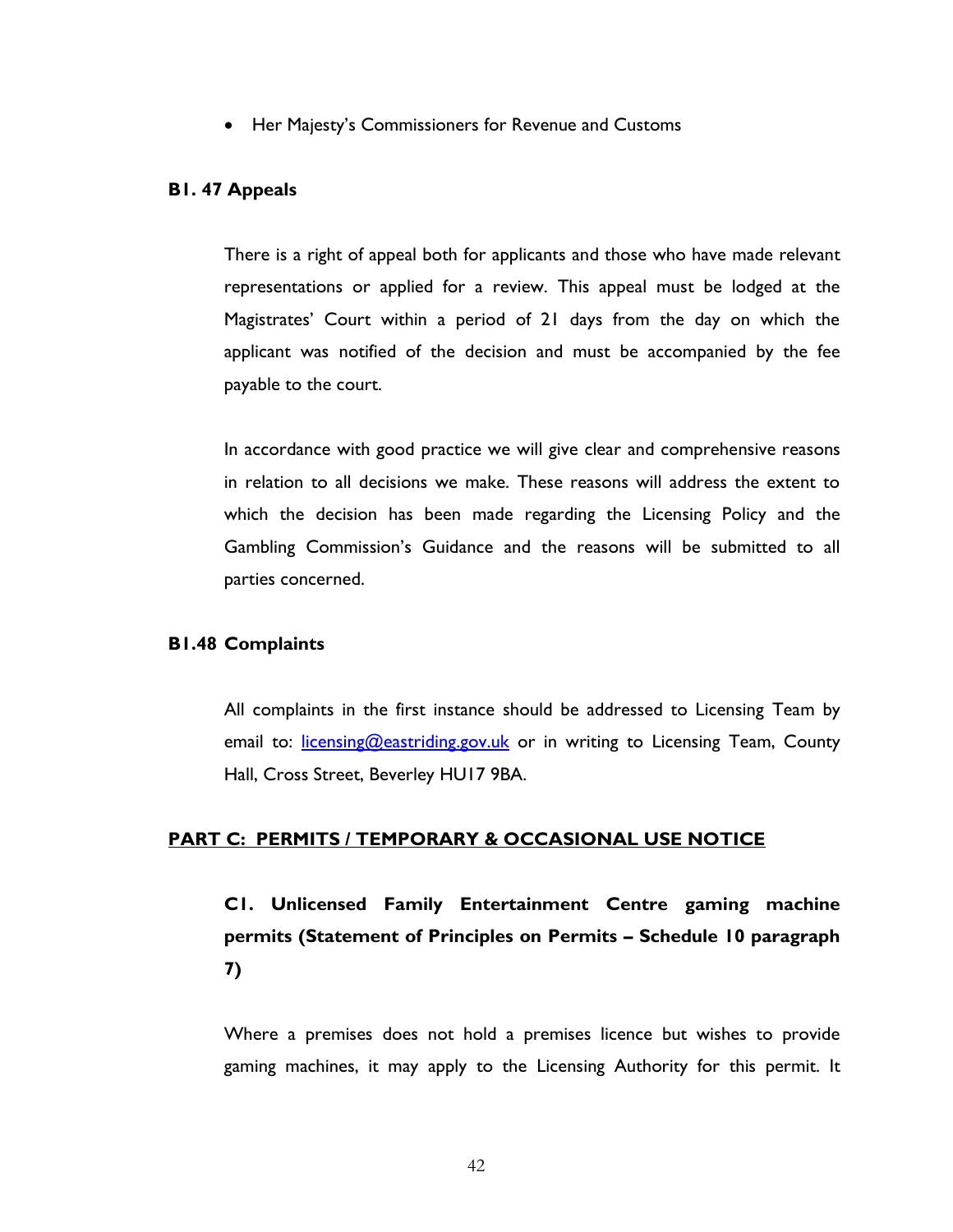should be noted that the applicant must show that the premises will be **wholly or mainly used for making gaming machines available for use** (Section 238).

The Gambling Act 2005 states that a Licensing Authority may prepare a *statement of principles* that they propose to consider in determining the suitability of an applicant for a permit and in preparing this statement, and/or considering applications, it need not (but may) have regard to the licensing objectives and shall have regard to any relevant guidance issued by the Commission under section 25.

The Gambling Commission's Guidance for local authorities also states: "In their three year licensing policy statement, licensing authorities may include a **statement of principles** that they propose to apply when exercising their functions in considering applications for permits' … licensing authorities will want to give weight to child protection issues." (24.6)

The Guidance also states: "An application for a permit may be granted only if the Licensing Authority is satisfied that the premises **will be used as an unlicensed FEC**, and if the chief officer of police has been consulted on the application. The Licensing Authority may wish to consider asking applicants to demonstrate:

- a full understanding of the maximum stakes and prizes of the gambling that is permissible in unlicensed FECs;
- that the applicant has no relevant convictions (those that are set out in Schedule 7 of the Act verified by standard CRB check);
- that staff are trained to have a full understanding of the maximum stakes and prizes. (24.7)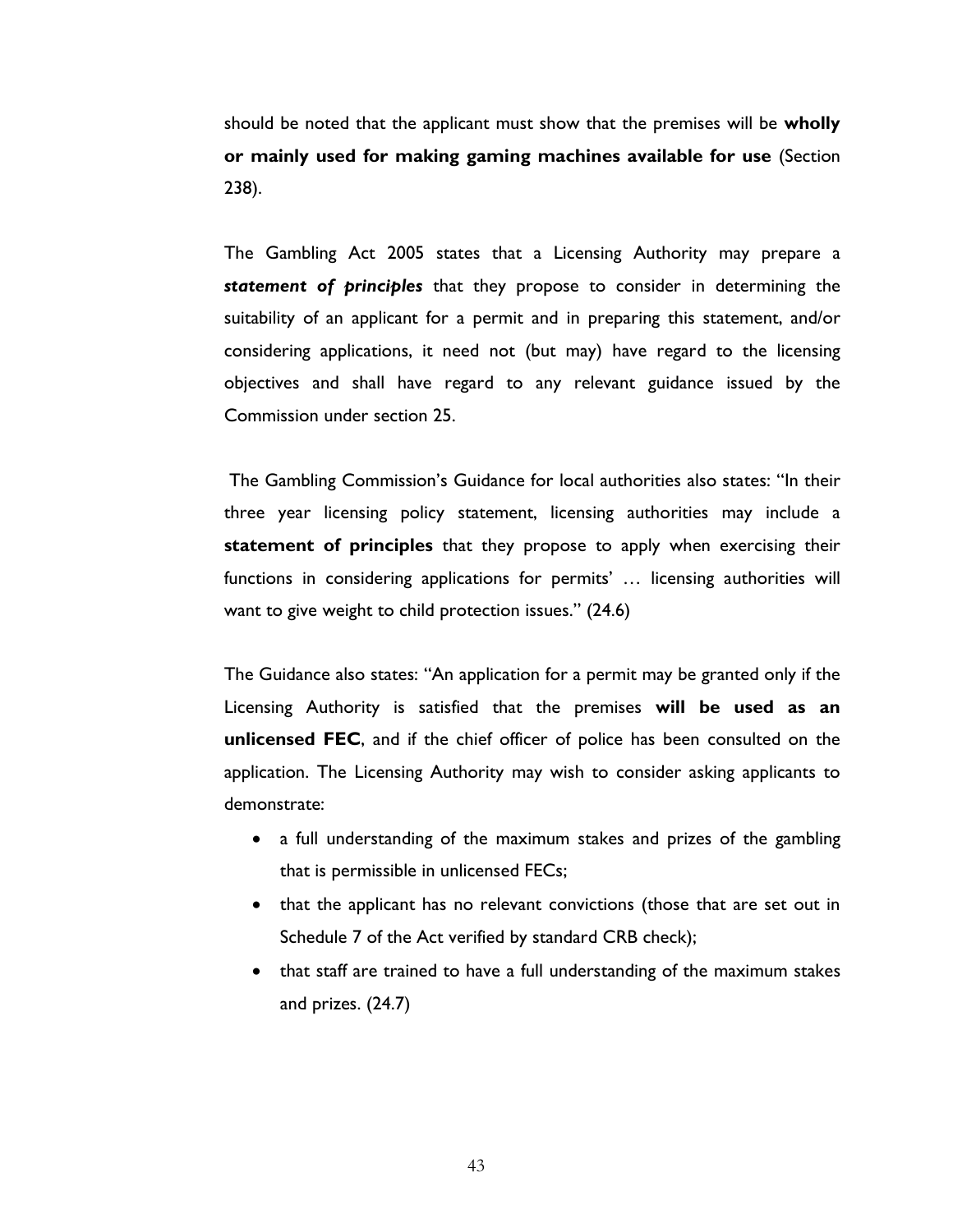## **It should be noted that a Licensing Authority cannot attach conditions to this type of permit.**

#### **Statement of Principles for permits**:

This Licensing Authority will expect the applicant to show that there **are policies and procedures in place to protect children from harm and exploitation**. Harm in this context is not limited to harm from gambling but includes **wider child protection considerations**. The efficiency of such policies and procedures will each be considered on their merits, however, they may include appropriate measures / training for staff with regard to **suspected truant or missing school children** on the premises, measures / training covering how staff would deal with u**nsupervised children or young persons**  being on the premises or **children causing perceived problems on or around the premises.** 

This Licensing Authority will also expect, as per Gambling Commission Guidance, that

- applicants demonstrate a full understanding of the maximum stakes and prizes of the gambling that is permissible in unlicensed FECs;
- that the applicant has no relevant convictions following a standard CRB check (those that are set out in Schedule 7 of the Act); and that
- staff have been fully trained to have a full understanding of the maximum stakes and prizes.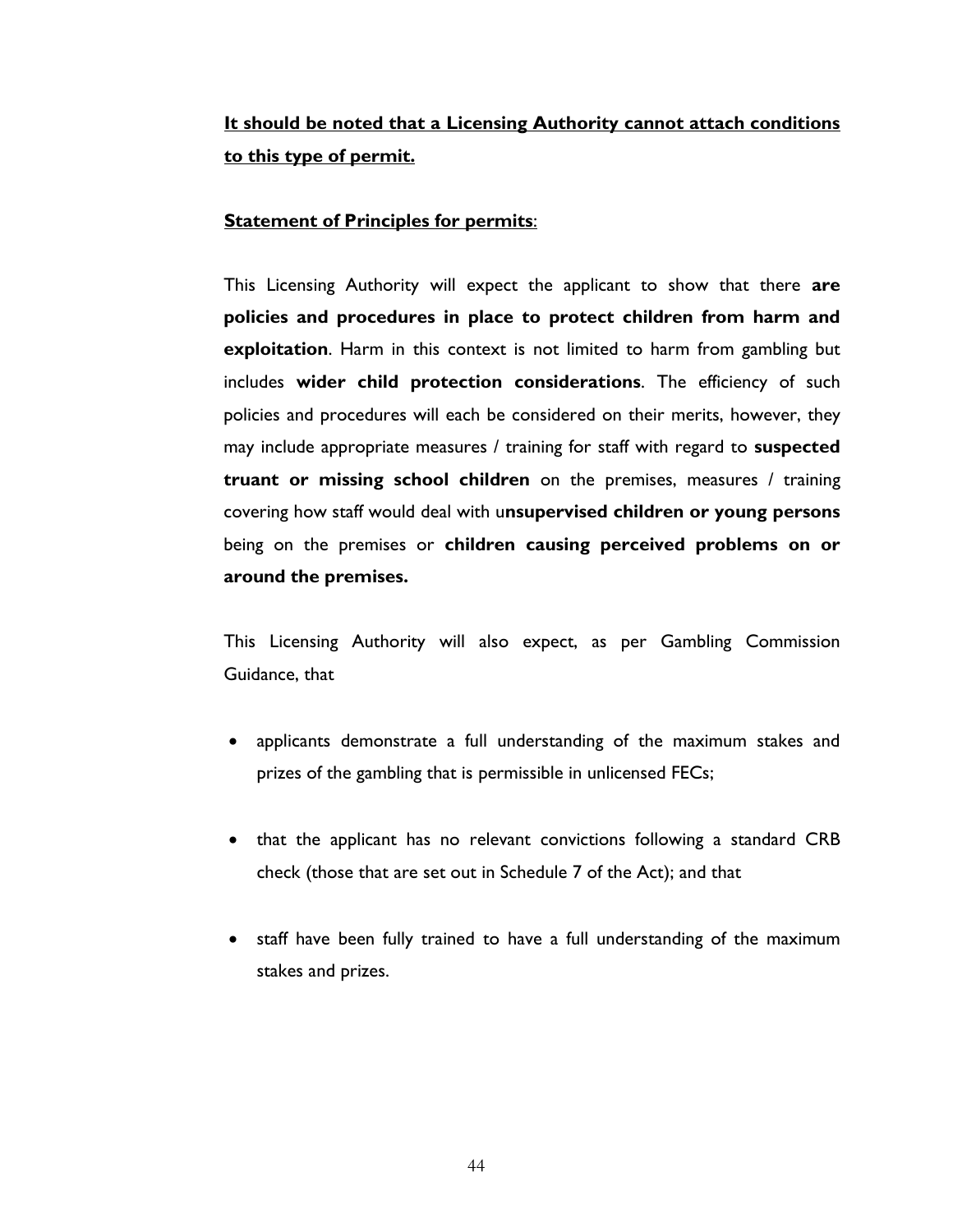• Attach a plan of the premises to show the boundary of the premises as well as location of the machines, in **a scale 1:100** or as agreed in advance with the Licensing Authority

## **2. (Alcohol) Licensed premises gaming machine permits – (Schedule 13 Paragraph 4(1))**

#### **Automatic Entitlement: 2 machines**

There is provision in the Act for premises licensed to sell alcohol for consumption on the premises, to automatically have **2 gaming machines, of categories C and/or D**. The premises merely need to **notify the Licensing Authority**. The Licensing Authority can **remove the automatic authorisation** in respect of any premises if:

- provision of the machines is not reasonably consistent with the pursuit of the licensing objectives;
- gaming has taken place on the premises that breaches a condition of section 282 of the Gambling Act (i.e. that written notice has been provided to the Licensing Authority, that a fee has been provided and that any relevant code of practice issued by the Gambling Commission about the location and operation of the machine has been complied with)
- the premises are **mainly used for gaming**; or
- an offence under the Gambling Act has been committed on the premises

#### **Permit 3 or more machines**

If a premises wishes to have more than 2 machines, then it needs to apply for a licensed premises gaming machines **permit** and the Licensing Authority must consider that application based upon the licensing objectives, any guidance issued by the Gambling Commission issued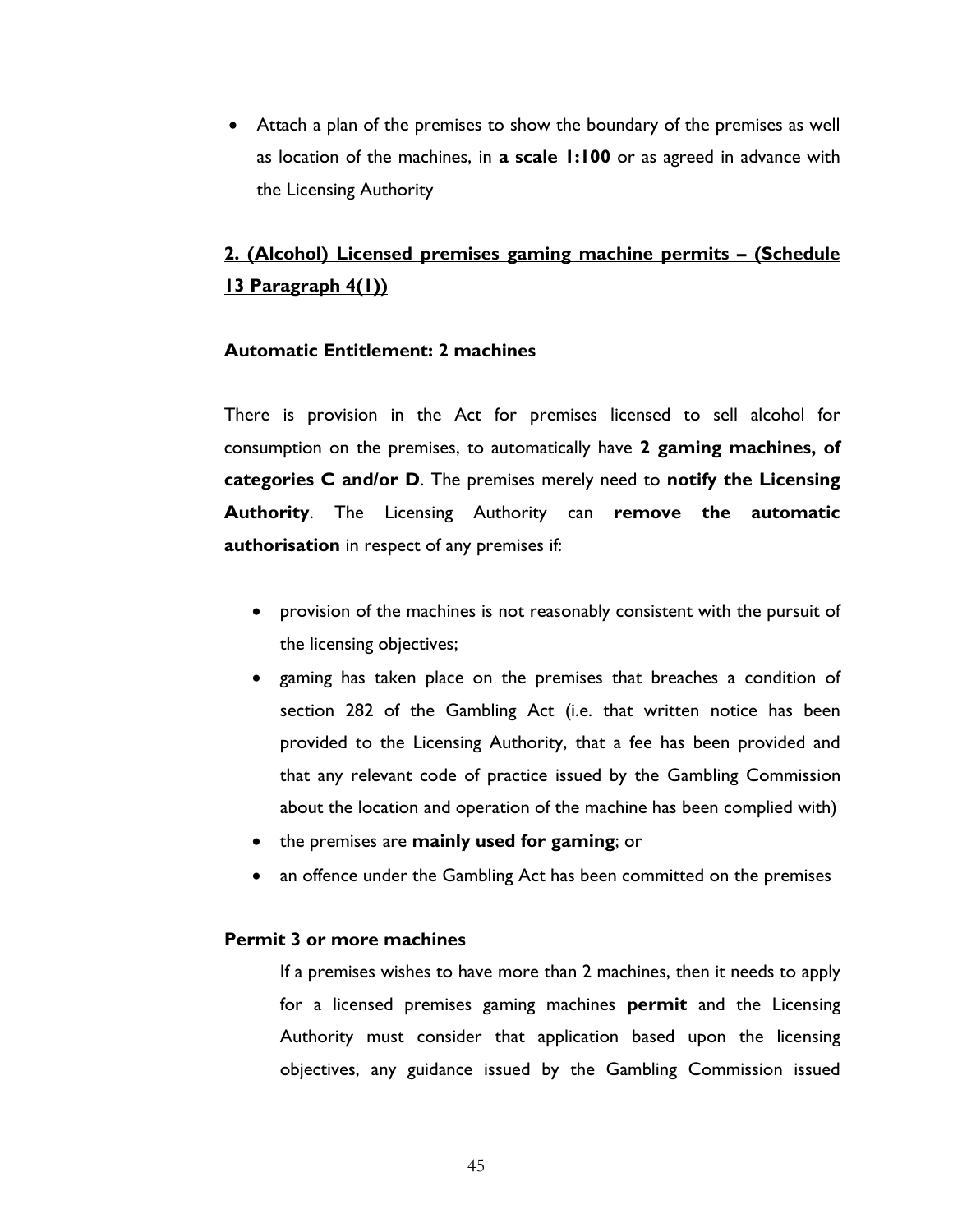under Section 25 of the Gambling Act 2005, and **"***such matters as they think relevant***."**

This Licensing Authority considers that **"such matters"** will be decided on a **case by case basis** but generally there will be regard to the need to protect children and vulnerable adult persons from harm or being exploited by gambling and will expect the applicant to satisfy the authority that there will be sufficient measures to ensure that under 18 year olds do not have access to the adult only gaming machines. Measures which will satisfy the authority that there will be no access may include the adult machines being **in sight of the bar**, **or in the sight of staff** who will monitor that the machines are not being used by those under 18. **Notices and signage may also be helpful.** As regards the protection of vulnerable adult persons these applicants may wish to consider the **provision of information leaflets** / **helpline numbers** for organisations such as **GamCare.**

It is recognised that some alcohol licensed premises may apply for a premises licence for their non-alcohol licensed areas. **Any such application would most likely need to be dealt with as an Adult Gaming Centre premises licence.** It should be noted that the Licensing Authority can decide to grant the application with a smaller number of machines and/or a different category of machines than that applied for. **Conditions (other than these) cannot be attached.**

It should also be noted that the holder of a permit must **comply with any Code of Practice** issued by the Gambling Commission about the location and operation of the machines.

#### **3. Prize Gaming Permits –**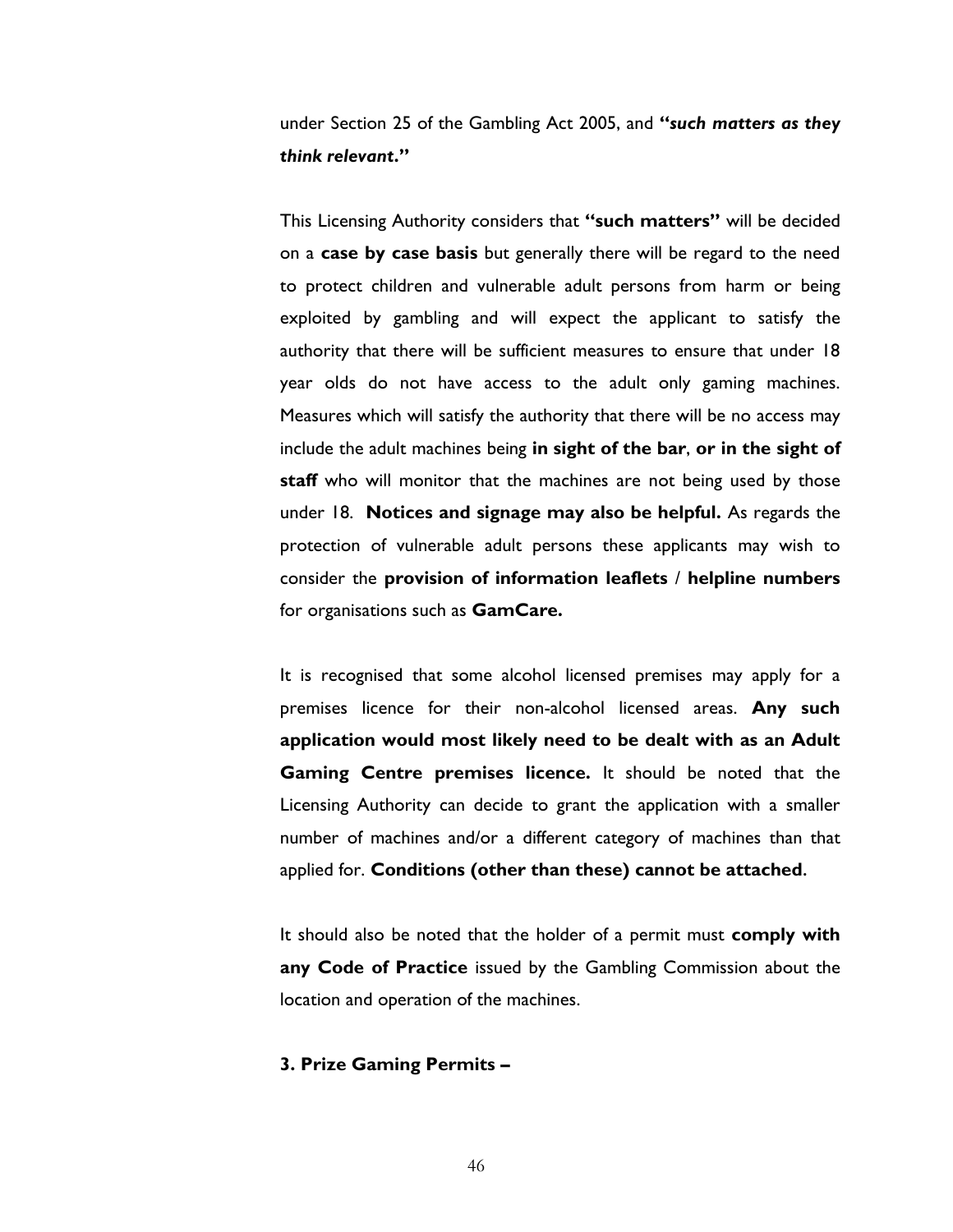The Gambling Act 2005 states that a Licensing Authority may **"prepare a statement of principles that they propose to apply in exercising their functions under this Schedule"** which **"may, in particular, specify matters that the Licensing Authority propose to consider in determining the suitability of the applicant for a permit".**

This Licensing Authority has prepared a Statement of Principles which is that the applicant should set out the types of gaming that he or she is intending to offer and that the applicant should be able to demonstrate:

- that they understand the limits to stakes and prizes that are set out in Regulations;
- that the gaming offered is within the law
- Clear policies that outline the steps to be taken to protect children from harm.

In making its decision on an application for this permit the Licensing Authority does not need to (but may) have regard to the licensing objectives but must have regard to any Gambling Commission guidance (Gambling Act 2005 Schedule 13 paragraph 8(3).

It should be noted that there are conditions in the Gambling Act 2005 by which the permit holder must comply, but that **the Licensing Authority cannot attach conditions.**

The conditions in the Act are:

- the limits on participation fees, as set out in regulations, must be complied with;
- all chances to participate in the gaming must be allocated on the premises on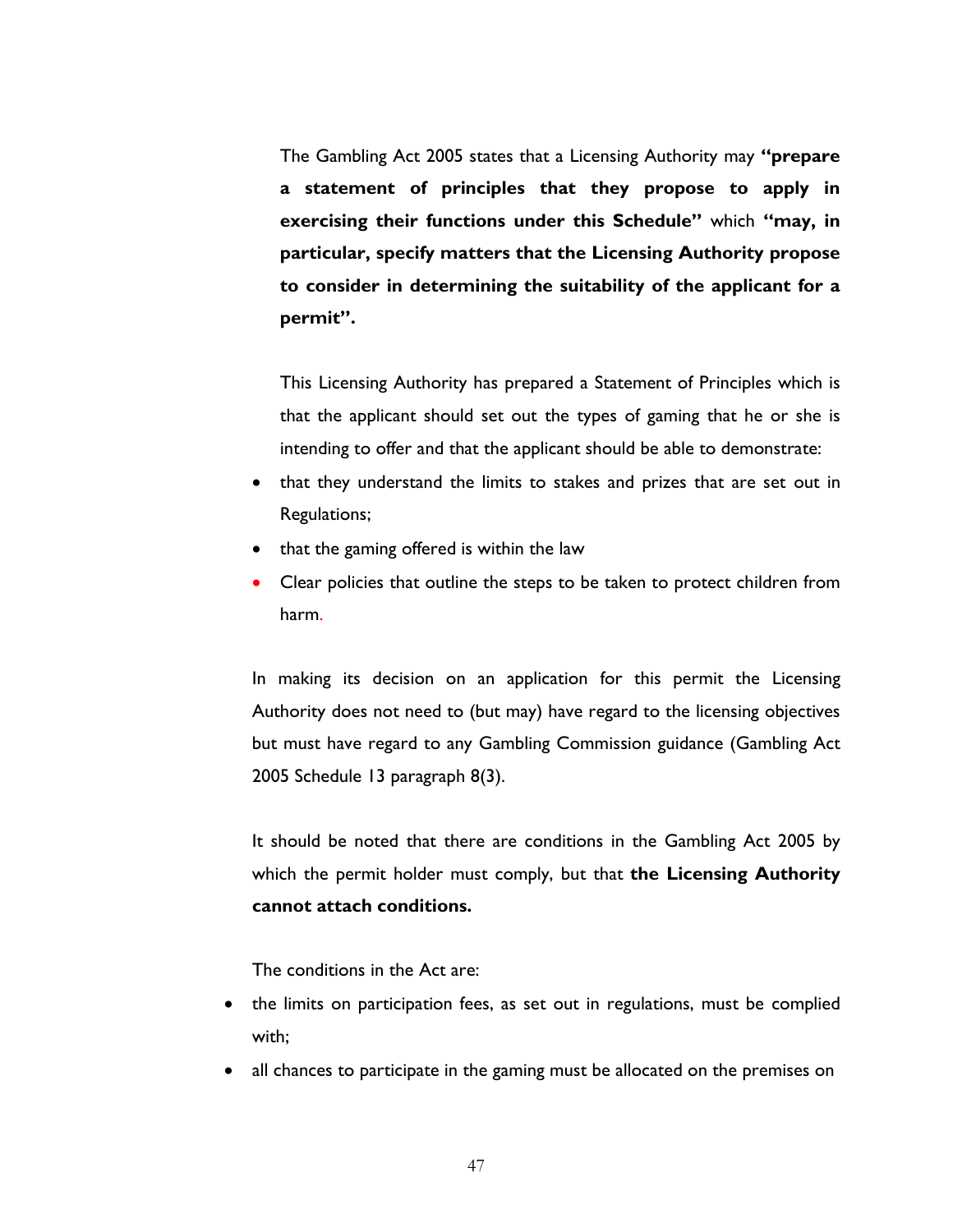which the gaming is taking place and on one day; the game must be played and completed on the day the chances are allocated; and the result of the game must be made public in the premises on the day that it is played;

• the prize for which the game is played must not exceed the amount set out in

regulations (if a money prize), or the prescribed value (if non-monetary prize); and

• participation in the gaming must not entitle the player to take part in any other gambling.

#### **4. Club Gaming and Club Machines Permits**

Members Clubs and Miners' welfare institutes **(but not Commercial Clubs)**  may apply for a **Club Gaming Permit.** The Club Gaming Permit will enable the premises to provide gaming machines **(total of 3 machines of either categories B3, C or D),** equal chance gaming and games of chance as set-out in forthcoming regulations. A **Club Gaming machine permit** will enable the premises to provide gaming machines (**total of 3 machines in either categories B3, C or D).**

**Members Clubs, Miners Welfare Institutes and Commercial Clubs** may apply for **Clubs Gaming machines permits**. Gambling Commission Guidance states: "Members clubs must have at **least 25 members** and be established and conducted **"wholly or mainly" for purposes other than gaming,** unless the gaming is permitted by separate regulations. The Secretary of State has made regulations and these cover **bridge and whist clubs**, which replicates the position under the Gambling Act 1968. A members' club must be **permanent in nature**, **not established to make commercial profit,** and **controlled by its members equally**. Examples include working men's clubs, branches of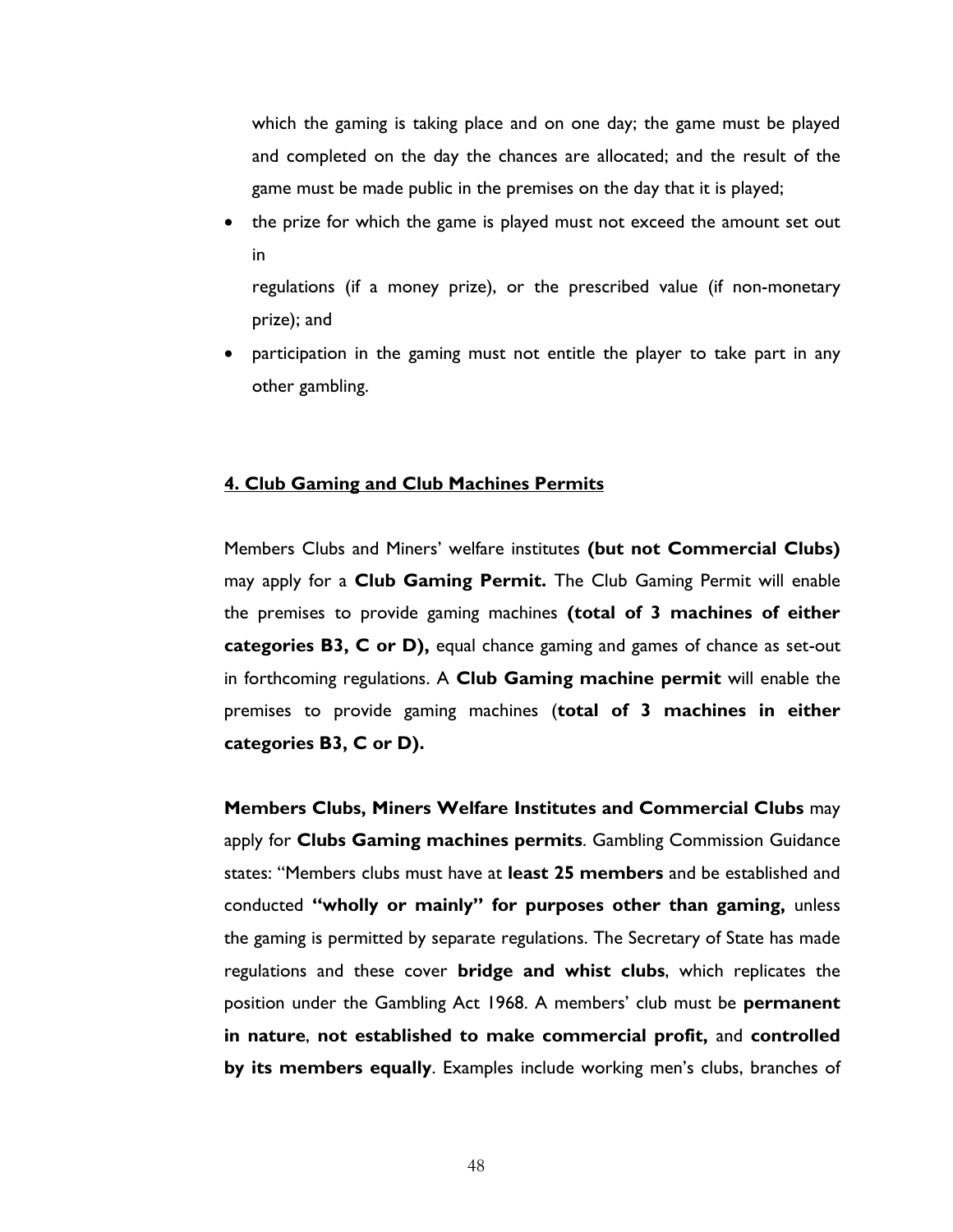Royal British Legion and clubs with political affiliations." The Commission Guidance also notes that "licensing authorities may only refuse an application on the grounds that:

(a) the applicant does not fulfil the requirements for a members' or commercial club or miners' welfare institute and therefore is not entitled to receive the type of permit for which it has applied;

(b) the applicant's premises are used wholly or mainly by children and/or young persons;

(c) an offence under the Act or a breach of a permit has been committed by the applicant while providing gaming facilities;

(d) a permit held by the applicant has been cancelled in the previous ten years; or

(e) an objection has been lodged by the Commission or the police (Gambling Commission's Guidance for Local Authorities 25.26)

There is also a 'fast-track' procedure available under the Act for premises which hold a Club Premises Certificate under the Licensing Act 2003 (Schedule 12 paragraph 10). As the Gambling Commission's Guidance for local authorities states: "Under the fast-track procedure there is no opportunity for objections to be made by the Commission or the police, and the ground upon which an authority can refuse a permit are reduced" and "The grounds on which an application under the process may be refused are:

(a) that the club is established primarily for gaming, other than gaming prescribed under schedule 12;

(b) that in addition to the prescribed gaming, the applicant provides facilities for other gaming; or

(c) that a club gaming permit or club machine permit issued to the applicant in the last ten years has been cancelled."

49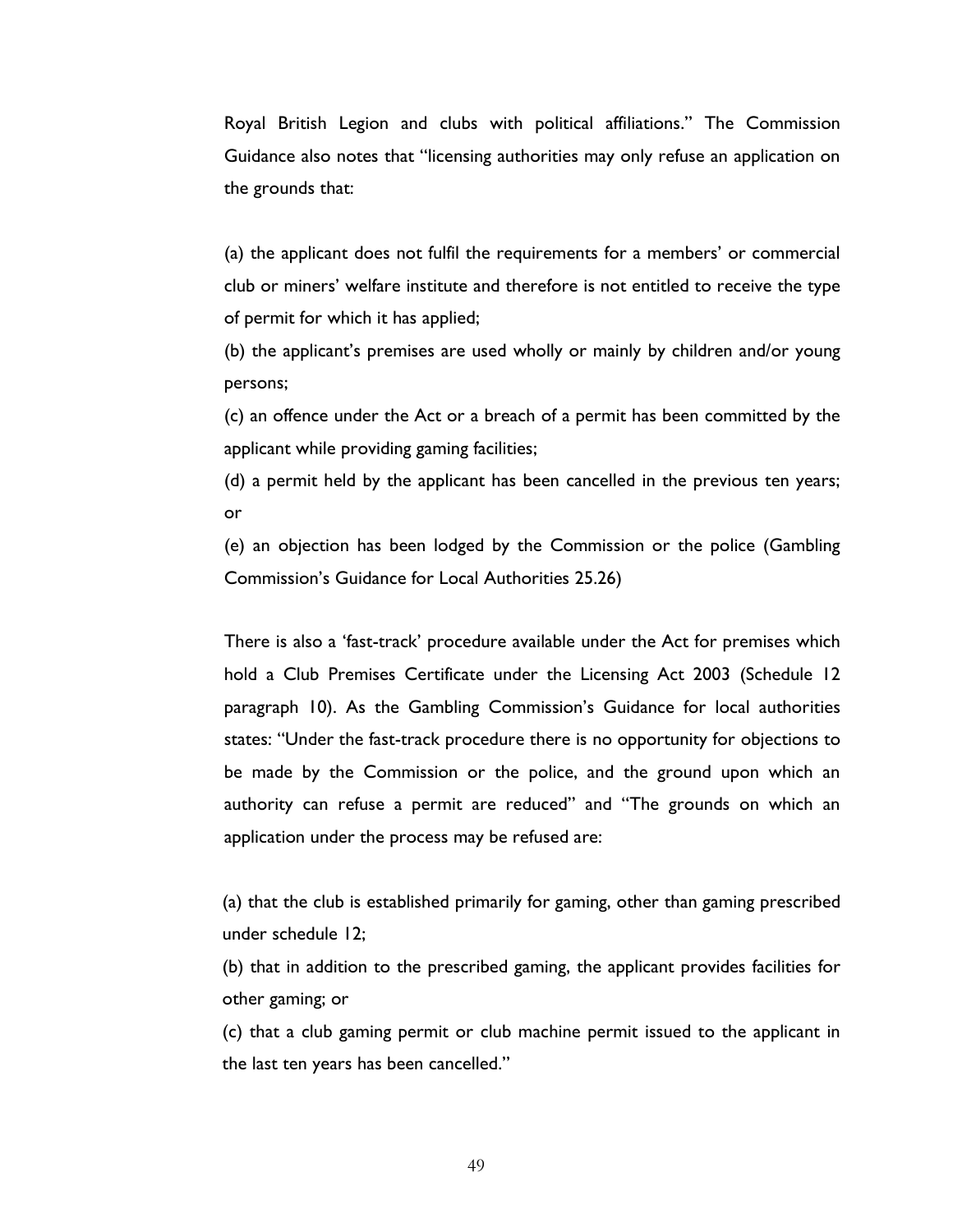There are statutory conditions on club gaming machine permits that **no child uses a category B3/4 or C machine on the premises and** that the holder complies with any relevant provision of a code of practice about the **location and operation** of gaming machines.

## **Commercial clubs cannot have category B3 machines on the premises except for Lottery machines category B3A**

#### **5. Temporary Use Notices**

Temporary Use Notices allow the use of premises for gambling **where there is no premises licence** but where a gambling operator wishes to **use the premises temporarily for providing facilities for gambling.** Premises that might be suitable for a Temporary Use Notice, according the Gambling Commission, would include hotels, conference centres and sporting venues. The Licensing Authority can only grant a Temporary Use Notice to a person or company holding a relevant operating licence, i.e. a non-remote casino operating licence.

The Secretary of State has the power to determine what form of gambling can be authorised by Temporary Use Notices, and at the time of writing this Statement the relevant regulations (SI no 3157: The Gambling Act 2005 (Temporary Use Notices) Regulations 2007) state that **Temporary Use Notices can only be used to permit the provision of facilities or equal chance gaming, where the gaming is intended to produce a single winner, which in practice means poker tournaments.**

There are several statutory limits as regards Temporary Use Notices. The meaning of "premises" in Part 8 of the Act is discussed in Part 7 of the Gambling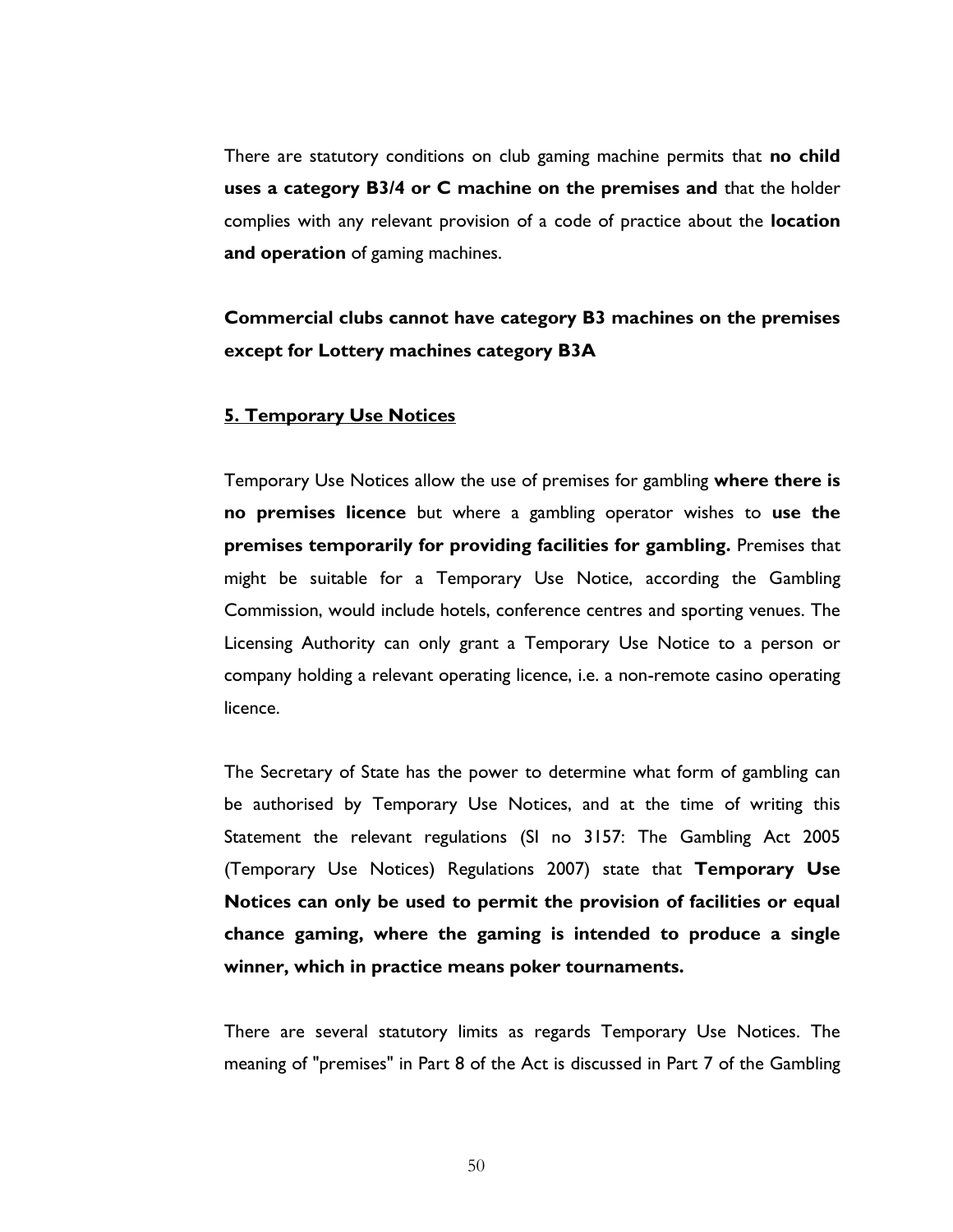Commission Guidance to Licensing Authorities. As with "premises", the definition of "a set of premises" will be a question of fact in the circumstances of each notice that is given. In the Act "premises" is defined as including "any place". In considering whether a place falls within the definition of "a set of premises", the Licensing Authority needs to look at, amongst other things, the ownership/occupation and control of the premises. This Licensing Authority expects to object to notices where it appears that their effect would be to permit regular gambling in a place that could be described as one set of premises, as recommended in the Gambling Commission's Guidance to Licensing Authorities.

#### **6. Occasional Use Notices (OUN)**

This Notice allows the use of land as a track for a sporting event, in addition to a recognised track, for eight days or less in a calendar year by **licensed betting operators** where the events on which betting takes place is of a temporary, infrequent nature. Such OUNs may apply to agricultural land used for point-topoint races or local events such as the "Kiplingcotes Derby".

The Licensing Authority has very little discretion as regards these notices aside from ensuring that the statutory limit of 8 days in a calendar year is not exceeded. This Licensing Authority will though consider the definition of a 'track' and whether the applicant is permitted to avail him/herself of the notice and that no more than 8 OUN's are issued in one calendar year in respect of any venue.

#### The OUN must:-

- be served either by the person who is in charge of the administration of the event or the occupier of the track;
- specify the date of the event; and
- specify the location of the track or land to be used.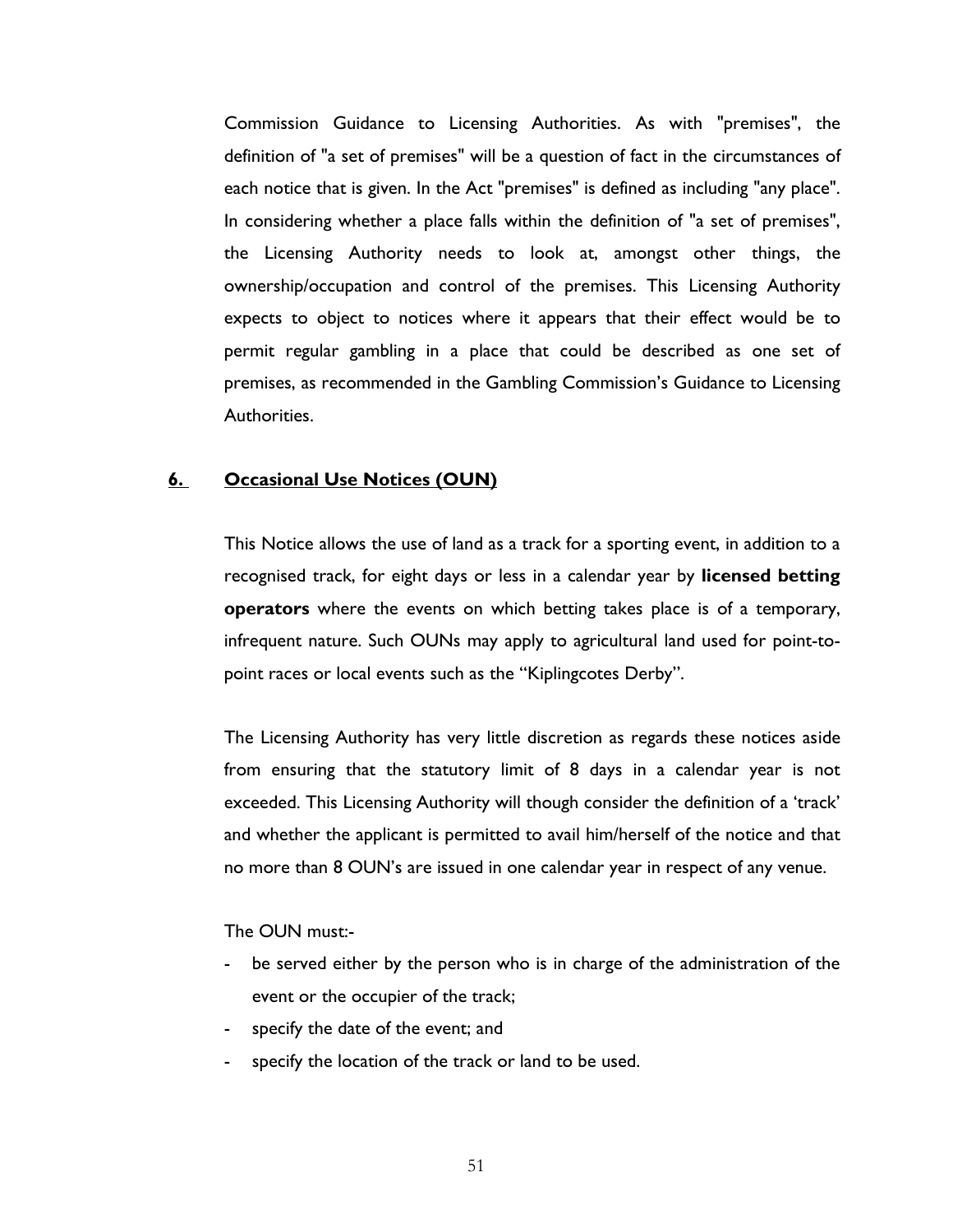The Act provides for no minimum time period before the event by which an occasional notice must be served on a Licensing Authority. It is recommended however to ensure that time periods are not exceeded that **notice is served on the Licensing Authority at least 20 working days before the event date.**

The track or land specified for use in the OUN may be subject to eight OUNs in any calendar year.

In the event that the figure is exceeded, a Counter Notice will be served upon the administrator of the event and owner of the track or relevant land informing them that if bets are taken during the event an offence will be committed under Section 37 of the Act.

#### **Part D: Lotteries**

- D1. A Small Society Lottery is a prize draw or raffle promoted on behalf of a non commercial society for the purposes of fund raising. It is known as an "exempt lottery", which means that it does not need a licence from the Gambling Commission.
- D2. Exempt lotteries include: a) Small Society Lotteries b) Incidental Non-Commercial Lotteries c) Private Lotteries: • Private Society Lottery • Work Lottery • Residents' Lottery d) Customer Lotteries
- D3. A society is non-commercial it if is established and conducted: a) for charitable purposes b) for the purpose of enabling participation in, or of supporting, sport, athletics or a cultural activity: or c) for any other noncommercial purpose other than a private gain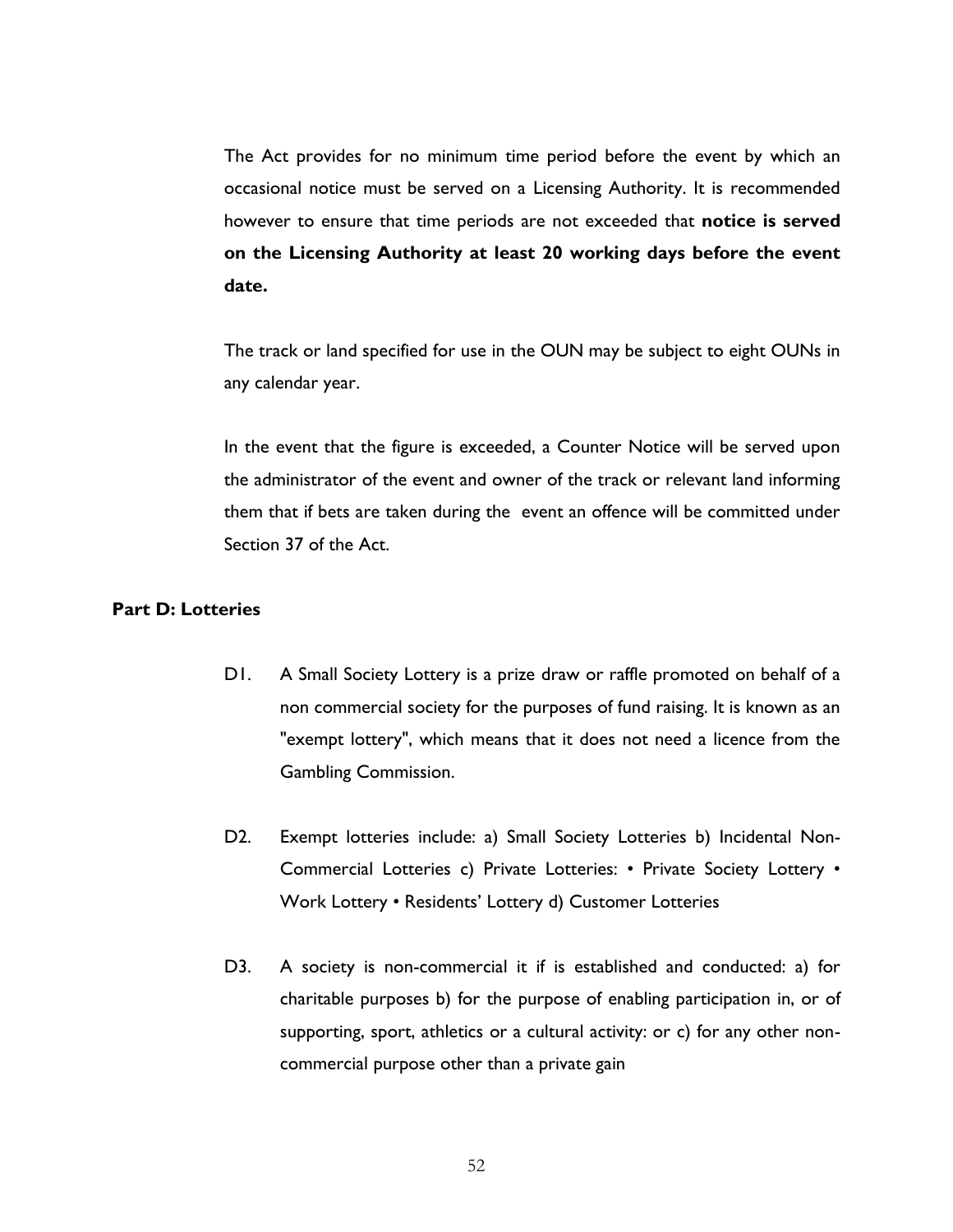- D4. A lottery is small if the total value of tickets put on sale in a single lottery is £20,000 or less and the total value of the tickets put on sale in a calendar year is £250,000 or less. Where tickets for a single lottery exceed £20,000 or the total value of tickets in a year exceeds £250,000 a lottery is a Large Society Lottery and a licence will be required from the Gambling Commission.
- D5. In exercising our functions regarding small society and exempt lotteries, we will have due regard to the Gambling Commission's Guidance.
- D6. Applicants for lottery registrations must apply to the licensing authority in the area where their principal office is located. Where we believe that the Society's principal office is situated in another area we will inform the Society as soon as possible and where possible, will inform the other licensing authority.
- D7 Applicants will be required to set out the purposes for which the Society is established and to declare that they represent a bona fide noncommercial society and have no relevant convictions. Where required further information from the Society may be requested.
- D8 We will keep a public register of all applications and will provide information to the Gambling Commission on all registered lotteries.
- D9 We may refuse an application for registration if in our opinion:

a) The applicant is not a non-commercial society;

b) A person who will or may relate to the promotion of the lottery has been convicted of a relevant offence.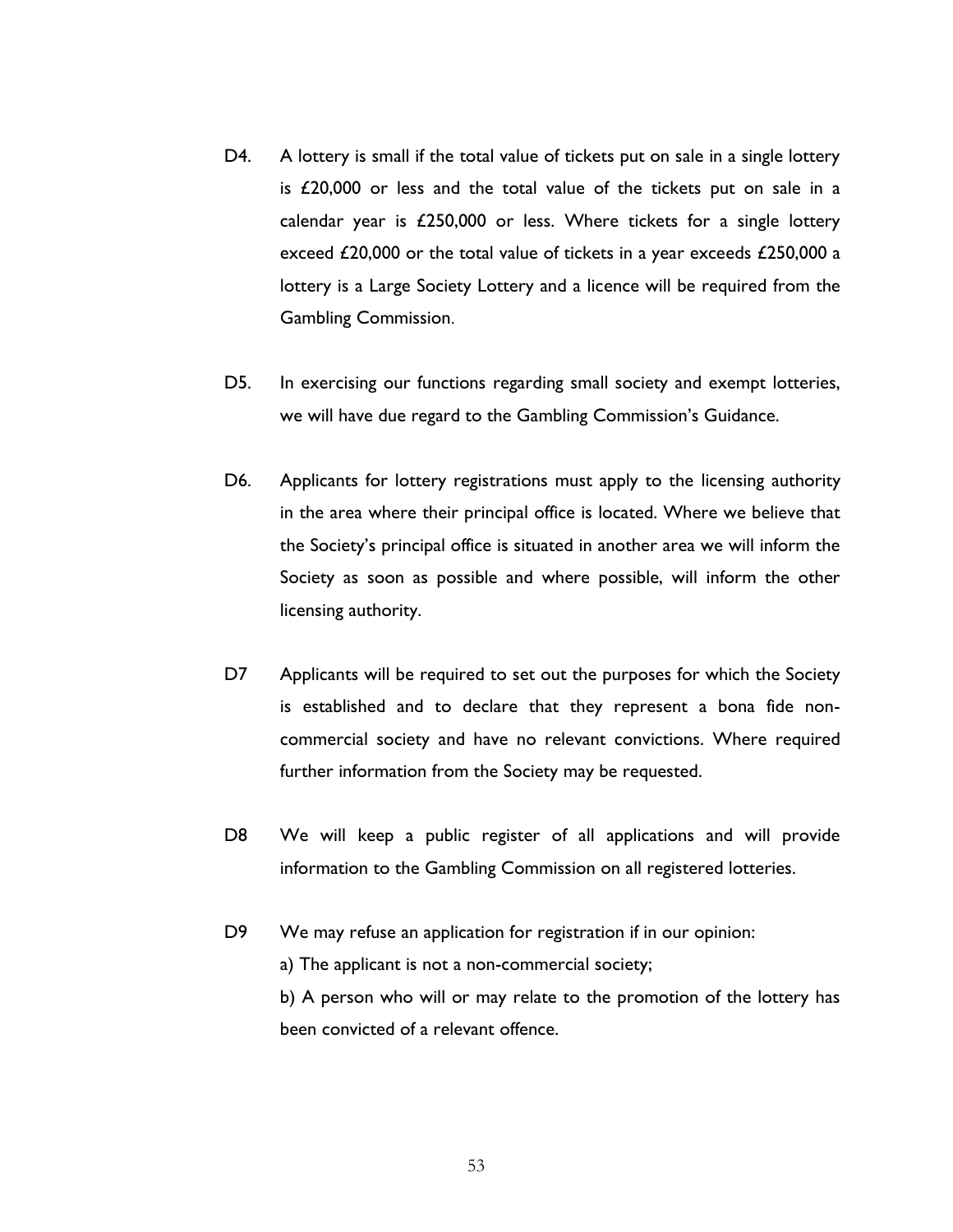c) Information provided in or with the application for registration is false or misleading.

d) if in the previous five years, either an operating licence held by the applicant for registration has been revoked, or an application for an operating licence made by the applicant for registration has been refused.

- D10 Where applications are refused the society will be informed of the reasons for refusal and given the opportunity to make representations.
- D11 We may also revoke the registered status of a society if we believe it would have been necessary to refuse an application for registration if it were being made at that time. However, no revocations will take place unless the Society has been informed of the reasons for revocation and given the opportunity to make representations.

### **APPENDIX 1**

| Matter to be      | Full                      | Licensing Act | Licensing | Act | Officer delegation -           |
|-------------------|---------------------------|---------------|-----------|-----|--------------------------------|
| dealt with        | Council                   | 2003          | 2003      | Sub | <b>Director of Communities</b> |
|                   |                           | Committee     | Committee |     | and Environment                |
| Final<br>approval | X                         |               |           |     |                                |
| of<br>three-year  |                           |               |           |     |                                |
| policy            |                           |               |           |     |                                |
| Policy<br>not to  | $\boldsymbol{\mathsf{X}}$ |               |           |     |                                |
| permit casinos    |                           |               |           |     |                                |
| Fee<br>setting    |                           |               |           |     | X                              |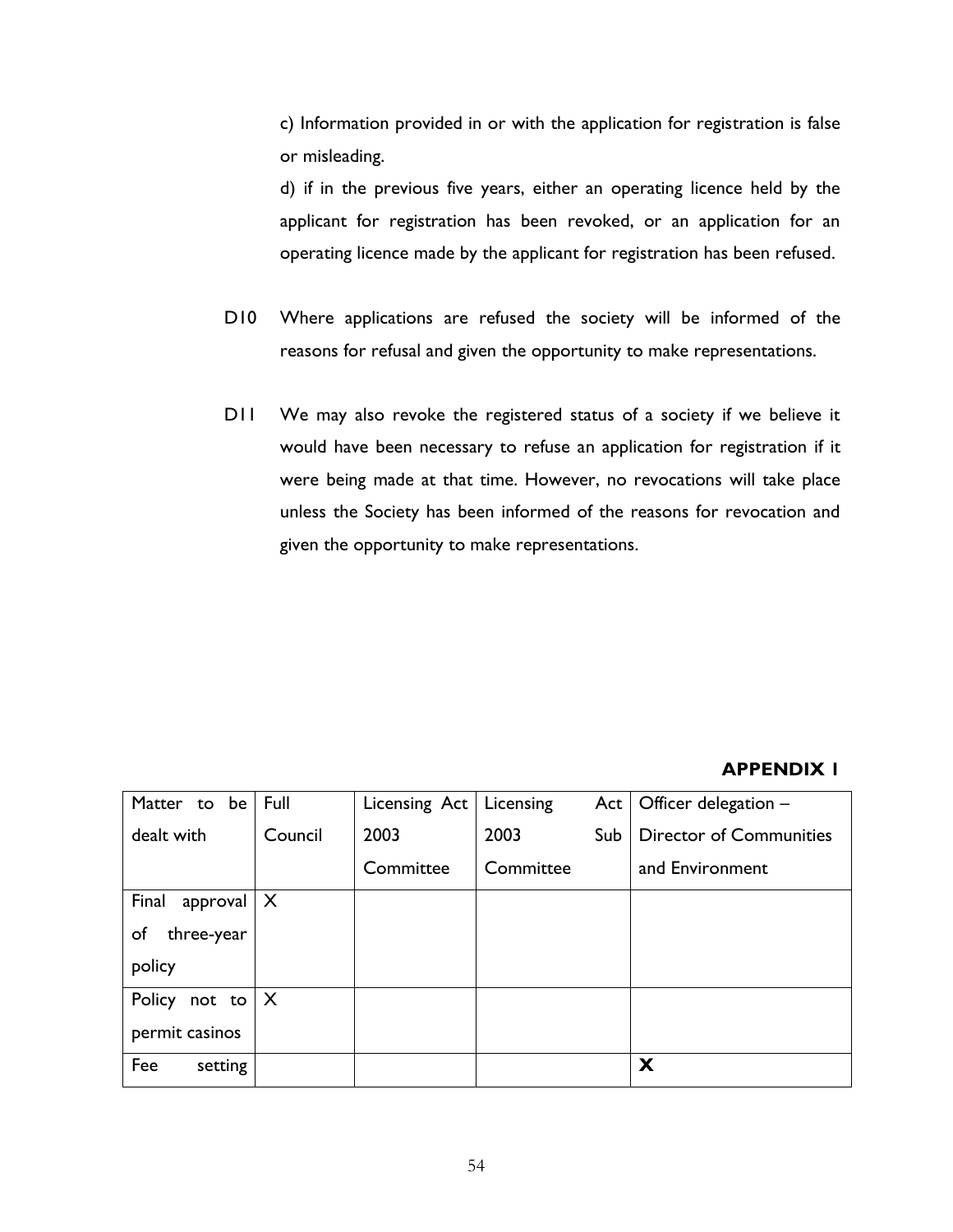| when               |                         |                                               |
|--------------------|-------------------------|-----------------------------------------------|
| appropriate        |                         |                                               |
| Application for    | Where                   | Where no representation                       |
| Premises           |                         | representation is $ $ is received or has been |
| Licence            | made and not            | withdrawn                                     |
|                    | withdrawn, or it        |                                               |
|                    | is proposed to          |                                               |
|                    | attach a condition      |                                               |
|                    | under<br>section        |                                               |
|                    | $169(1)$ (a) of the     |                                               |
|                    | Gambling Act            |                                               |
|                    | 2005<br>or<br>to        |                                               |
|                    | exclude<br>a            |                                               |
|                    | condition under         |                                               |
|                    | section 169 (1)         |                                               |
|                    | (b) of that Act.        |                                               |
| Application for    | Where                   | Where no representation                       |
| provisional<br>a a | representation is       | is received or has been                       |
| statement          | made<br>and<br>not      | withdrawn                                     |
|                    | withdrawn or it is      |                                               |
|                    | proposed<br>to          |                                               |
|                    | attach a condition      |                                               |
|                    | under<br>section        |                                               |
|                    | $169(1)$ (a) of the     |                                               |
|                    | Gambling Act            |                                               |
|                    | 2005<br><b>or</b><br>to |                                               |
|                    | exclude<br>a            |                                               |
|                    |                         |                                               |
|                    | condition under         |                                               |
|                    | section $169(1)$ (b)    |                                               |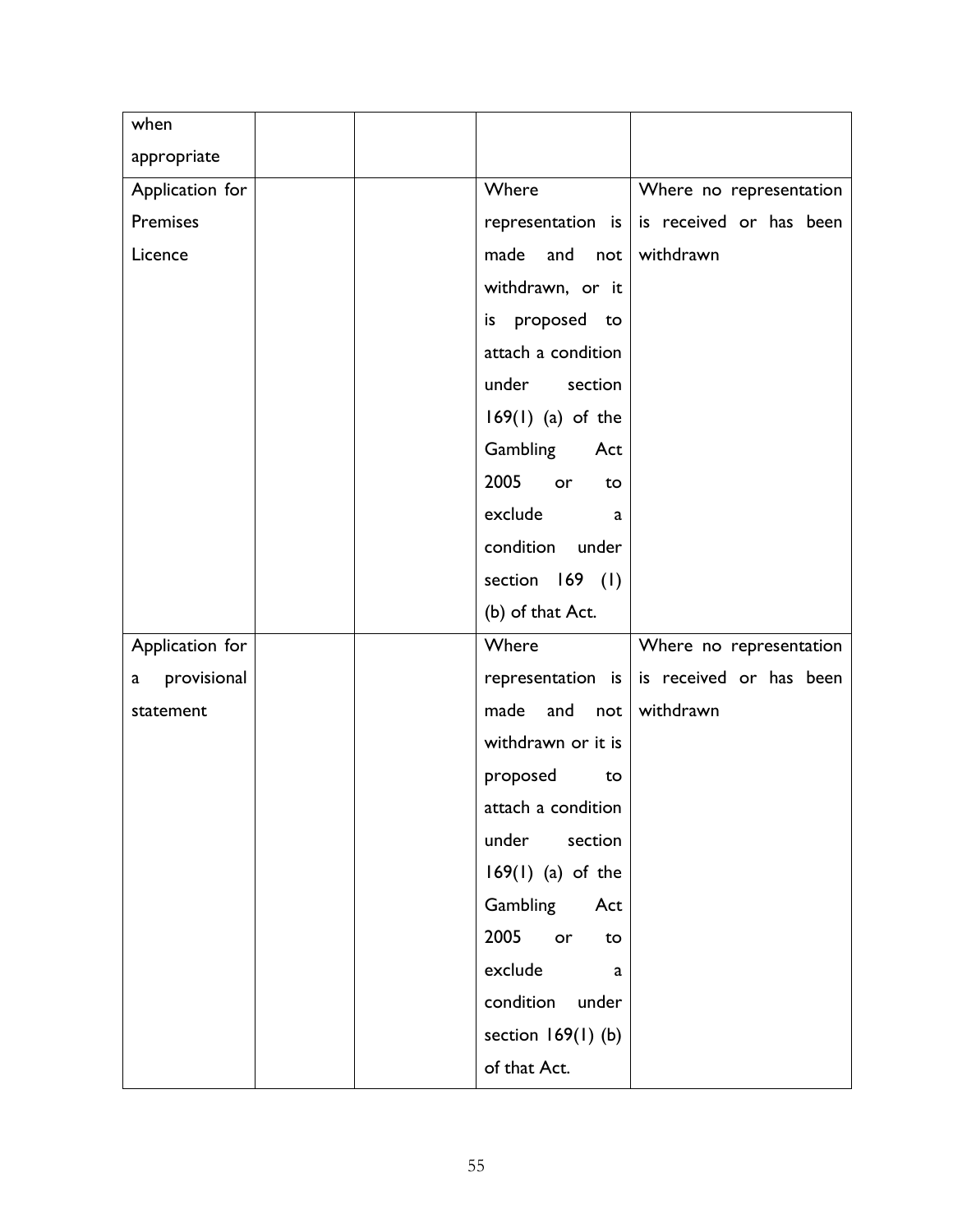| Application for  | Where               | Where no representation                           |
|------------------|---------------------|---------------------------------------------------|
| a variation to a |                     | representation is $\vert$ is received or has been |
| Premises         | and<br>made         | not withdrawn                                     |
| licence          | withdrawn or it is  |                                                   |
|                  | proposed            | to                                                |
|                  | attach a condition  |                                                   |
|                  | under section       |                                                   |
|                  | $169(1)$ (a) of the |                                                   |
|                  | Gambling            | Act                                               |
|                  | 2005<br>or          | to                                                |
|                  | exclude             | a                                                 |
|                  | condition under     |                                                   |
|                  | section 169 (1)     |                                                   |
|                  | (b) of that Act.    |                                                   |
| Application for  | Where               | Where no representation                           |
| a transfer of a  |                     | representation is   is made by the Gambling       |
| Premises         | by<br>made          | Commission<br>the                                 |
| licence.         | Gambling            |                                                   |
|                  | Commission or it    |                                                   |
|                  | is proposed to      |                                                   |
|                  | attach a condition  |                                                   |
|                  | under section       |                                                   |
|                  | $169(1)$ (a) of the |                                                   |
|                  | Gambling            | Act                                               |
|                  | 2005<br>or          | to                                                |
|                  | exclude             | a                                                 |
|                  | condition under     |                                                   |
|                  | section 169 (1)     |                                                   |
|                  | (b) of that Act.    |                                                   |
| Application for  |                     | If representation   Where no representation       |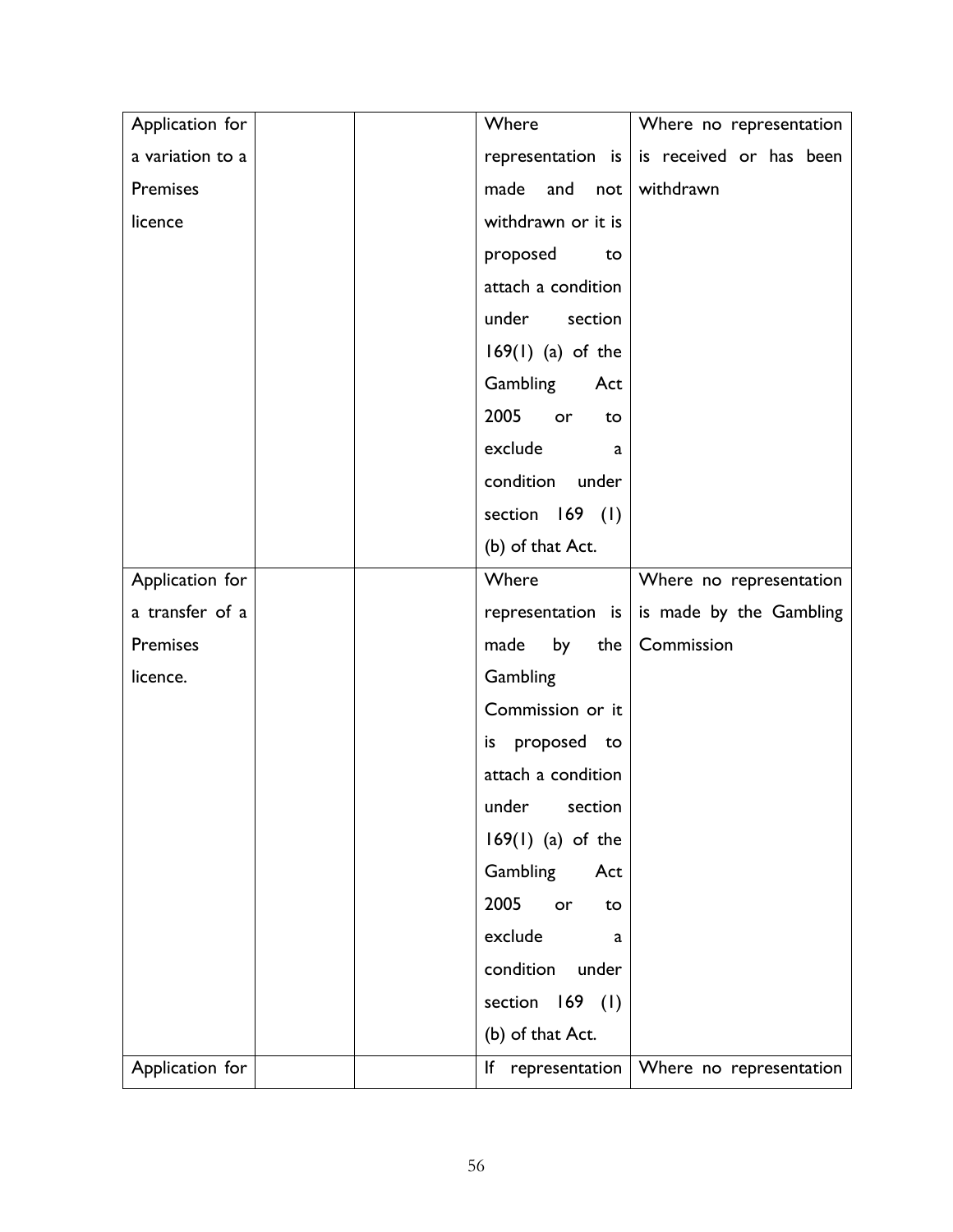| the                         | is made            | is made                 |
|-----------------------------|--------------------|-------------------------|
| reinstatement               |                    |                         |
| of<br>lapsed<br>$\mathsf a$ |                    |                         |
| licence                     |                    |                         |
| Application to              | X                  |                         |
| review<br>a                 |                    |                         |
| premises                    |                    |                         |
| licence                     |                    |                         |
| Decision on                 |                    | All cases               |
| whether a                   |                    |                         |
| review request              |                    |                         |
| is irrelevant,              |                    |                         |
| frivolous                   |                    |                         |
| vexatious etc               |                    |                         |
| Decision<br>to              |                    | All cases               |
| when<br>review              |                    |                         |
| initiated by the            |                    |                         |
| Licensing                   |                    |                         |
| Authority                   |                    |                         |
| Consideration               | If an objection is | Where no objection is   |
| of a temporary              | made and not       | made or objections have |
| use notice.                 | withdrawn          | been withdrawn          |
| Decision<br>to              | X                  |                         |
| give a counter              |                    |                         |
| notice<br>to<br>a           |                    |                         |
| Temporary                   |                    |                         |
| use notice                  |                    |                         |
| Application for             | Where objections   | Where no objection is   |
| a Club gaming/              | have been made     | made or objections have |
| machine<br>club             | and<br>not         | been withdrawn.         |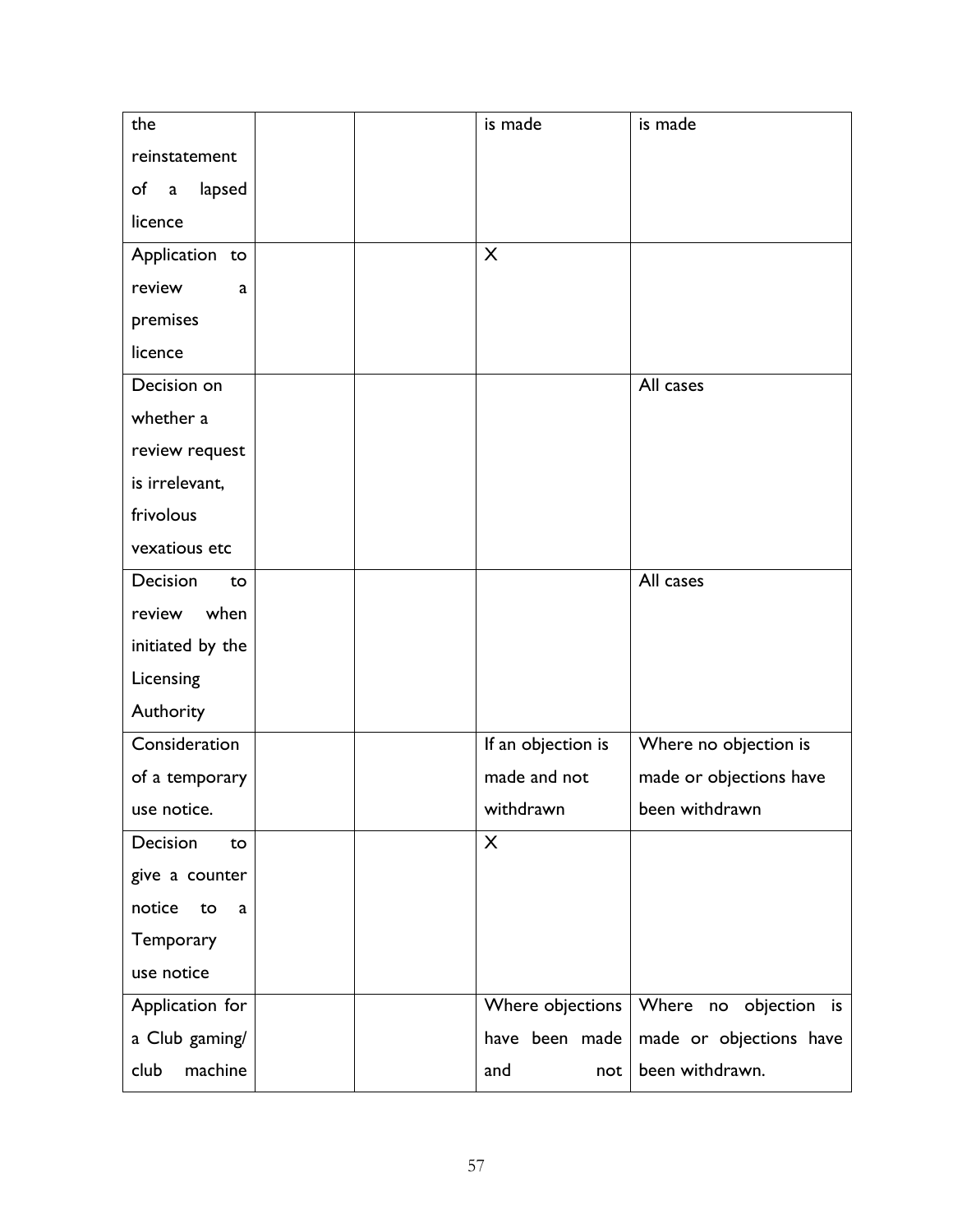| permits         | withdrawn           |
|-----------------|---------------------|
| Cancellation of | $\mathsf{X}$        |
| a Club gaming/  |                     |
| club<br>machine |                     |
| permits         |                     |
| Application for | $\mathsf{X}$        |
| other permits.  |                     |
| Cancellation of | $\mathsf{X}$        |
| licensed        |                     |
| premises        |                     |
| gaming          |                     |
| machine         |                     |
| permits         |                     |
| Application for | $\mathsf{X}$        |
| registration of |                     |
| a small society |                     |
| lottery.        |                     |
| Refusal of an   | Where it has        |
| application to  | been identified,    |
| register as a   | following a         |
| small society   | hearing, that the   |
| lottery         | grounds detailed    |
|                 | in paragraphs 47    |
|                 | or 48 of Schedule   |
|                 | II of the           |
|                 | <b>Gambling Act</b> |
|                 | 2005 apply          |
| Revocation of   | Where it has        |
| a registration  | been identified     |
| as a small      | that grounds exist  |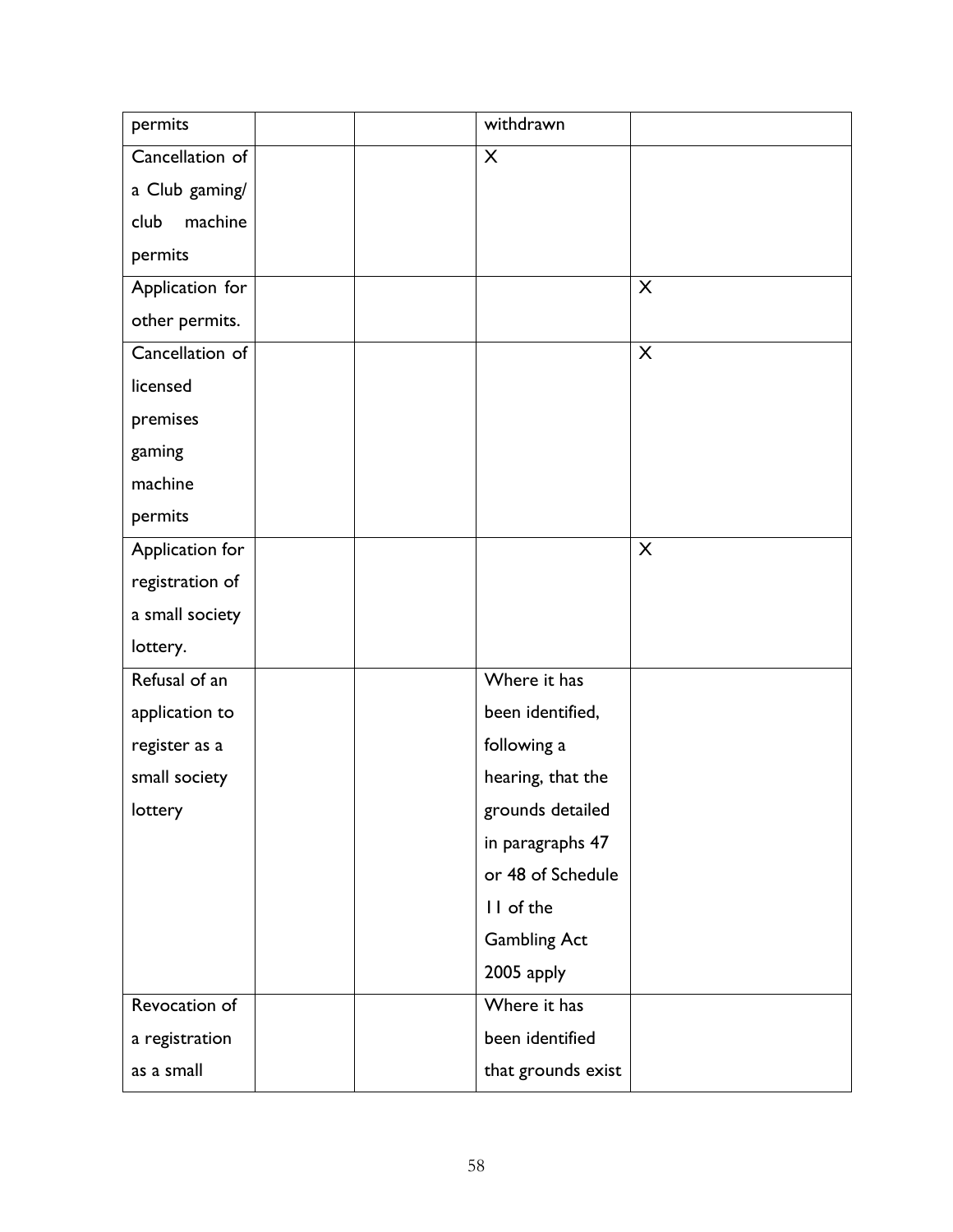| society lottery  | which would have    |                           |
|------------------|---------------------|---------------------------|
|                  | resulted in a       |                           |
|                  | refusal to register |                           |
|                  | if the application  |                           |
|                  | were made anew.     |                           |
| To make an       |                     | X                         |
| order under      |                     |                           |
| section 284 of   |                     |                           |
| the Gambling     |                     |                           |
| Act 2005         |                     |                           |
| removing the     |                     |                           |
| exemption of     |                     |                           |
| either the right |                     |                           |
| to provide       |                     |                           |
| equal chance     |                     |                           |
| gaming in 'on    |                     |                           |
| sale' alcohol    |                     |                           |
| licensed         |                     |                           |
| premises or      |                     |                           |
| the              |                     |                           |
| entitlement to   |                     |                           |
| provide two      |                     |                           |
| gaming           |                     |                           |
| machines in      |                     |                           |
| 'on sale'        |                     |                           |
| alcohol          |                     |                           |
| licensed         |                     |                           |
| premises         |                     |                           |
| Removal<br>of    | Where<br>it<br>has  | $\boldsymbol{\mathsf{X}}$ |
| automatic        | been determined     |                           |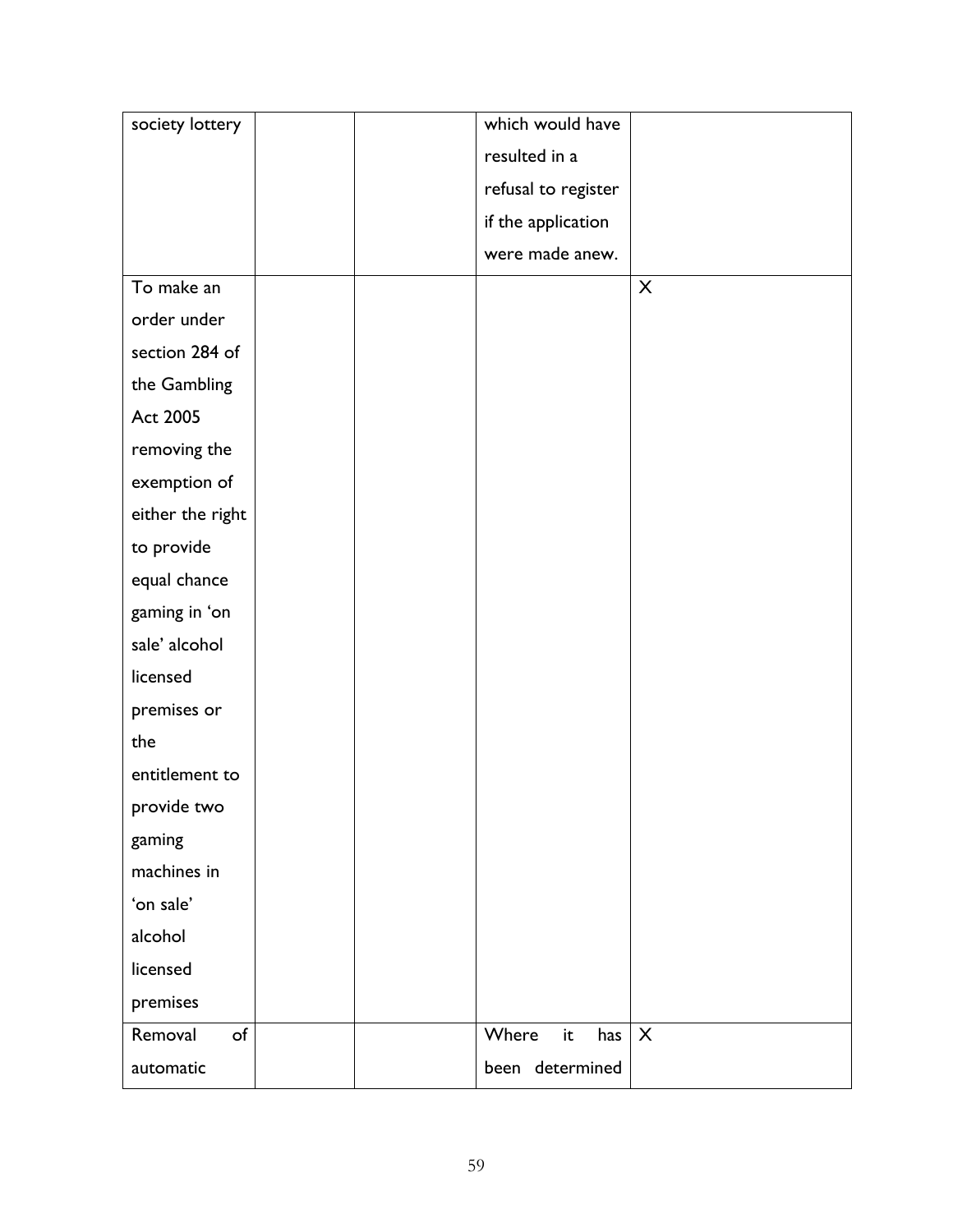| entitlement of | (i)allowing<br>that |
|----------------|---------------------|
| 2 gaming       | the exemption       |
| machines<br>in | would not<br>be     |
| alcohol        | reasonably          |
| premises       | consistent with     |
|                | the licensing       |
|                | objectives          |
|                | (ii)where gaming    |
|                | has taken place     |
|                | on a premises in    |
|                | breach of a         |
|                | condition of        |
|                | Section<br>either   |
|                | 279 or Section      |
|                | 282                 |
|                | (iii)Where<br>the   |
|                | premises<br>are     |
|                | mainly used for     |
|                | gaming              |
|                | (iv)Where<br>an     |
|                | offence has been    |
|                | committed under     |
|                | the Act on the      |
|                | premises            |
| More than 2    | X                   |
| gaming         |                     |
| machines<br>in |                     |
| alcohol        |                     |
| licensed       |                     |
| premises       |                     |